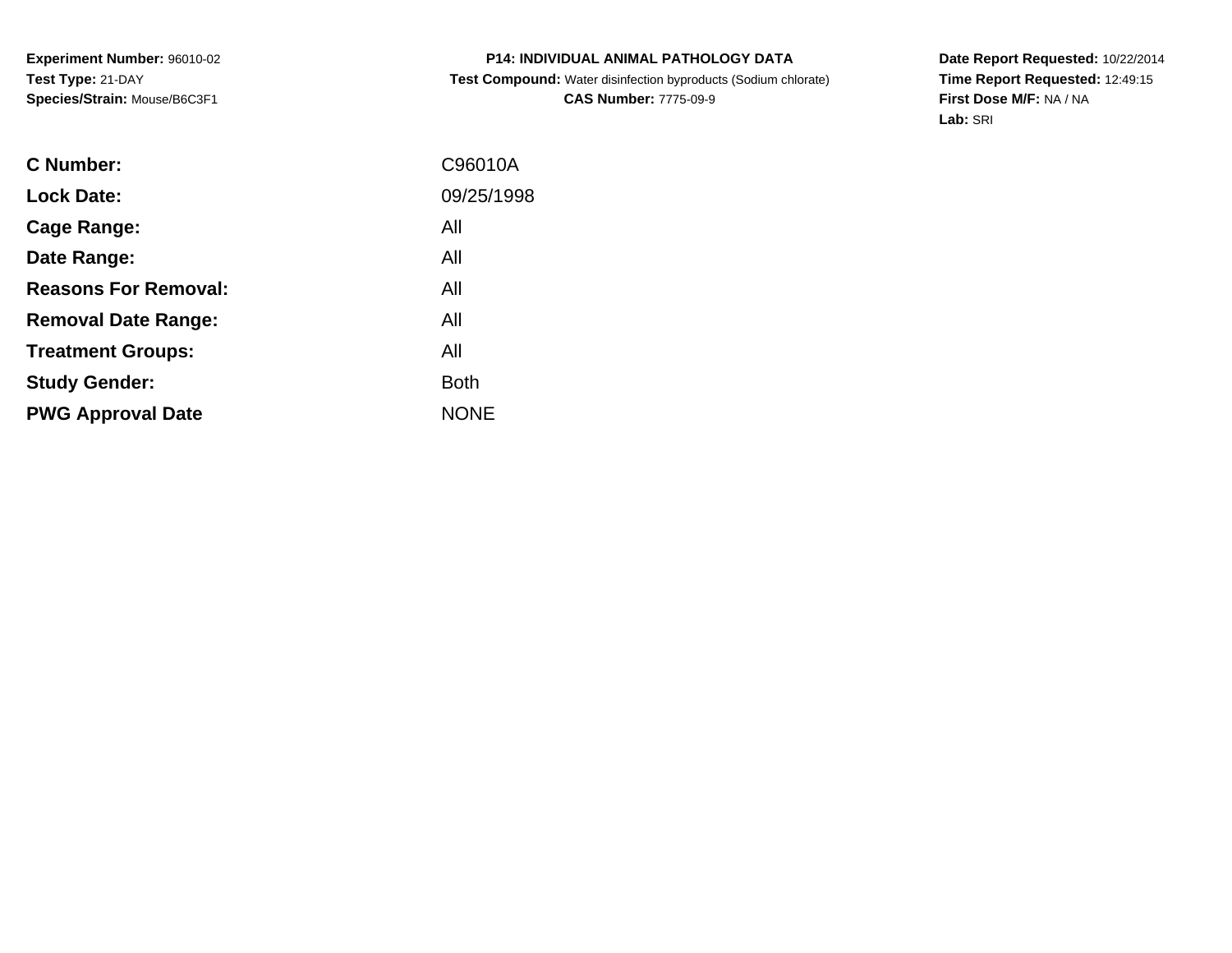### **P14: INDIVIDUAL ANIMAL PATHOLOGY DATA**

**Test Compound:** Water disinfection byproducts (Sodium chlorate)

# **CAS Number:** 7775-09-9

| <b>ANIMAL ID: 1</b>         | <b>TRT#: 1</b><br>DOSE: 0 MG/L | <b>SEX: Male</b>                  | DAY ON TEST: 22           |  |
|-----------------------------|--------------------------------|-----------------------------------|---------------------------|--|
|                             |                                | <b>DISP:</b> Terminal Sacrifice   | <b>HISTO: 98-83710</b>    |  |
|                             |                                | ORGAN AND ACCOUNTABLE SITE STATUS |                           |  |
| <b>NORMAL</b>               |                                |                                   |                           |  |
| * Adrenal Cortex            | * Adrenal Medulla              | * Blood Vessel                    | * Bone                    |  |
| * Bone Marrow               | * Brain                        | * Epididymis                      | * Esophagus               |  |
| * Heart                     | * Intestine Large, Cecum       | * Intestine Large, Colon          | * Intestine Large, Rectum |  |
| * Intestine Small, Duodenum | * Intestine Small, Ileum       | * Intestine Small, Jejunum        | * Kidney                  |  |
| * Liver                     | * Lung                         | * Lymph Node, Mesenteric          | * Nose                    |  |
| * Pancreas                  | * Parathyroid Gland            | * Preputial Gland                 | * Prostate                |  |
| * Salivary Glands           | * Seminal Vesicle              | * Skin                            | * Spleen                  |  |
| * Stomach, Forestomach      | * Stomach, Glandular           | * Testes                          | * Thymus                  |  |
| * Thyroid Gland             | * Trachea                      | * Urinary Bladder                 |                           |  |
| <b>MISSING</b>              |                                |                                   |                           |  |
| * Gallbladder               | * Mammary Gland                | * Pituitary Gland                 |                           |  |
| <b>OBSERVATIONS</b>         |                                |                                   |                           |  |
| * Lymph Node, Mandibular    |                                | Hemorrhage                        | Minimal                   |  |
| PRIMARY CAUSE OF DEATH      |                                |                                   |                           |  |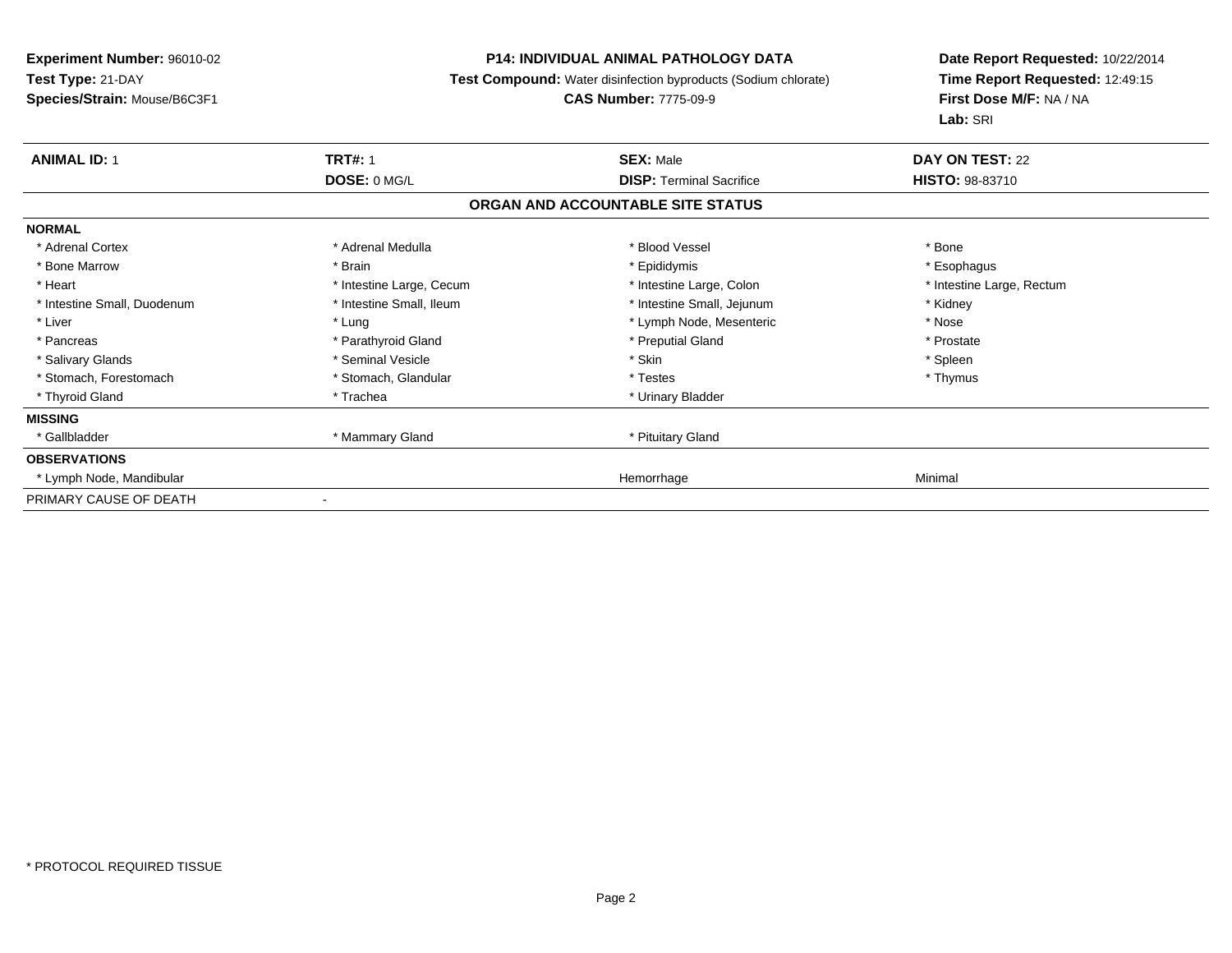### **P14: INDIVIDUAL ANIMAL PATHOLOGY DATA**

**Test Compound:** Water disinfection byproducts (Sodium chlorate)

#### **CAS Number:** 7775-09-9

| <b>ANIMAL ID: 2</b>       | <b>TRT#: 1</b>              | <b>SEX: Male</b>                  | <b>DAY ON TEST: 22</b>     |  |
|---------------------------|-----------------------------|-----------------------------------|----------------------------|--|
|                           | DOSE: 0 MG/L                | <b>DISP: Terminal Sacrifice</b>   | <b>HISTO: 98-83711</b>     |  |
|                           |                             | ORGAN AND ACCOUNTABLE SITE STATUS |                            |  |
| <b>NORMAL</b>             |                             |                                   |                            |  |
| * Adrenal Cortex          | * Adrenal Medulla           | * Blood Vessel                    | * Bone                     |  |
| * Bone Marrow             | * Brain                     | * Epididymis                      | * Esophagus                |  |
| * Gallbladder             | * Heart                     | * Intestine Large, Cecum          | * Intestine Large, Colon   |  |
| * Intestine Large, Rectum | * Intestine Small, Duodenum | * Intestine Small, Ileum          | * Intestine Small, Jejunum |  |
| * Kidney                  | * Liver                     | * Lung                            | * Lymph Node, Mandibular   |  |
| * Lymph Node, Mesenteric  | * Nose                      | * Pancreas                        | * Parathyroid Gland        |  |
| * Pituitary Gland         | * Preputial Gland           | * Prostate                        | * Salivary Glands          |  |
| * Seminal Vesicle         | * Skin                      | * Spleen                          | * Stomach, Forestomach     |  |
| * Stomach, Glandular      | * Testes                    | * Thymus                          | * Thyroid Gland            |  |
| * Trachea                 | * Urinary Bladder           |                                   |                            |  |
| <b>MISSING</b>            |                             |                                   |                            |  |
| * Mammary Gland           |                             |                                   |                            |  |
| PRIMARY CAUSE OF DEATH    |                             |                                   |                            |  |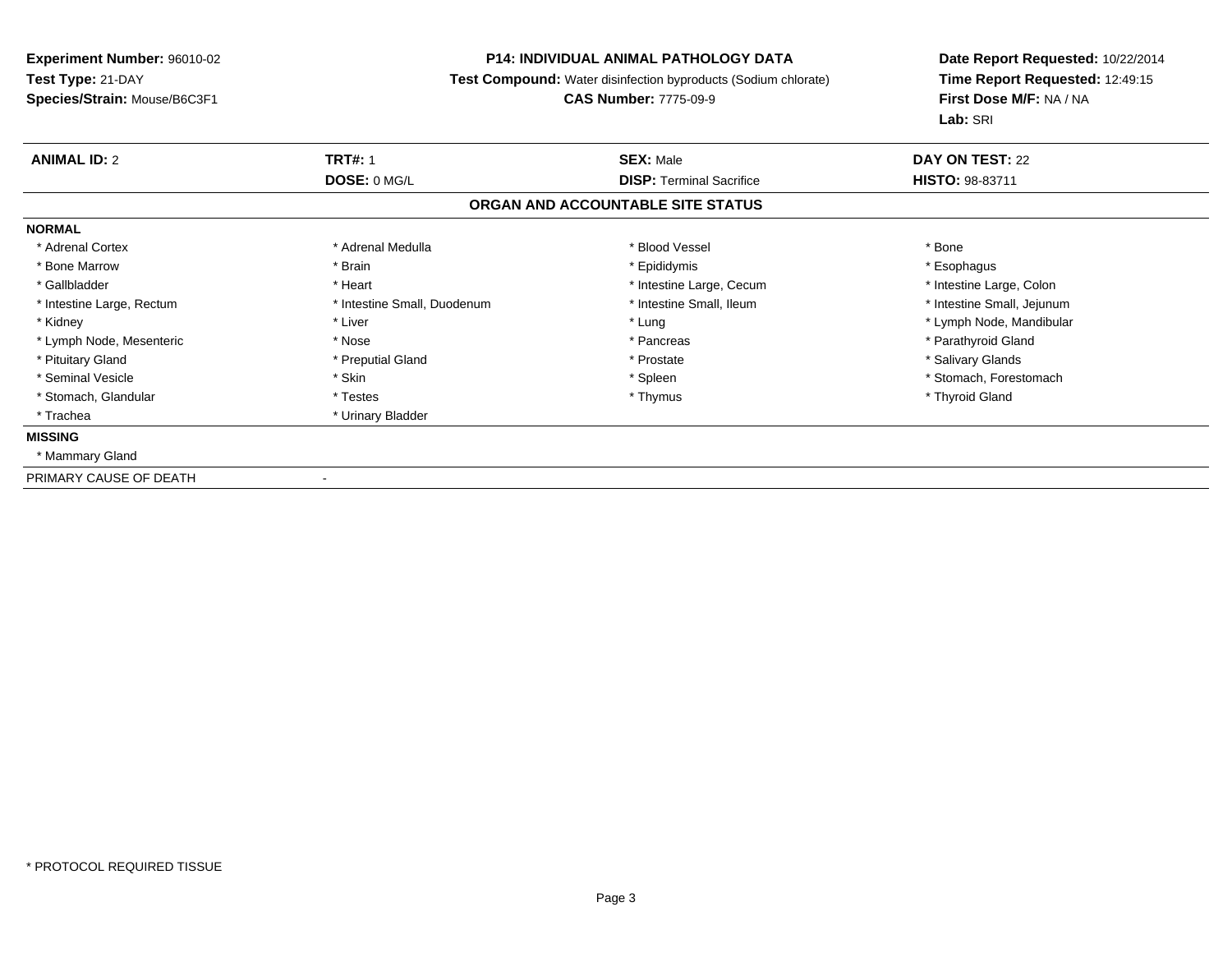# **P14: INDIVIDUAL ANIMAL PATHOLOGY DATA**

**Test Compound:** Water disinfection byproducts (Sodium chlorate)

#### **CAS Number:** 7775-09-9

| <b>ANIMAL ID: 3</b>       | <b>TRT#: 1</b>              | <b>SEX: Male</b>                  | DAY ON TEST: 22            |
|---------------------------|-----------------------------|-----------------------------------|----------------------------|
|                           | DOSE: 0 MG/L                | <b>DISP:</b> Terminal Sacrifice   | <b>HISTO: 98-83712</b>     |
|                           |                             | ORGAN AND ACCOUNTABLE SITE STATUS |                            |
| <b>NORMAL</b>             |                             |                                   |                            |
| * Adrenal Cortex          | * Adrenal Medulla           | * Blood Vessel                    | * Bone                     |
| * Bone Marrow             | * Brain                     | * Epididymis                      | * Esophagus                |
| * Gallbladder             | * Heart                     | * Intestine Large, Cecum          | * Intestine Large, Colon   |
| * Intestine Large, Rectum | * Intestine Small, Duodenum | * Intestine Small, Ileum          | * Intestine Small, Jejunum |
| * Kidney                  | * Liver                     | * Lung                            | * Lymph Node, Mandibular   |
| * Lymph Node, Mesenteric  | * Nose                      | * Pancreas                        | * Pituitary Gland          |
| * Preputial Gland         | * Prostate                  | * Salivary Glands                 | * Seminal Vesicle          |
| * Skin                    | * Spleen                    | * Stomach, Forestomach            | * Stomach, Glandular       |
| * Testes                  | * Thymus                    | * Thyroid Gland                   | * Trachea                  |
| * Urinary Bladder         |                             |                                   |                            |
| <b>MISSING</b>            |                             |                                   |                            |
| * Mammary Gland           | * Parathyroid Gland         |                                   |                            |
| PRIMARY CAUSE OF DEATH    |                             |                                   |                            |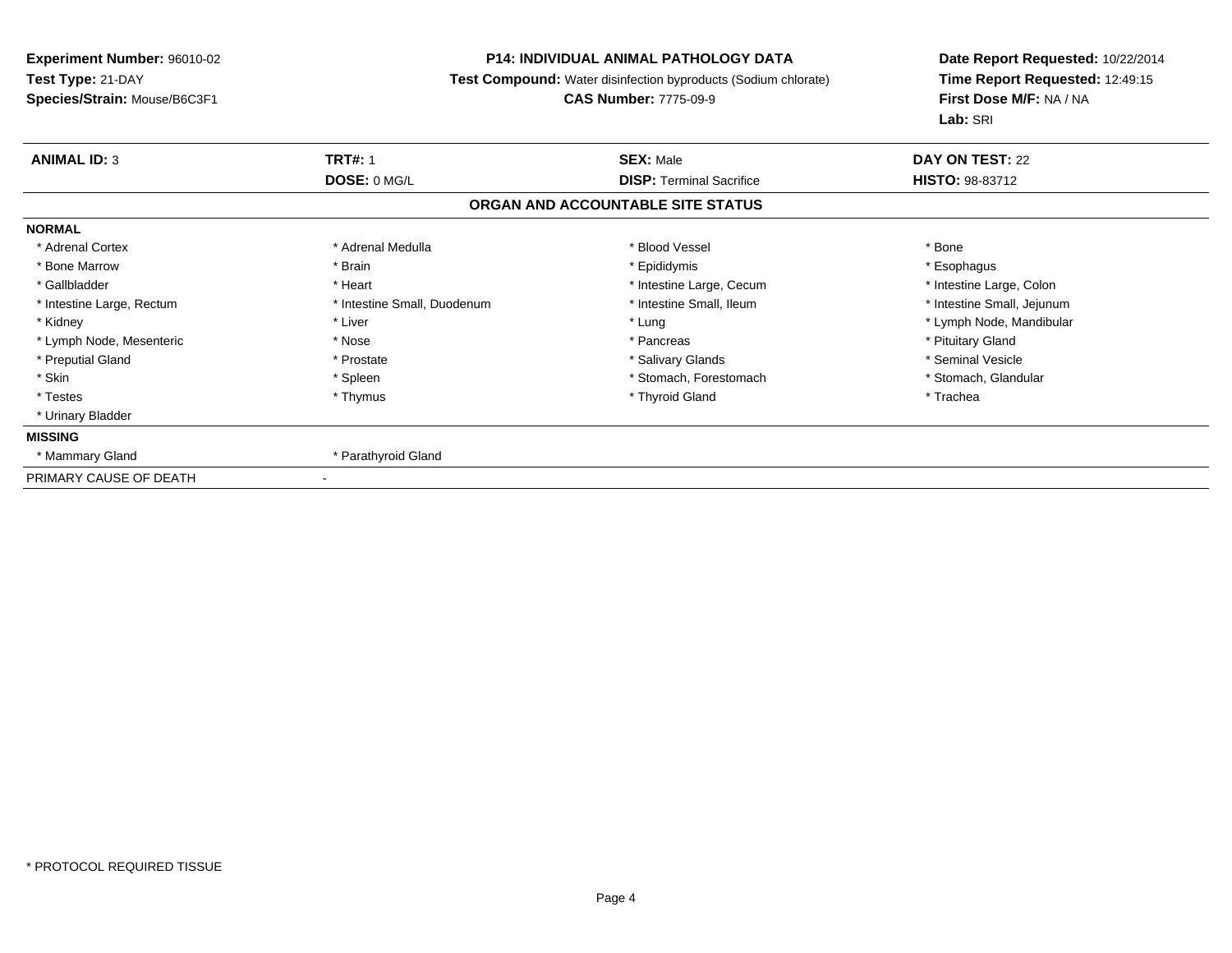### **P14: INDIVIDUAL ANIMAL PATHOLOGY DATA**

**Test Compound:** Water disinfection byproducts (Sodium chlorate)

# **CAS Number:** 7775-09-9

| <b>ANIMAL ID: 4</b>       | <b>TRT#: 1</b>              | <b>SEX: Male</b>                  | DAY ON TEST: 22            |
|---------------------------|-----------------------------|-----------------------------------|----------------------------|
|                           | DOSE: 0 MG/L                | <b>DISP: Terminal Sacrifice</b>   | <b>HISTO: 98-83713</b>     |
|                           |                             | ORGAN AND ACCOUNTABLE SITE STATUS |                            |
| <b>NORMAL</b>             |                             |                                   |                            |
| * Adrenal Cortex          | * Adrenal Medulla           | * Blood Vessel                    | * Bone                     |
| * Bone Marrow             | * Brain                     | * Epididymis                      | * Esophagus                |
| * Gallbladder             | * Heart                     | * Intestine Large, Cecum          | * Intestine Large, Colon   |
| * Intestine Large, Rectum | * Intestine Small, Duodenum | * Intestine Small, Ileum          | * Intestine Small, Jejunum |
| * Kidney                  | * Liver                     | * Lymph Node, Mandibular          | * Lymph Node, Mesenteric   |
| * Nose                    | * Pancreas                  | * Parathyroid Gland               | * Pituitary Gland          |
| * Preputial Gland         | * Prostate                  | * Salivary Glands                 | * Seminal Vesicle          |
| * Skin                    | * Spleen                    | * Stomach, Forestomach            | * Stomach, Glandular       |
| * Testes                  | * Thymus                    | * Thyroid Gland                   | * Trachea                  |
| * Urinary Bladder         |                             |                                   |                            |
| <b>MISSING</b>            |                             |                                   |                            |
| * Mammary Gland           |                             |                                   |                            |
| <b>OBSERVATIONS</b>       |                             |                                   |                            |
| * Lung                    |                             | Hemorrhage                        | Focal, Minimal             |
| PRIMARY CAUSE OF DEATH    | $\overline{\phantom{a}}$    |                                   |                            |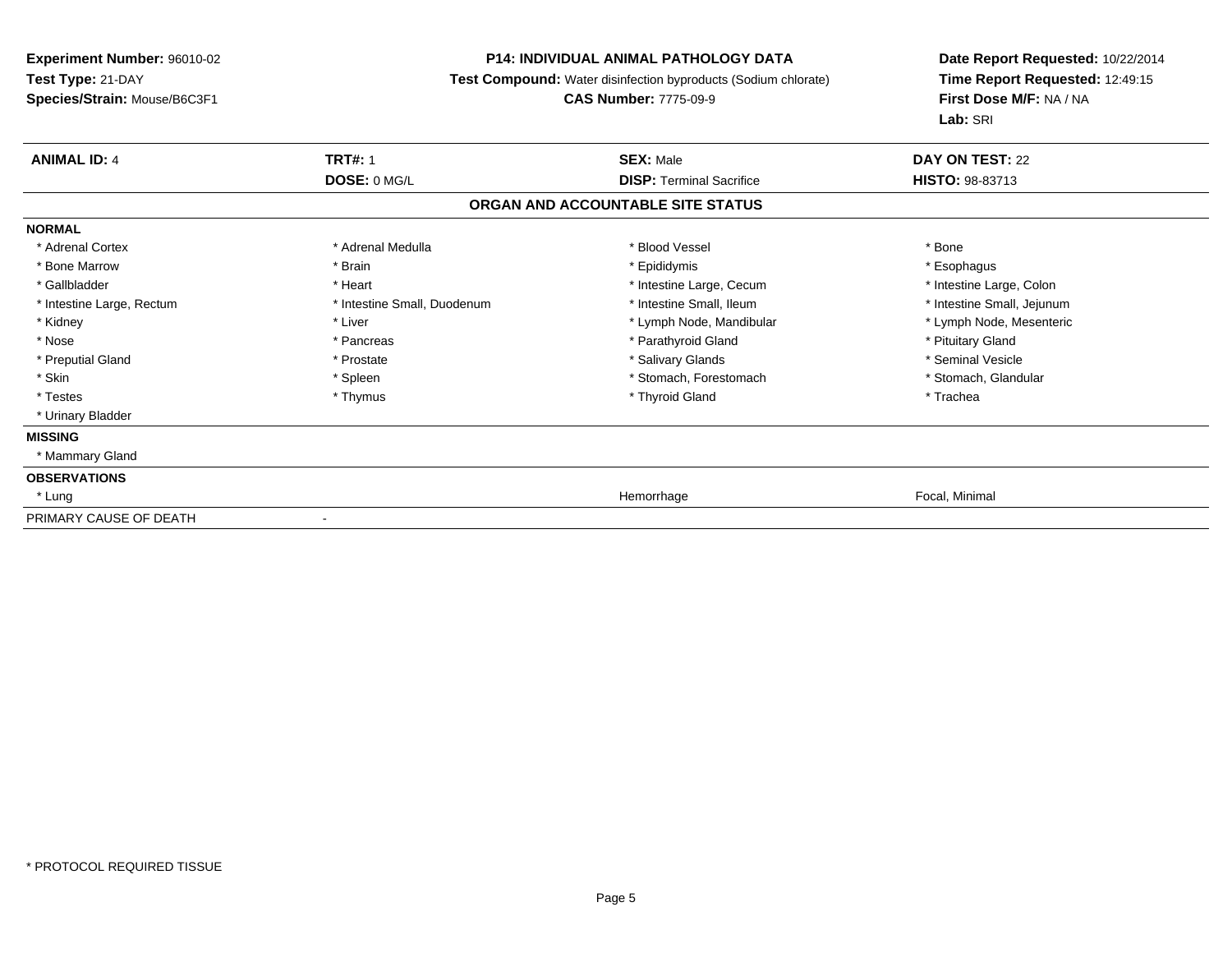### **P14: INDIVIDUAL ANIMAL PATHOLOGY DATA**

**Test Compound:** Water disinfection byproducts (Sodium chlorate)

# **CAS Number:** 7775-09-9

| <b>ANIMAL ID: 5</b>                                 | <b>TRT#: 1</b>              | <b>SEX: Male</b>                  | DAY ON TEST: 22            |  |
|-----------------------------------------------------|-----------------------------|-----------------------------------|----------------------------|--|
|                                                     | DOSE: 0 MG/L                | <b>DISP: Terminal Sacrifice</b>   | <b>HISTO: 98-83714</b>     |  |
|                                                     |                             | ORGAN AND ACCOUNTABLE SITE STATUS |                            |  |
| <b>NORMAL</b>                                       |                             |                                   |                            |  |
| * Adrenal Cortex                                    | * Adrenal Medulla           | * Blood Vessel                    | * Bone                     |  |
| * Bone Marrow                                       | * Brain                     | * Epididymis                      | * Esophagus                |  |
| * Gallbladder                                       | * Heart                     | * Intestine Large, Cecum          | * Intestine Large, Colon   |  |
| * Intestine Large, Rectum                           | * Intestine Small, Duodenum | * Intestine Small, Ileum          | * Intestine Small, Jejunum |  |
| * Kidney                                            | * Liver                     | * Lung                            | * Lymph Node, Mandibular   |  |
| * Lymph Node, Mesenteric                            | * Nose                      | * Pancreas                        | * Parathyroid Gland        |  |
| * Pituitary Gland                                   | * Preputial Gland           | * Prostate                        | * Salivary Glands          |  |
| * Seminal Vesicle                                   | * Skin                      | * Spleen                          | * Stomach, Forestomach     |  |
| * Stomach, Glandular                                | * Thymus                    | * Thyroid Gland                   | * Trachea                  |  |
| * Urinary Bladder                                   |                             |                                   |                            |  |
| <b>MISSING</b>                                      |                             |                                   |                            |  |
| * Mammary Gland                                     |                             |                                   |                            |  |
| <b>OBSERVATIONS</b>                                 |                             |                                   |                            |  |
| * Testes                                            |                             | Hypoplasia                        | Moderate                   |  |
| Note: Hypoplasia appears to be related to maturity. |                             |                                   |                            |  |
| [Hypoplasia TGLS = 1-7]                             |                             |                                   |                            |  |
| PRIMARY CAUSE OF DEATH                              | $\overline{\phantom{a}}$    |                                   |                            |  |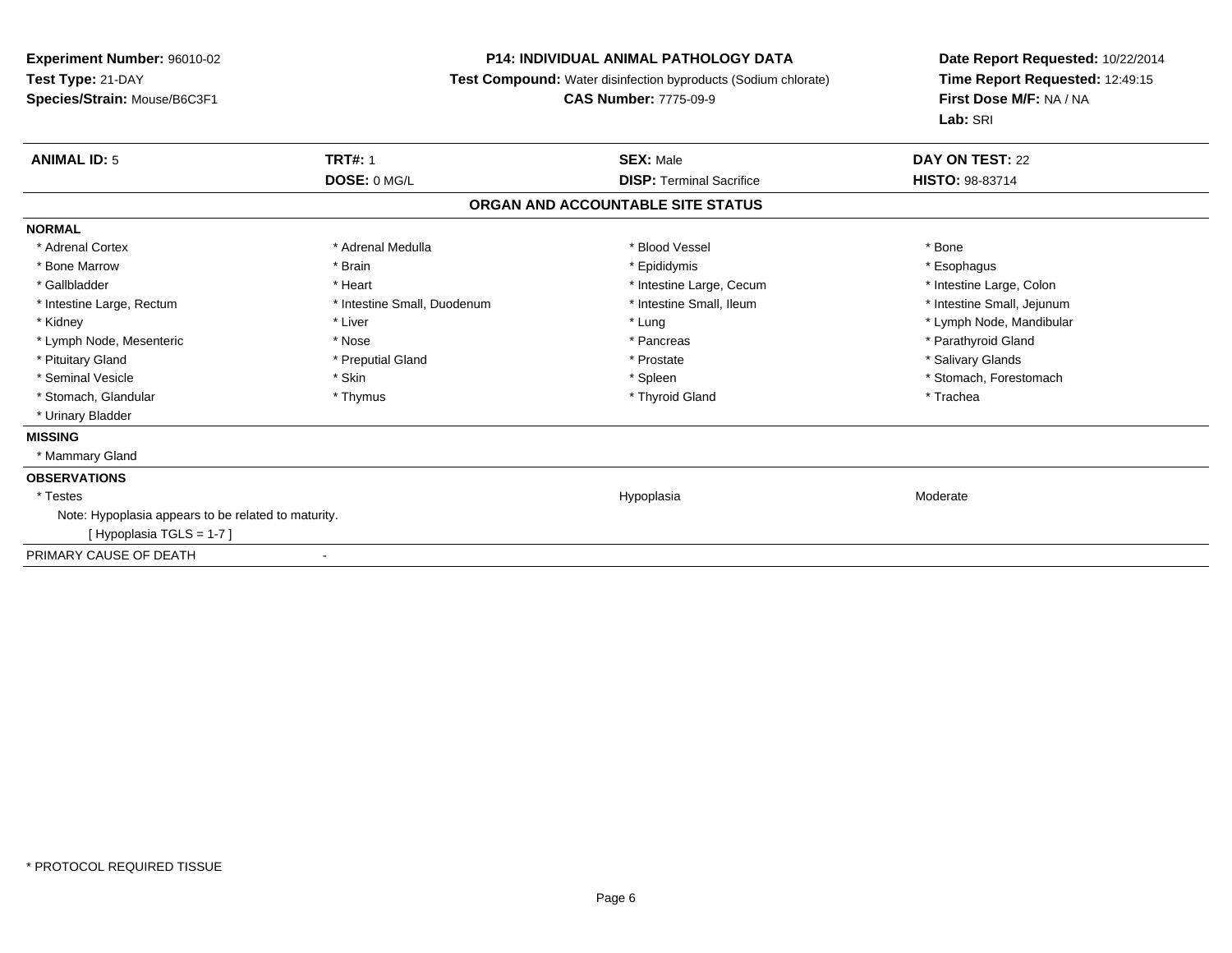# **P14: INDIVIDUAL ANIMAL PATHOLOGY DATA**

**Test Compound:** Water disinfection byproducts (Sodium chlorate)

#### **CAS Number:** 7775-09-9

| <b>ANIMAL ID: 6</b>       | <b>TRT#: 1</b>              | <b>SEX: Male</b>                  | <b>DAY ON TEST: 22</b>     |
|---------------------------|-----------------------------|-----------------------------------|----------------------------|
|                           | DOSE: 0 MG/L                | <b>DISP: Terminal Sacrifice</b>   | <b>HISTO: 98-83715</b>     |
|                           |                             | ORGAN AND ACCOUNTABLE SITE STATUS |                            |
| <b>NORMAL</b>             |                             |                                   |                            |
| * Adrenal Cortex          | * Adrenal Medulla           | * Blood Vessel                    | * Bone                     |
| * Bone Marrow             | * Brain                     | * Epididymis                      | * Esophagus                |
| * Gallbladder             | * Heart                     | * Intestine Large, Cecum          | * Intestine Large, Colon   |
| * Intestine Large, Rectum | * Intestine Small, Duodenum | * Intestine Small, Ileum          | * Intestine Small, Jejunum |
| * Kidney                  | * Liver                     | * Lung                            | * Lymph Node, Mandibular   |
| * Lymph Node, Mesenteric  | * Nose                      | * Pancreas                        | * Parathyroid Gland        |
| * Pituitary Gland         | * Preputial Gland           | * Prostate                        | * Salivary Glands          |
| * Seminal Vesicle         | * Skin                      | * Spleen                          | * Stomach, Forestomach     |
| * Stomach, Glandular      | * Testes                    | * Thymus                          | * Thyroid Gland            |
| * Trachea                 | * Urinary Bladder           |                                   |                            |
| <b>MISSING</b>            |                             |                                   |                            |
| * Mammary Gland           |                             |                                   |                            |
| PRIMARY CAUSE OF DEATH    |                             |                                   |                            |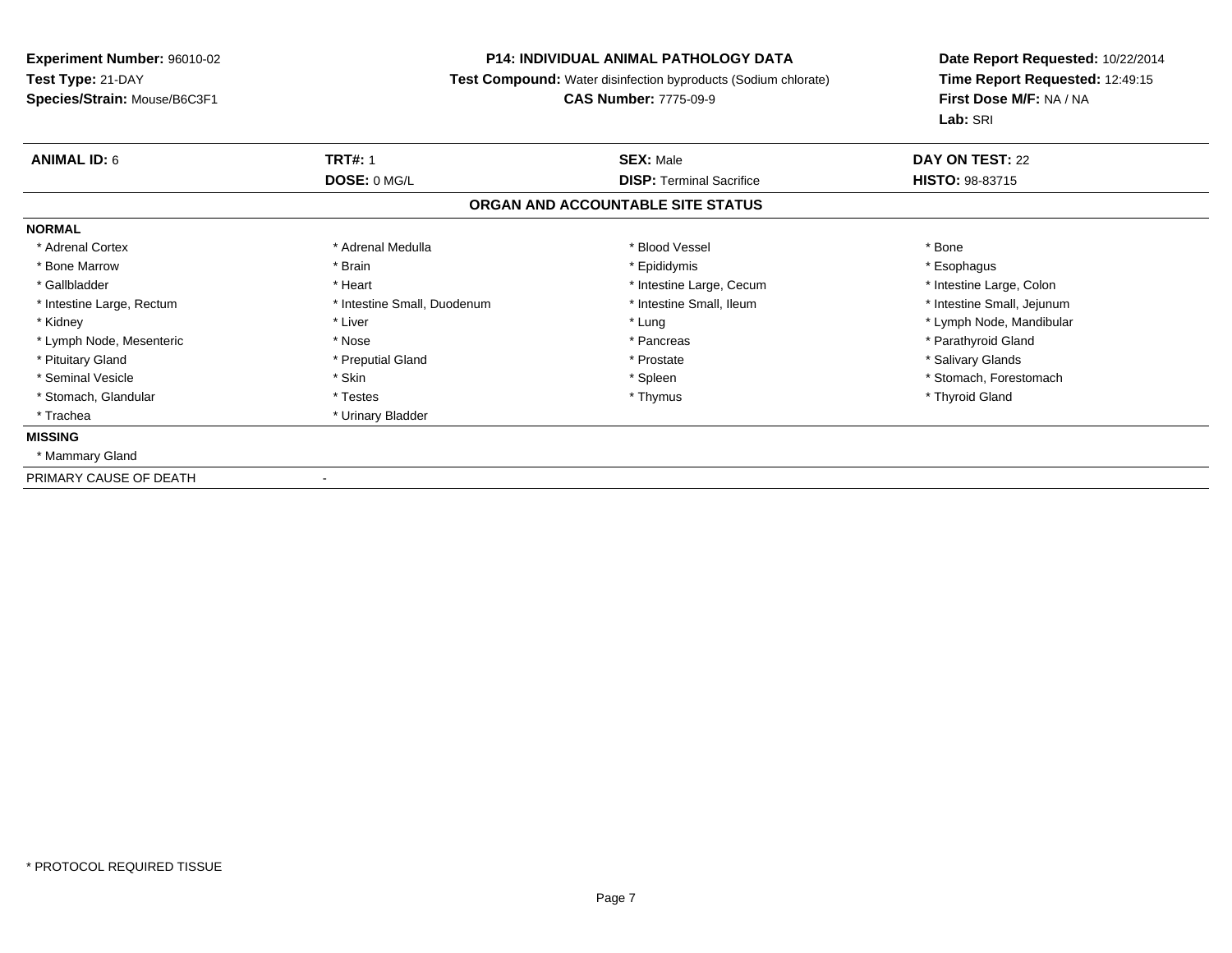# **P14: INDIVIDUAL ANIMAL PATHOLOGY DATA**

**Test Compound:** Water disinfection byproducts (Sodium chlorate)

# **CAS Number:** 7775-09-9

| <b>ANIMAL ID: 7</b>       | <b>TRT#: 1</b>              | <b>SEX: Male</b>                  | DAY ON TEST: 22            |
|---------------------------|-----------------------------|-----------------------------------|----------------------------|
|                           | DOSE: 0 MG/L                | <b>DISP:</b> Terminal Sacrifice   | <b>HISTO: 98-83716</b>     |
|                           |                             | ORGAN AND ACCOUNTABLE SITE STATUS |                            |
| <b>NORMAL</b>             |                             |                                   |                            |
| * Adrenal Cortex          | * Adrenal Medulla           | * Blood Vessel                    | * Bone                     |
| * Bone Marrow             | * Brain                     | * Epididymis                      | * Esophagus                |
| * Gallbladder             | * Heart                     | * Intestine Large, Cecum          | * Intestine Large, Colon   |
| * Intestine Large, Rectum | * Intestine Small, Duodenum | * Intestine Small, Ileum          | * Intestine Small, Jejunum |
| * Kidney                  | * Liver                     | * Lung                            | * Lymph Node, Mandibular   |
| * Lymph Node, Mesenteric  | * Nose                      | * Pancreas                        | * Preputial Gland          |
| * Prostate                | * Salivary Glands           | * Seminal Vesicle                 | * Skin                     |
| * Spleen                  | * Stomach, Forestomach      | * Stomach, Glandular              | * Testes                   |
| * Thymus                  | * Thyroid Gland             | * Trachea                         | * Urinary Bladder          |
| <b>MISSING</b>            |                             |                                   |                            |
| * Mammary Gland           | * Parathyroid Gland         | * Pituitary Gland                 |                            |
| PRIMARY CAUSE OF DEATH    |                             |                                   |                            |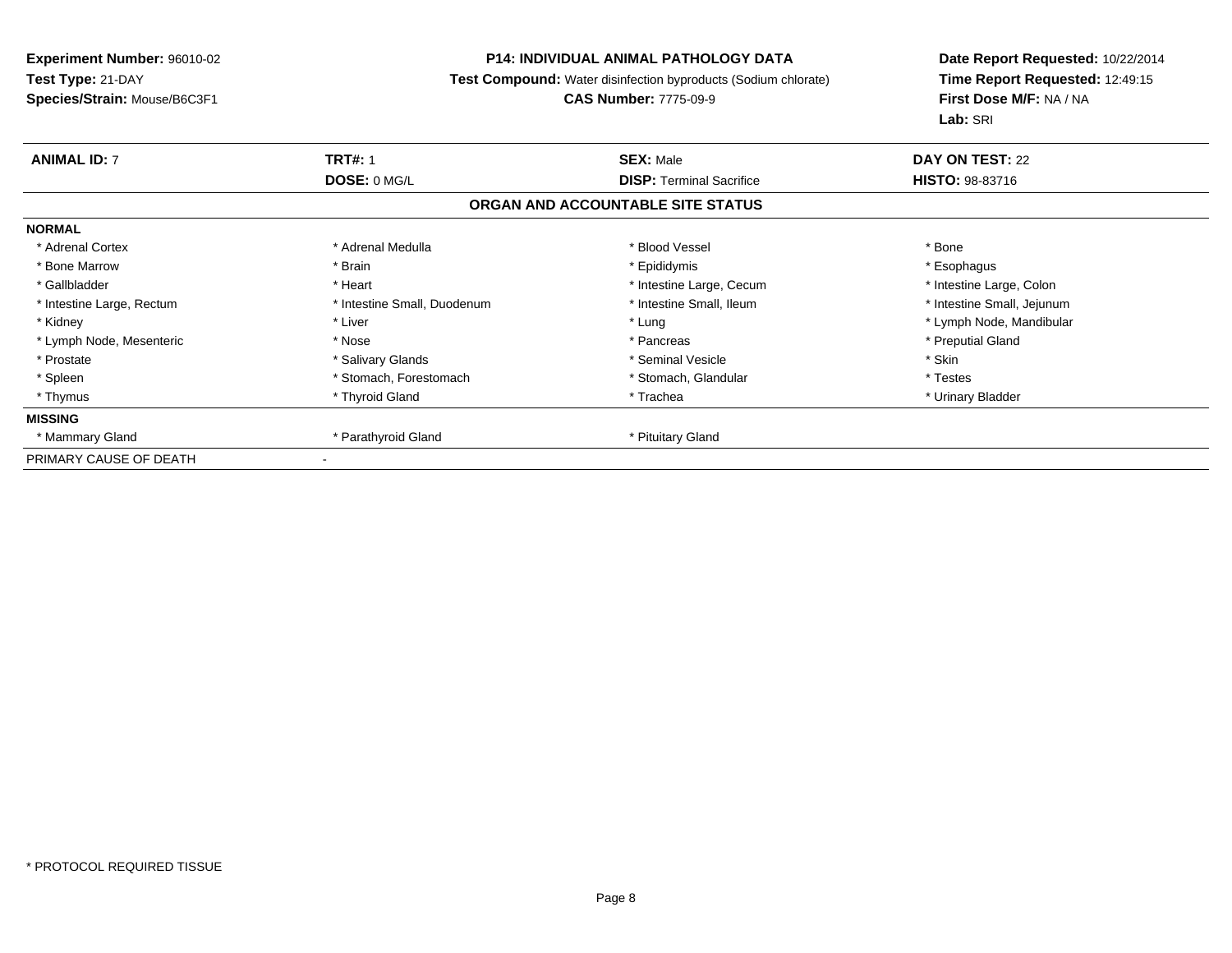# **P14: INDIVIDUAL ANIMAL PATHOLOGY DATA**

**Test Compound:** Water disinfection byproducts (Sodium chlorate)

#### **CAS Number:** 7775-09-9

| <b>ANIMAL ID: 8</b>       | <b>TRT#: 1</b>              | <b>SEX: Male</b>                  | <b>DAY ON TEST: 22</b>     |
|---------------------------|-----------------------------|-----------------------------------|----------------------------|
|                           | DOSE: 0 MG/L                | <b>DISP: Terminal Sacrifice</b>   | <b>HISTO: 98-83717</b>     |
|                           |                             | ORGAN AND ACCOUNTABLE SITE STATUS |                            |
| <b>NORMAL</b>             |                             |                                   |                            |
| * Adrenal Cortex          | * Adrenal Medulla           | * Blood Vessel                    | * Bone                     |
| * Bone Marrow             | * Brain                     | * Epididymis                      | * Esophagus                |
| * Gallbladder             | * Heart                     | * Intestine Large, Cecum          | * Intestine Large, Colon   |
| * Intestine Large, Rectum | * Intestine Small, Duodenum | * Intestine Small, Ileum          | * Intestine Small, Jejunum |
| * Kidney                  | * Liver                     | * Lung                            | * Lymph Node, Mandibular   |
| * Lymph Node, Mesenteric  | * Nose                      | * Pancreas                        | * Parathyroid Gland        |
| * Pituitary Gland         | * Preputial Gland           | * Prostate                        | * Salivary Glands          |
| * Seminal Vesicle         | * Skin                      | * Spleen                          | * Stomach, Forestomach     |
| * Stomach, Glandular      | * Testes                    | * Thymus                          | * Thyroid Gland            |
| * Trachea                 | * Urinary Bladder           |                                   |                            |
| <b>MISSING</b>            |                             |                                   |                            |
| * Mammary Gland           |                             |                                   |                            |
| PRIMARY CAUSE OF DEATH    |                             |                                   |                            |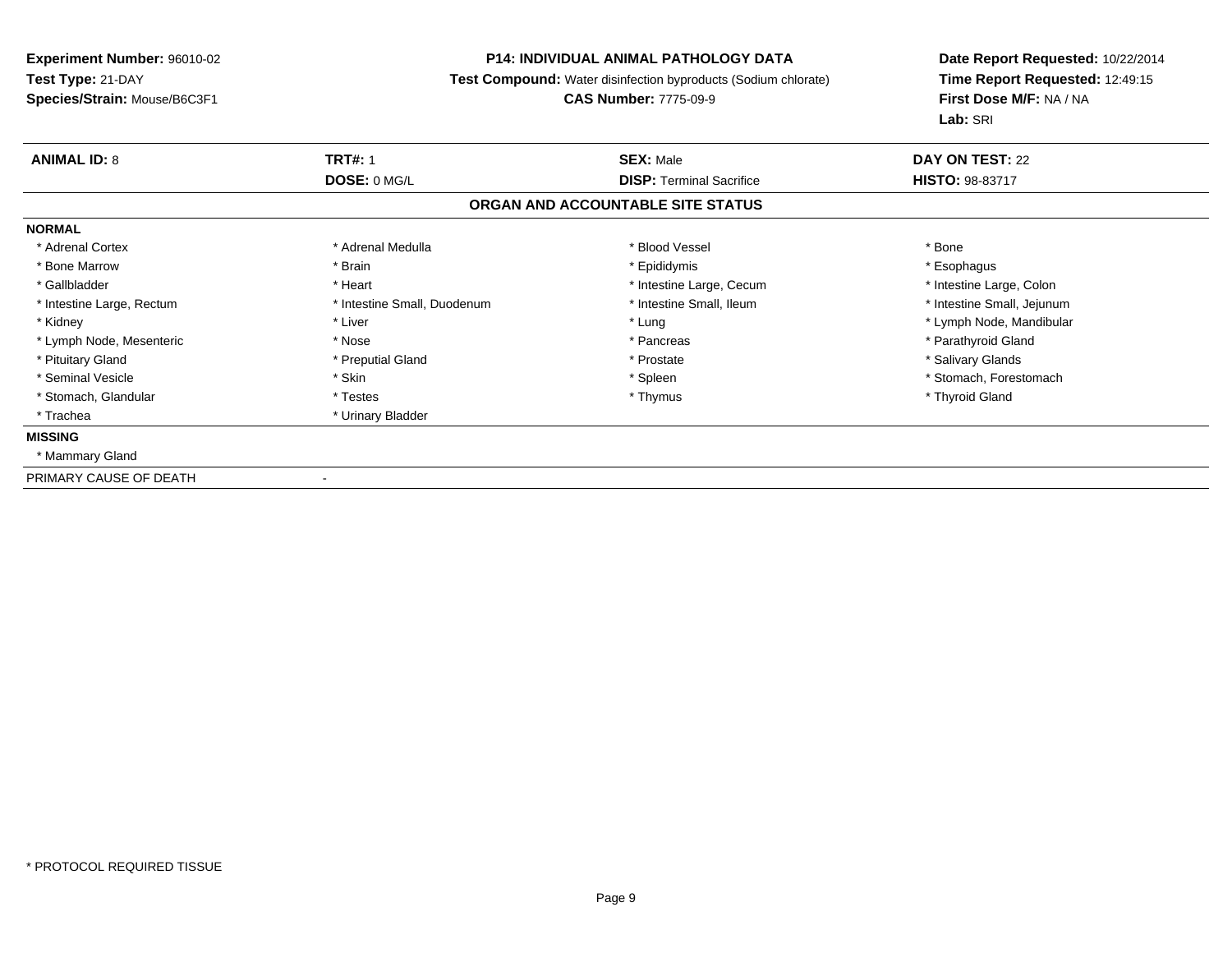### **P14: INDIVIDUAL ANIMAL PATHOLOGY DATA**

**Test Compound:** Water disinfection byproducts (Sodium chlorate)

#### **CAS Number:** 7775-09-9

| <b>ANIMAL ID: 9</b>       | <b>TRT#: 1</b>              | <b>SEX: Male</b>                  | DAY ON TEST: 22            |
|---------------------------|-----------------------------|-----------------------------------|----------------------------|
|                           | DOSE: 0 MG/L                | <b>DISP: Terminal Sacrifice</b>   | <b>HISTO: 98-83718</b>     |
|                           |                             | ORGAN AND ACCOUNTABLE SITE STATUS |                            |
| <b>NORMAL</b>             |                             |                                   |                            |
| * Adrenal Cortex          | * Adrenal Medulla           | * Blood Vessel                    | * Bone                     |
| * Bone Marrow             | * Brain                     | * Epididymis                      | * Esophagus                |
| * Gallbladder             | * Heart                     | * Intestine Large, Cecum          | * Intestine Large, Colon   |
| * Intestine Large, Rectum | * Intestine Small, Duodenum | * Intestine Small, Ileum          | * Intestine Small, Jejunum |
| * Liver                   | * Lung                      | * Lymph Node, Mandibular          | * Lymph Node, Mesenteric   |
| * Nose                    | * Pancreas                  | * Parathyroid Gland               | * Pituitary Gland          |
| * Preputial Gland         | * Prostate                  | * Salivary Glands                 | * Seminal Vesicle          |
| * Skin                    | * Spleen                    | * Stomach, Forestomach            | * Stomach, Glandular       |
| * Testes                  | * Thymus                    | * Thyroid Gland                   | * Trachea                  |
| * Urinary Bladder         |                             |                                   |                            |
| <b>MISSING</b>            |                             |                                   |                            |
| * Mammary Gland           |                             |                                   |                            |
| <b>OBSERVATIONS</b>       |                             |                                   |                            |
| * Kidney                  | Pelvis                      | Inflammation                      | Chronic, Focal, Mild       |
| PRIMARY CAUSE OF DEATH    | $\blacksquare$              |                                   |                            |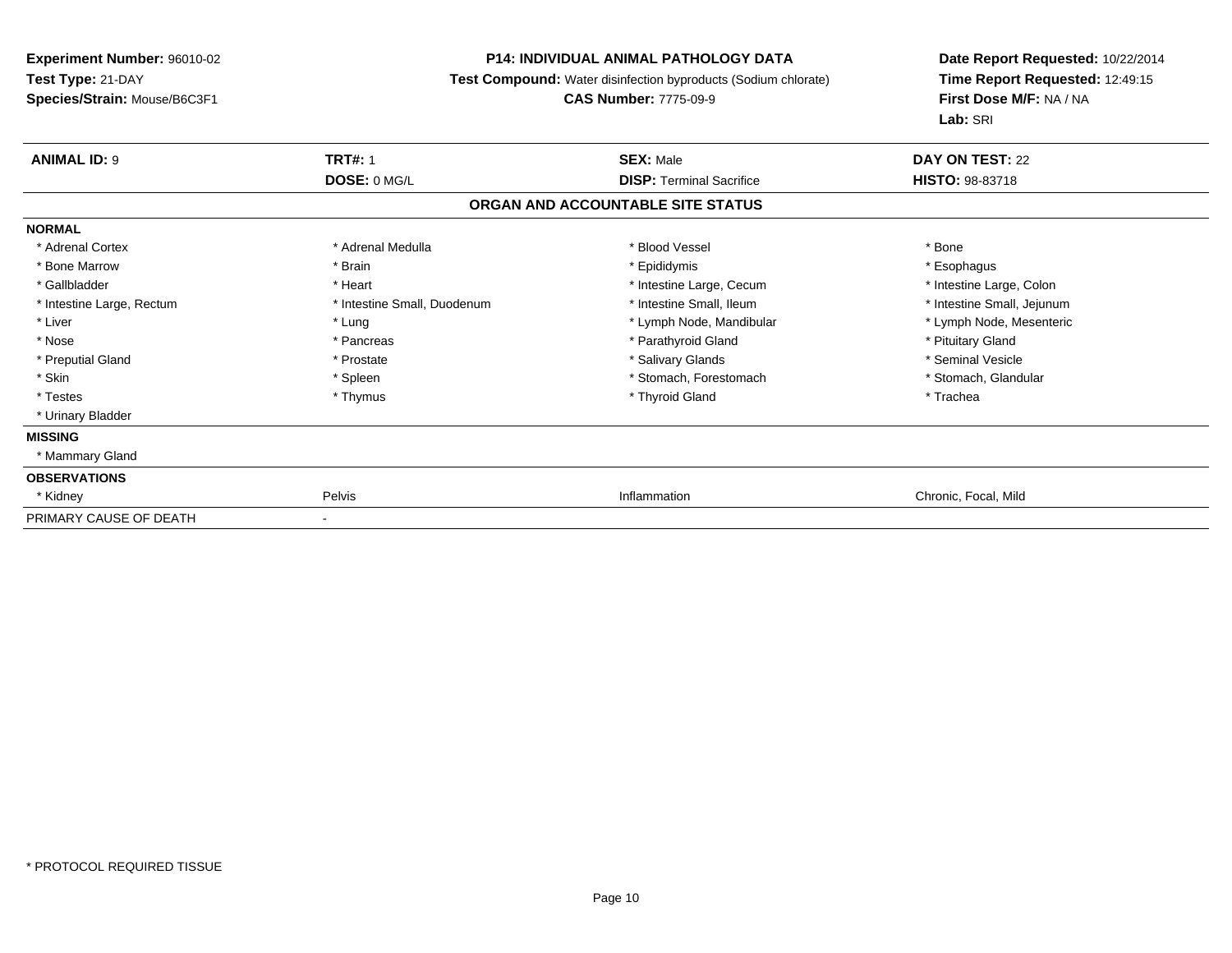# **P14: INDIVIDUAL ANIMAL PATHOLOGY DATA**

**Test Compound:** Water disinfection byproducts (Sodium chlorate)

#### **CAS Number:** 7775-09-9

| <b>ANIMAL ID: 10</b>      | <b>TRT#: 1</b>              | <b>SEX: Male</b>                  | <b>DAY ON TEST: 22</b>     |
|---------------------------|-----------------------------|-----------------------------------|----------------------------|
|                           | DOSE: 0 MG/L                | <b>DISP:</b> Terminal Sacrifice   | <b>HISTO: 98-83719</b>     |
|                           |                             | ORGAN AND ACCOUNTABLE SITE STATUS |                            |
| <b>NORMAL</b>             |                             |                                   |                            |
| * Adrenal Cortex          | * Adrenal Medulla           | * Blood Vessel                    | * Bone                     |
| * Bone Marrow             | * Brain                     | * Epididymis                      | * Esophagus                |
| * Gallbladder             | * Heart                     | * Intestine Large, Cecum          | * Intestine Large, Colon   |
| * Intestine Large, Rectum | * Intestine Small, Duodenum | * Intestine Small, Ileum          | * Intestine Small, Jejunum |
| * Kidney                  | * Liver                     | * Lung                            | * Lymph Node, Mandibular   |
| * Lymph Node, Mesenteric  | * Nose                      | * Pancreas                        | * Parathyroid Gland        |
| * Pituitary Gland         | * Preputial Gland           | * Prostate                        | * Salivary Glands          |
| * Seminal Vesicle         | * Skin                      | * Spleen                          | * Stomach, Forestomach     |
| * Stomach, Glandular      | * Testes                    | * Thymus                          | * Thyroid Gland            |
| * Trachea                 | * Urinary Bladder           |                                   |                            |
| <b>MISSING</b>            |                             |                                   |                            |
| * Mammary Gland           |                             |                                   |                            |
| PRIMARY CAUSE OF DEATH    |                             |                                   |                            |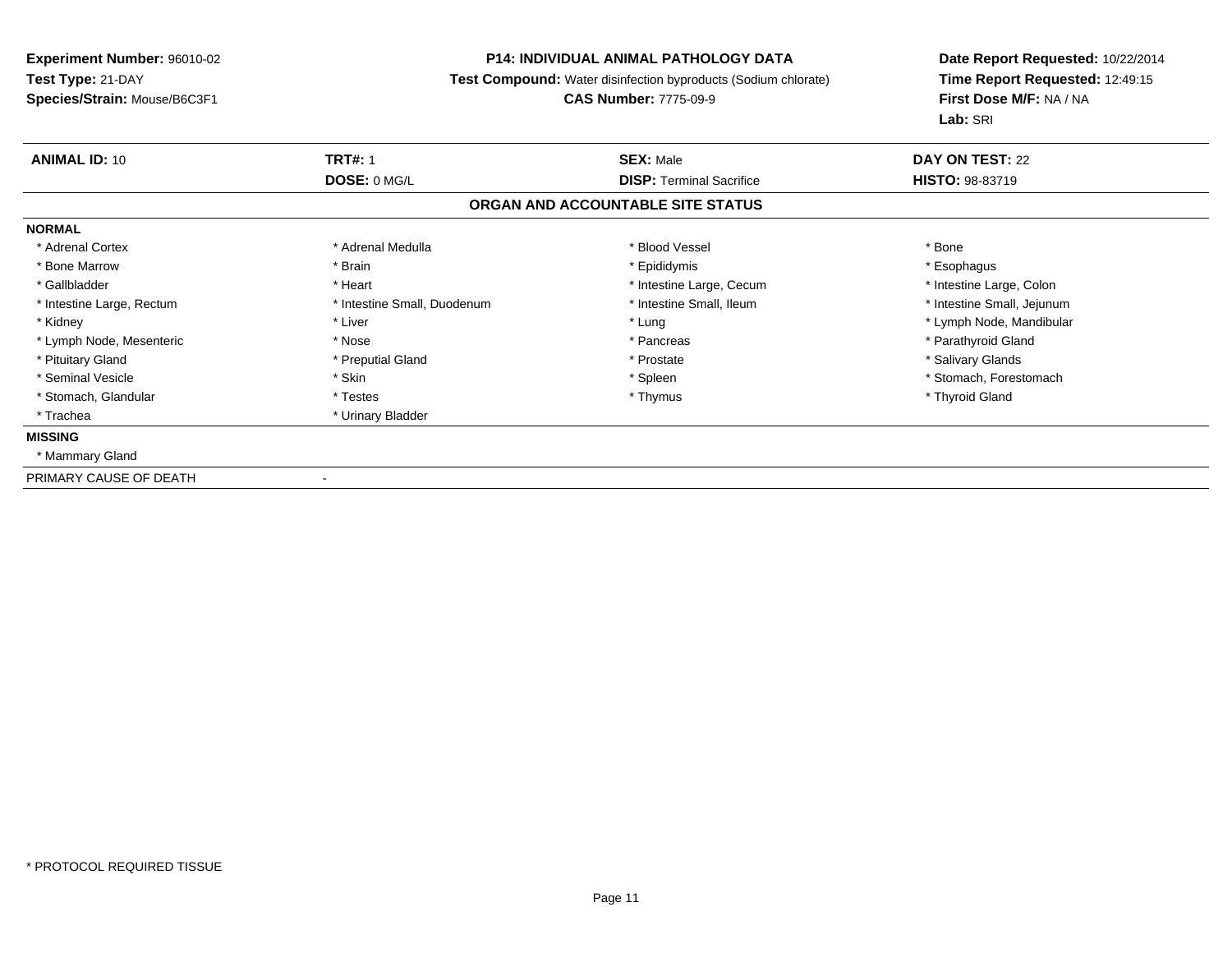### **P14: INDIVIDUAL ANIMAL PATHOLOGY DATA**

**Test Compound:** Water disinfection byproducts (Sodium chlorate)

#### **CAS Number:** 7775-09-9

| <b>ANIMAL ID: 51</b>      | <b>TRT#: 11</b>             | <b>SEX: Male</b>                  | <b>DAY ON TEST: 22</b>     |  |
|---------------------------|-----------------------------|-----------------------------------|----------------------------|--|
|                           | <b>DOSE: 2000MG/L</b>       | <b>DISP: Terminal Sacrifice</b>   | <b>HISTO: 98-83760</b>     |  |
|                           |                             | ORGAN AND ACCOUNTABLE SITE STATUS |                            |  |
| <b>NORMAL</b>             |                             |                                   |                            |  |
| * Adrenal Cortex          | * Adrenal Medulla           | * Blood Vessel                    | * Bone                     |  |
| * Bone Marrow             | * Brain                     | * Epididymis                      | * Esophagus                |  |
| * Gallbladder             | * Heart                     | * Intestine Large, Cecum          | * Intestine Large, Colon   |  |
| * Intestine Large, Rectum | * Intestine Small, Duodenum | * Intestine Small, Ileum          | * Intestine Small, Jejunum |  |
| * Kidney                  | * Liver                     | * Lung                            | * Lymph Node, Mesenteric   |  |
| * Nose                    | * Pancreas                  | * Parathyroid Gland               | * Pituitary Gland          |  |
| * Preputial Gland         | * Prostate                  | * Salivary Glands                 | * Seminal Vesicle          |  |
| * Skin                    | * Spleen                    | * Stomach, Forestomach            | * Stomach, Glandular       |  |
| * Testes                  | * Thymus                    | * Thyroid Gland                   | * Trachea                  |  |
| * Urinary Bladder         |                             |                                   |                            |  |
| <b>MISSING</b>            |                             |                                   |                            |  |
| * Mammary Gland           |                             |                                   |                            |  |
| <b>OBSERVATIONS</b>       |                             |                                   |                            |  |
| * Lymph Node, Mandibular  |                             | Hemorrhage                        | Minimal                    |  |
| PRIMARY CAUSE OF DEATH    | $\blacksquare$              |                                   |                            |  |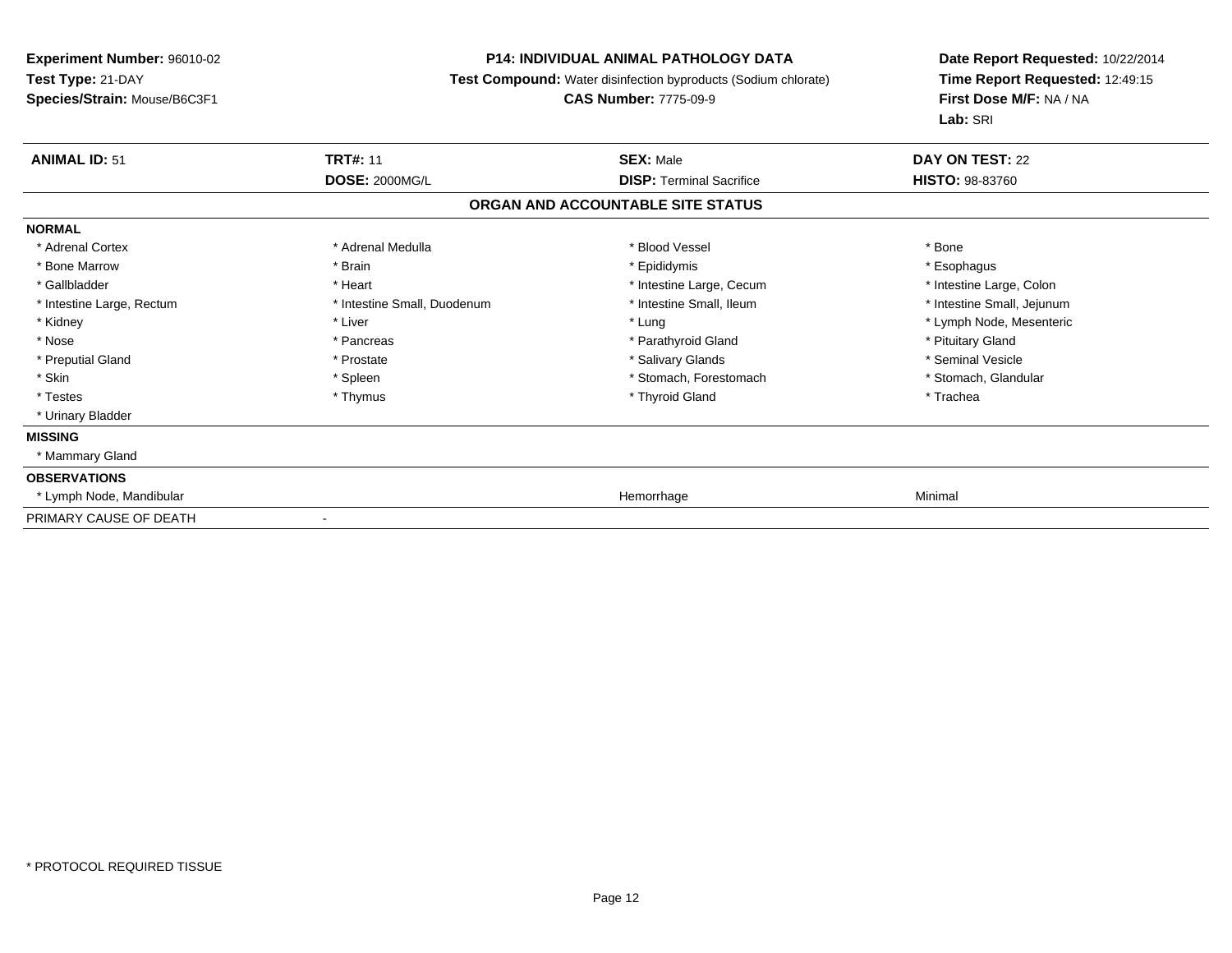# **P14: INDIVIDUAL ANIMAL PATHOLOGY DATA**

**Test Compound:** Water disinfection byproducts (Sodium chlorate)

#### **CAS Number:** 7775-09-9

| <b>ANIMAL ID: 52</b>      | <b>TRT#: 11</b>             | <b>SEX: Male</b>                  | <b>DAY ON TEST: 22</b>     |  |
|---------------------------|-----------------------------|-----------------------------------|----------------------------|--|
|                           | <b>DOSE: 2000MG/L</b>       | <b>DISP:</b> Terminal Sacrifice   | <b>HISTO: 98-83761</b>     |  |
|                           |                             | ORGAN AND ACCOUNTABLE SITE STATUS |                            |  |
| <b>NORMAL</b>             |                             |                                   |                            |  |
| * Adrenal Cortex          | * Adrenal Medulla           | * Blood Vessel                    | * Bone                     |  |
| * Bone Marrow             | * Brain                     | * Epididymis                      | * Esophagus                |  |
| * Gallbladder             | * Heart                     | * Intestine Large, Cecum          | * Intestine Large, Colon   |  |
| * Intestine Large, Rectum | * Intestine Small, Duodenum | * Intestine Small, Ileum          | * Intestine Small, Jejunum |  |
| * Kidney                  | * Liver                     | * Lung                            | * Lymph Node, Mandibular   |  |
| * Lymph Node, Mesenteric  | * Nose                      | * Pancreas                        | * Parathyroid Gland        |  |
| * Pituitary Gland         | * Preputial Gland           | * Prostate                        | * Salivary Glands          |  |
| * Seminal Vesicle         | * Skin                      | * Spleen                          | * Stomach, Forestomach     |  |
| * Stomach, Glandular      | * Testes                    | * Thymus                          | * Thyroid Gland            |  |
| * Trachea                 | * Urinary Bladder           |                                   |                            |  |
| <b>MISSING</b>            |                             |                                   |                            |  |
| * Mammary Gland           |                             |                                   |                            |  |
| PRIMARY CAUSE OF DEATH    |                             |                                   |                            |  |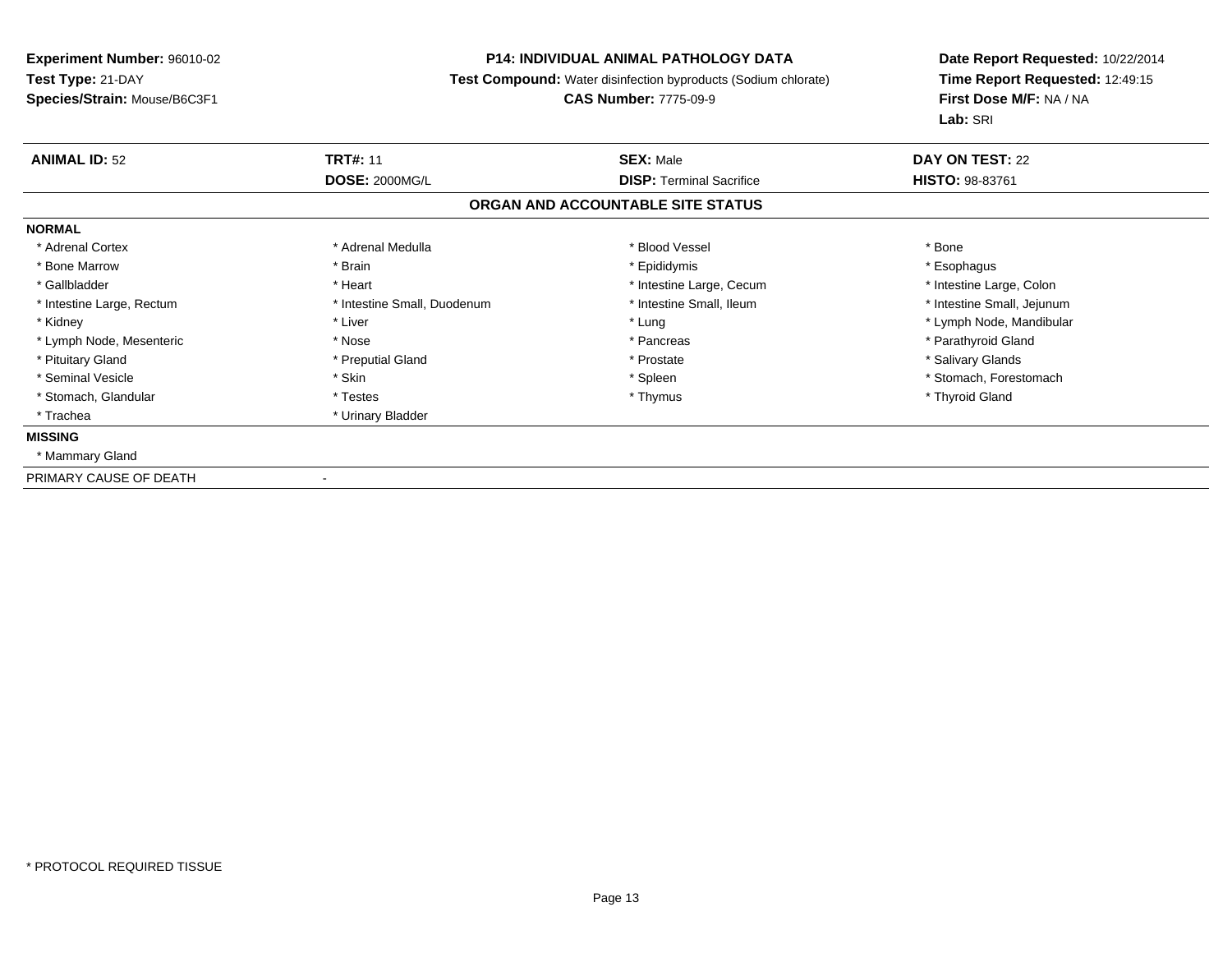### **P14: INDIVIDUAL ANIMAL PATHOLOGY DATA**

**Test Compound:** Water disinfection byproducts (Sodium chlorate)

# **CAS Number:** 7775-09-9

| <b>ANIMAL ID: 53</b>      | <b>TRT#: 11</b>             | <b>SEX: Male</b>                  | DAY ON TEST: 22            |  |
|---------------------------|-----------------------------|-----------------------------------|----------------------------|--|
|                           | <b>DOSE: 2000MG/L</b>       | <b>DISP: Terminal Sacrifice</b>   | <b>HISTO: 98-83762</b>     |  |
|                           |                             | ORGAN AND ACCOUNTABLE SITE STATUS |                            |  |
| <b>NORMAL</b>             |                             |                                   |                            |  |
| * Adrenal Cortex          | * Adrenal Medulla           | * Blood Vessel                    | * Bone                     |  |
| * Bone Marrow             | * Brain                     | * Epididymis                      | * Esophagus                |  |
| * Gallbladder             | * Heart                     | * Intestine Large, Cecum          | * Intestine Large, Colon   |  |
| * Intestine Large, Rectum | * Intestine Small, Duodenum | * Intestine Small, Ileum          | * Intestine Small, Jejunum |  |
| * Kidney                  | * Liver                     | * Lymph Node, Mandibular          | * Lymph Node, Mesenteric   |  |
| * Nose                    | * Pancreas                  | * Parathyroid Gland               | * Pituitary Gland          |  |
| * Preputial Gland         | * Prostate                  | * Salivary Glands                 | * Seminal Vesicle          |  |
| * Skin                    | * Spleen                    | * Stomach, Forestomach            | * Stomach, Glandular       |  |
| * Testes                  | * Thymus                    | * Thyroid Gland                   | * Trachea                  |  |
| * Urinary Bladder         |                             |                                   |                            |  |
| <b>MISSING</b>            |                             |                                   |                            |  |
| * Mammary Gland           |                             |                                   |                            |  |
| <b>OBSERVATIONS</b>       |                             |                                   |                            |  |
| * Lung                    |                             | Hemorrhage                        | Focal, Mild                |  |
| PRIMARY CAUSE OF DEATH    | $\overline{\phantom{a}}$    |                                   |                            |  |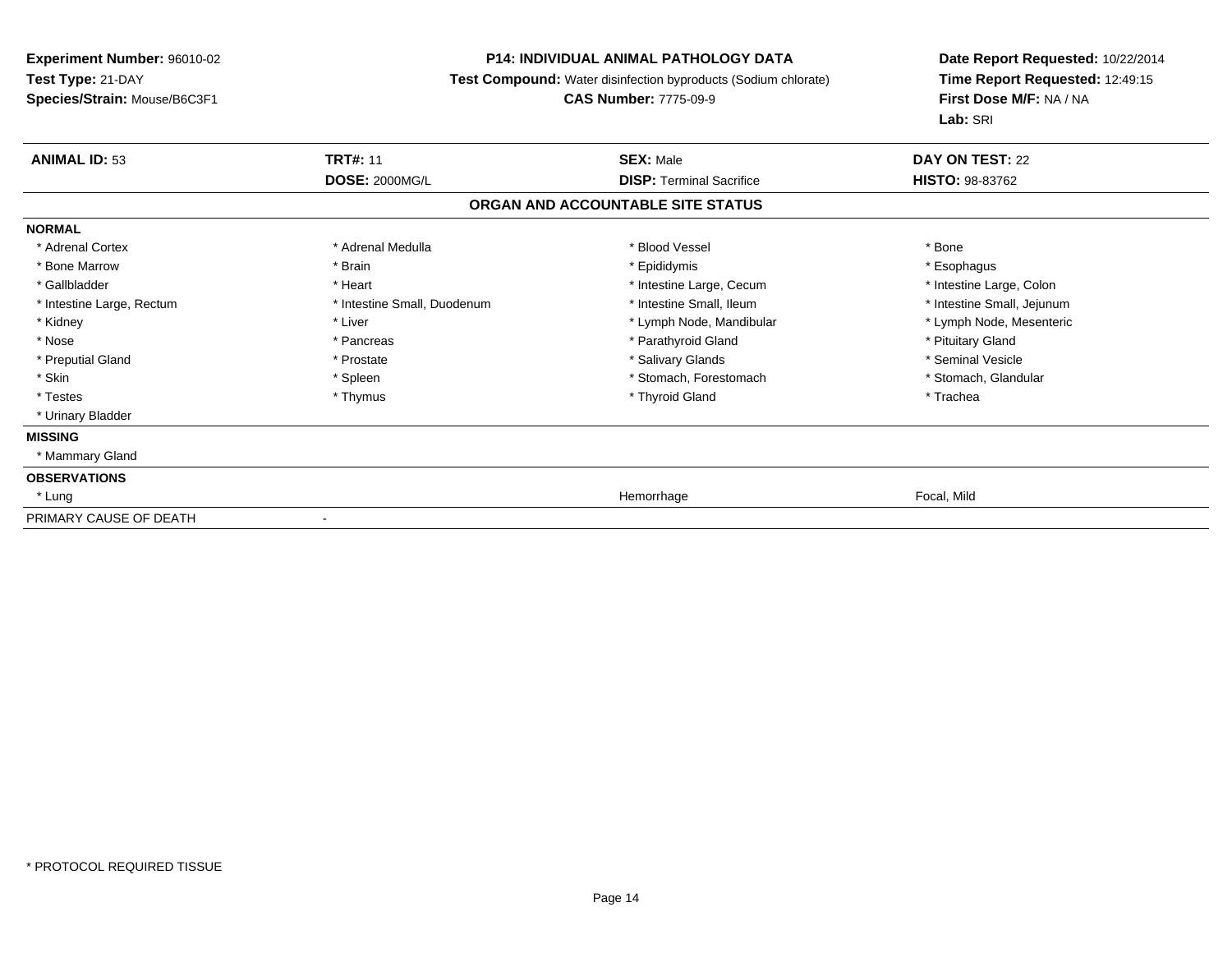### **P14: INDIVIDUAL ANIMAL PATHOLOGY DATA**

**Test Compound:** Water disinfection byproducts (Sodium chlorate)

# **CAS Number:** 7775-09-9

| <b>ANIMAL ID: 54</b>        | <b>TRT#: 11</b><br><b>DOSE: 2000MG/L</b> | <b>SEX: Male</b>                  | DAY ON TEST: 22           |
|-----------------------------|------------------------------------------|-----------------------------------|---------------------------|
|                             |                                          | <b>DISP:</b> Terminal Sacrifice   | <b>HISTO: 98-83763</b>    |
|                             |                                          | ORGAN AND ACCOUNTABLE SITE STATUS |                           |
| <b>NORMAL</b>               |                                          |                                   |                           |
| * Adrenal Cortex            | * Adrenal Medulla                        | * Blood Vessel                    | * Bone                    |
| * Bone Marrow               | * Brain                                  | * Epididymis                      | * Esophagus               |
| * Heart                     | * Intestine Large, Cecum                 | * Intestine Large, Colon          | * Intestine Large, Rectum |
| * Intestine Small, Duodenum | * Intestine Small, Ileum                 | * Intestine Small, Jejunum        | * Kidney                  |
| * Liver                     | * Lung                                   | * Lymph Node, Mandibular          | * Nose                    |
| * Pancreas                  | * Parathyroid Gland                      | * Pituitary Gland                 | * Preputial Gland         |
| * Prostate                  | * Salivary Glands                        | * Seminal Vesicle                 | * Skin                    |
| * Spleen                    | * Stomach, Forestomach                   | * Stomach, Glandular              | * Testes                  |
| * Thymus                    | * Thyroid Gland                          | * Trachea                         | * Urinary Bladder         |
| <b>MISSING</b>              |                                          |                                   |                           |
| * Gallbladder               | * Lymph Node, Mesenteric                 | * Mammary Gland                   |                           |
| PRIMARY CAUSE OF DEATH      |                                          |                                   |                           |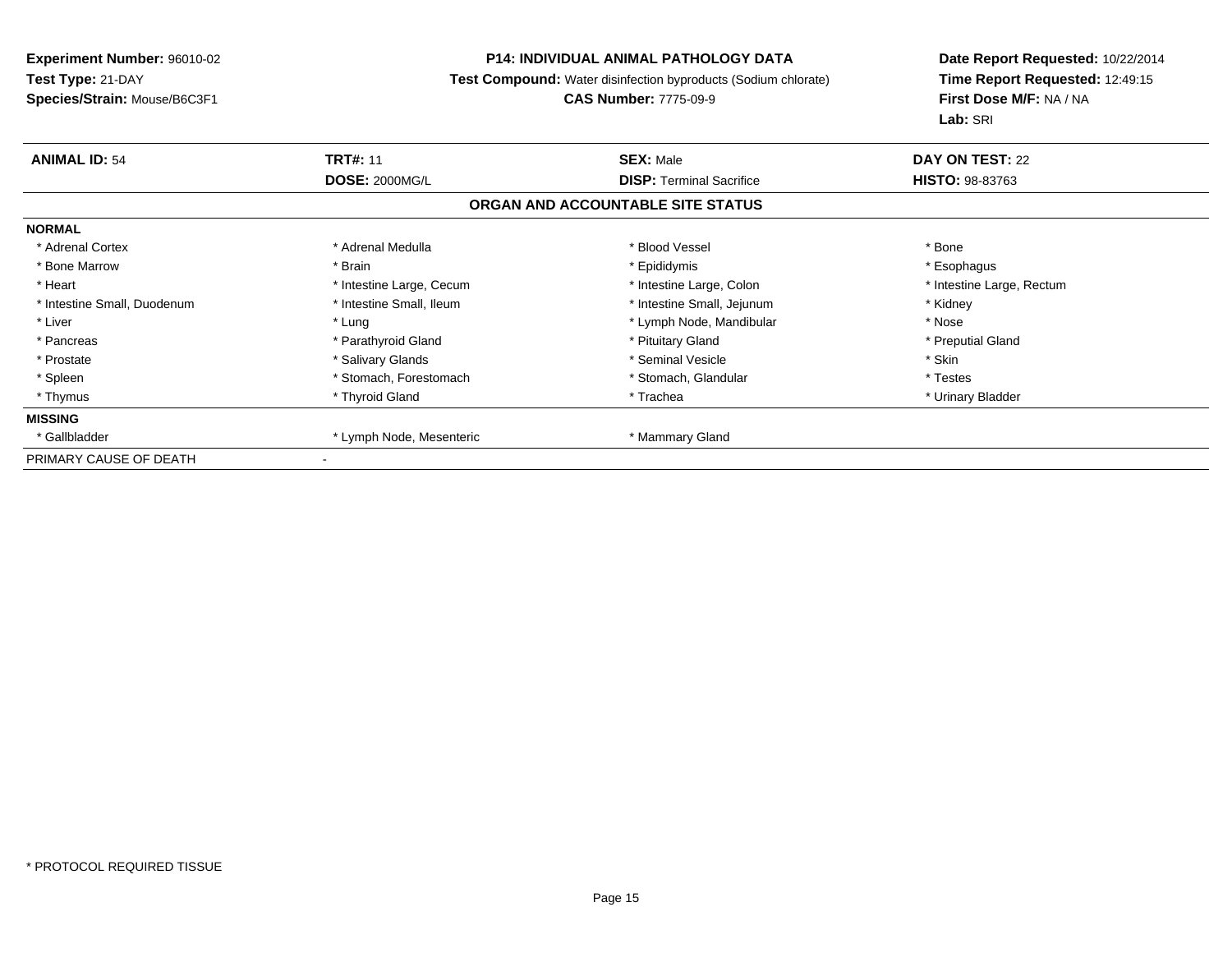# **P14: INDIVIDUAL ANIMAL PATHOLOGY DATA**

**Test Compound:** Water disinfection byproducts (Sodium chlorate)

#### **CAS Number:** 7775-09-9

| <b>ANIMAL ID: 55</b>      | <b>TRT#: 11</b>             | <b>SEX: Male</b>                  | <b>DAY ON TEST: 22</b>     |
|---------------------------|-----------------------------|-----------------------------------|----------------------------|
|                           | <b>DOSE: 2000MG/L</b>       | <b>DISP: Terminal Sacrifice</b>   | <b>HISTO: 98-83764</b>     |
|                           |                             | ORGAN AND ACCOUNTABLE SITE STATUS |                            |
| <b>NORMAL</b>             |                             |                                   |                            |
| * Adrenal Cortex          | * Adrenal Medulla           | * Blood Vessel                    | * Bone                     |
| * Bone Marrow             | * Brain                     | * Epididymis                      | * Esophagus                |
| * Gallbladder             | * Heart                     | * Intestine Large, Cecum          | * Intestine Large, Colon   |
| * Intestine Large, Rectum | * Intestine Small, Duodenum | * Intestine Small, Ileum          | * Intestine Small, Jejunum |
| * Kidney                  | * Liver                     | * Lung                            | * Lymph Node, Mandibular   |
| * Nose                    | * Pancreas                  | * Parathyroid Gland               | * Pituitary Gland          |
| * Preputial Gland         | * Prostate                  | * Salivary Glands                 | * Seminal Vesicle          |
| * Skin                    | * Spleen                    | * Stomach, Forestomach            | * Stomach, Glandular       |
| * Testes                  | * Thymus                    | * Thyroid Gland                   | * Trachea                  |
| * Urinary Bladder         |                             |                                   |                            |
| <b>MISSING</b>            |                             |                                   |                            |
| * Lymph Node, Mesenteric  | * Mammary Gland             |                                   |                            |
| PRIMARY CAUSE OF DEATH    |                             |                                   |                            |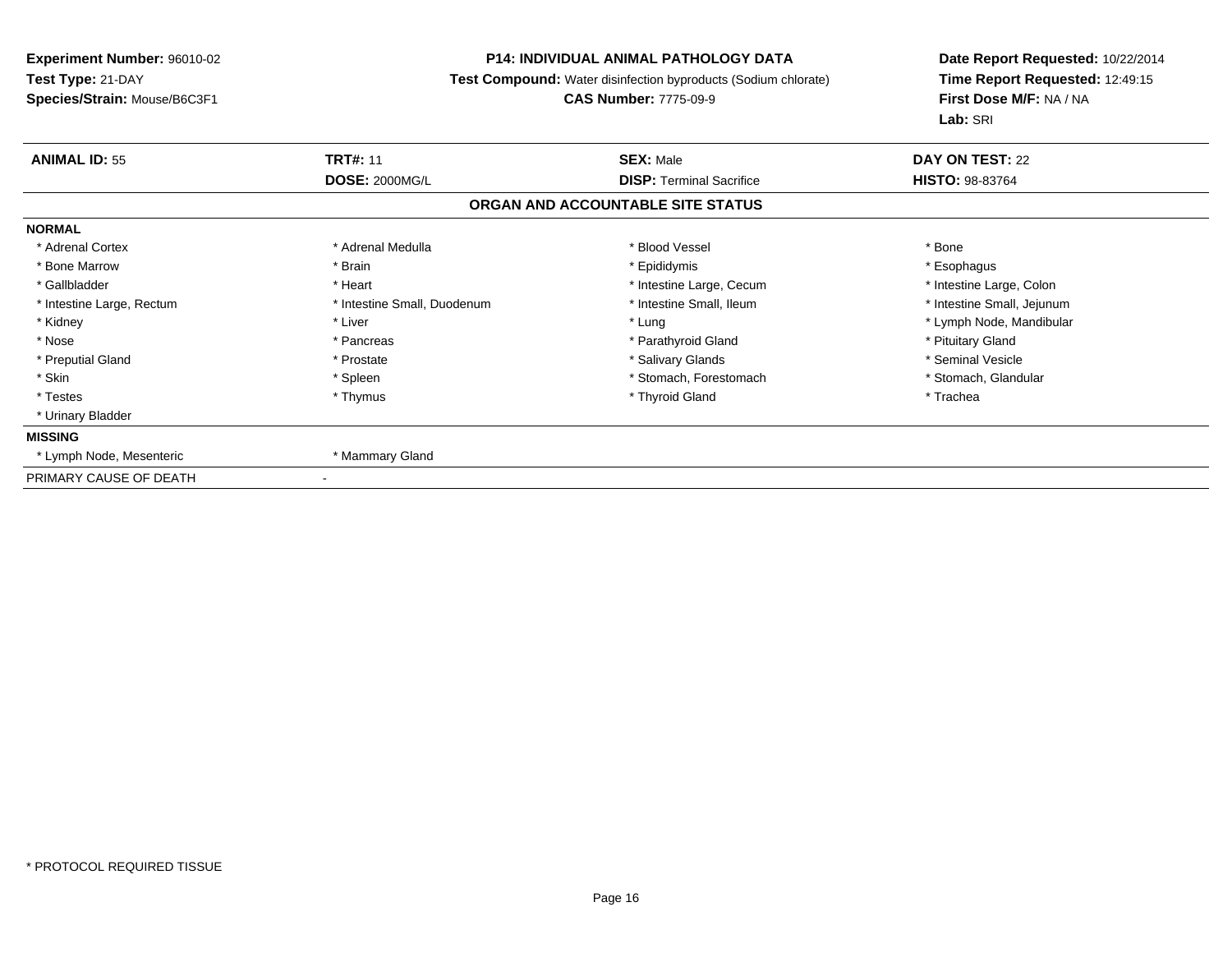# **P14: INDIVIDUAL ANIMAL PATHOLOGY DATA**

**Test Compound:** Water disinfection byproducts (Sodium chlorate)

#### **CAS Number:** 7775-09-9

| <b>ANIMAL ID: 56</b>      | <b>TRT#: 11</b>             | <b>SEX: Male</b>                  | <b>DAY ON TEST: 22</b>     |
|---------------------------|-----------------------------|-----------------------------------|----------------------------|
|                           | <b>DOSE: 2000MG/L</b>       | <b>DISP:</b> Terminal Sacrifice   | <b>HISTO: 98-83765</b>     |
|                           |                             | ORGAN AND ACCOUNTABLE SITE STATUS |                            |
| <b>NORMAL</b>             |                             |                                   |                            |
| * Adrenal Cortex          | * Adrenal Medulla           | * Blood Vessel                    | * Bone                     |
| * Bone Marrow             | * Brain                     | * Epididymis                      | * Esophagus                |
| * Gallbladder             | * Heart                     | * Intestine Large, Cecum          | * Intestine Large, Colon   |
| * Intestine Large, Rectum | * Intestine Small, Duodenum | * Intestine Small, Ileum          | * Intestine Small, Jejunum |
| * Kidney                  | * Liver                     | * Lung                            | * Lymph Node, Mandibular   |
| * Lymph Node, Mesenteric  | * Nose                      | * Pancreas                        | * Pituitary Gland          |
| * Preputial Gland         | * Prostate                  | * Salivary Glands                 | * Seminal Vesicle          |
| * Skin                    | * Spleen                    | * Stomach, Forestomach            | * Stomach, Glandular       |
| * Testes                  | * Thymus                    | * Thyroid Gland                   | * Trachea                  |
| * Urinary Bladder         |                             |                                   |                            |
| <b>MISSING</b>            |                             |                                   |                            |
| * Mammary Gland           | * Parathyroid Gland         |                                   |                            |
| PRIMARY CAUSE OF DEATH    |                             |                                   |                            |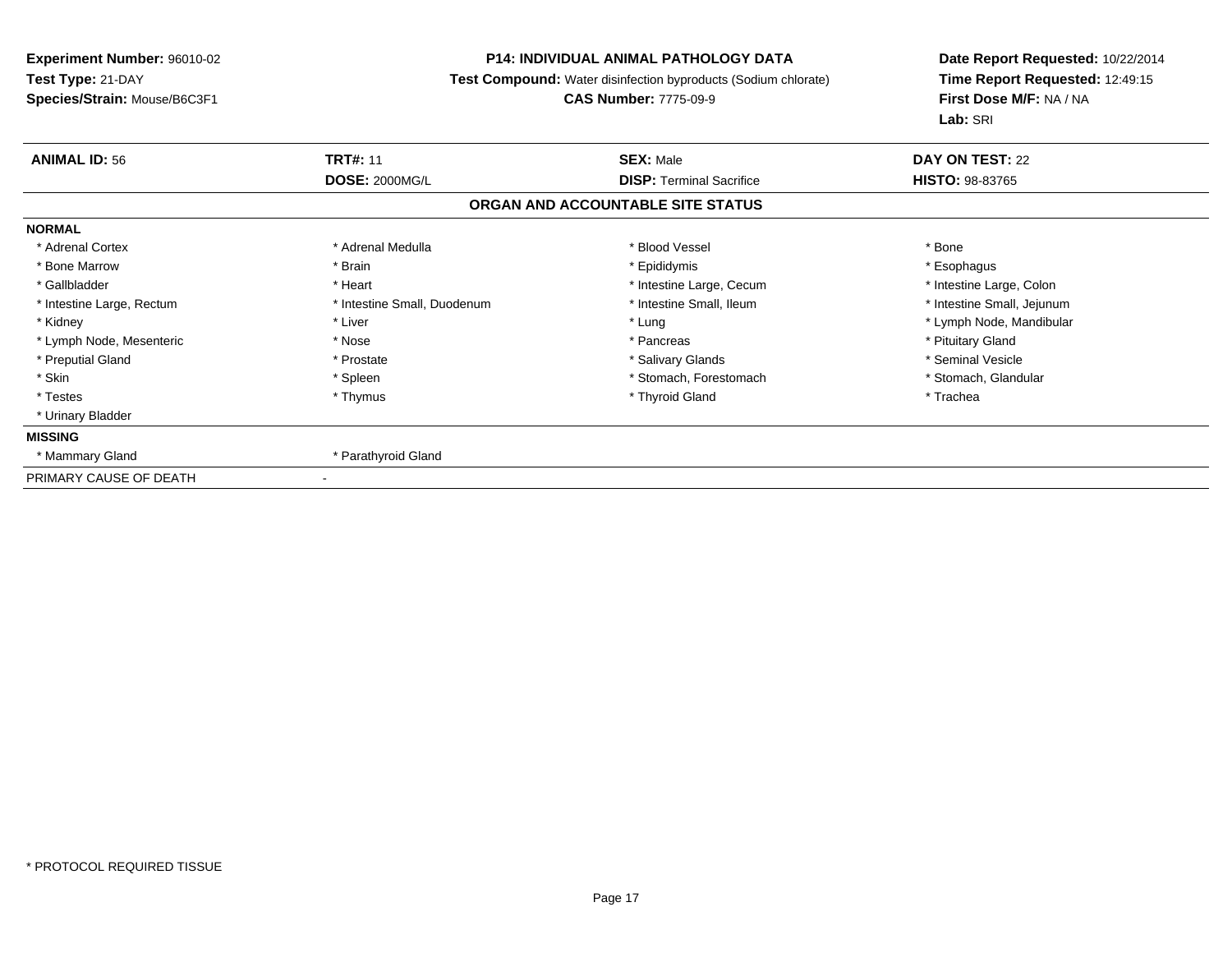# **P14: INDIVIDUAL ANIMAL PATHOLOGY DATA**

**Test Compound:** Water disinfection byproducts (Sodium chlorate)

#### **CAS Number:** 7775-09-9

| <b>ANIMAL ID: 57</b>      | <b>TRT#: 11</b>             | <b>SEX: Male</b>                  | <b>DAY ON TEST: 22</b>     |  |
|---------------------------|-----------------------------|-----------------------------------|----------------------------|--|
|                           | <b>DOSE: 2000MG/L</b>       | <b>DISP:</b> Terminal Sacrifice   | <b>HISTO: 98-83766</b>     |  |
|                           |                             | ORGAN AND ACCOUNTABLE SITE STATUS |                            |  |
| <b>NORMAL</b>             |                             |                                   |                            |  |
| * Adrenal Cortex          | * Adrenal Medulla           | * Blood Vessel                    | * Bone                     |  |
| * Bone Marrow             | * Brain                     | * Epididymis                      | * Esophagus                |  |
| * Gallbladder             | * Heart                     | * Intestine Large, Cecum          | * Intestine Large, Colon   |  |
| * Intestine Large, Rectum | * Intestine Small, Duodenum | * Intestine Small, Ileum          | * Intestine Small, Jejunum |  |
| * Kidney                  | * Liver                     | * Lung                            | * Lymph Node, Mandibular   |  |
| * Lymph Node, Mesenteric  | * Nose                      | * Pancreas                        | * Parathyroid Gland        |  |
| * Pituitary Gland         | * Preputial Gland           | * Prostate                        | * Salivary Glands          |  |
| * Seminal Vesicle         | * Skin                      | * Spleen                          | * Stomach, Forestomach     |  |
| * Stomach, Glandular      | * Testes                    | * Thymus                          | * Thyroid Gland            |  |
| * Trachea                 | * Urinary Bladder           |                                   |                            |  |
| <b>MISSING</b>            |                             |                                   |                            |  |
| * Mammary Gland           |                             |                                   |                            |  |
| PRIMARY CAUSE OF DEATH    |                             |                                   |                            |  |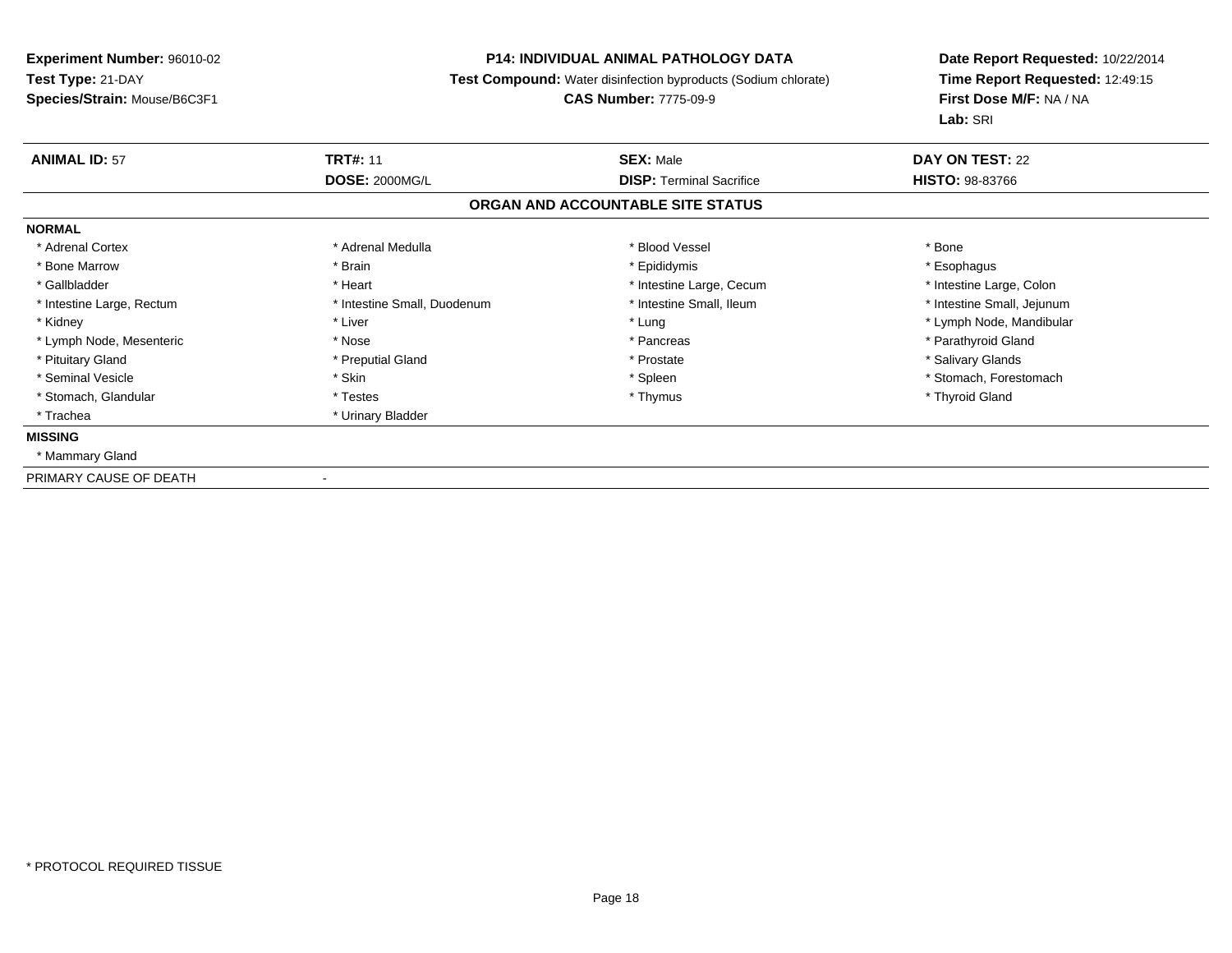### **P14: INDIVIDUAL ANIMAL PATHOLOGY DATA**

**Test Compound:** Water disinfection byproducts (Sodium chlorate)

# **CAS Number:** 7775-09-9

| <b>ANIMAL ID: 58</b>      | <b>TRT#: 11</b>             | <b>SEX: Male</b>                  | DAY ON TEST: 22            |
|---------------------------|-----------------------------|-----------------------------------|----------------------------|
|                           | <b>DOSE: 2000MG/L</b>       | <b>DISP:</b> Terminal Sacrifice   | <b>HISTO: 98-83767</b>     |
|                           |                             | ORGAN AND ACCOUNTABLE SITE STATUS |                            |
| <b>NORMAL</b>             |                             |                                   |                            |
| * Adrenal Cortex          | * Adrenal Medulla           | * Blood Vessel                    | * Bone                     |
| * Bone Marrow             | * Brain                     | * Epididymis                      | * Esophagus                |
| * Gallbladder             | * Heart                     | * Intestine Large, Cecum          | * Intestine Large, Colon   |
| * Intestine Large, Rectum | * Intestine Small, Duodenum | * Intestine Small, Ileum          | * Intestine Small, Jejunum |
| * Kidney                  | * Liver                     | * Lung                            | * Lymph Node, Mesenteric   |
| * Nose                    | * Pancreas                  | * Pituitary Gland                 | * Preputial Gland          |
| * Prostate                | * Salivary Glands           | * Seminal Vesicle                 | * Skin                     |
| * Spleen                  | * Stomach, Forestomach      | * Stomach, Glandular              | * Testes                   |
| * Thymus                  | * Thyroid Gland             | * Trachea                         | * Urinary Bladder          |
| <b>MISSING</b>            |                             |                                   |                            |
| * Lymph Node, Mandibular  | * Mammary Gland             | * Parathyroid Gland               |                            |
| PRIMARY CAUSE OF DEATH    |                             |                                   |                            |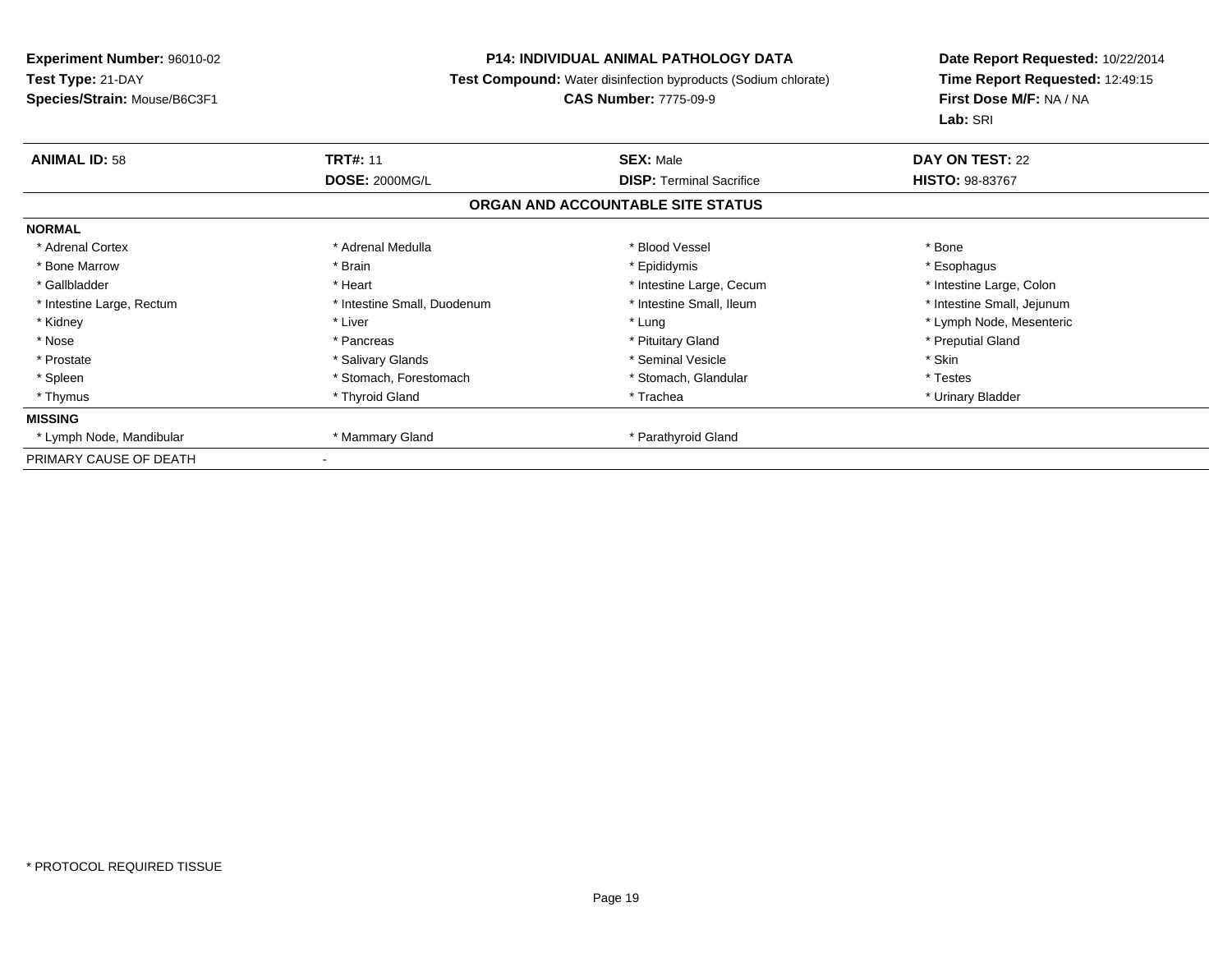### **P14: INDIVIDUAL ANIMAL PATHOLOGY DATA**

**Test Compound:** Water disinfection byproducts (Sodium chlorate)

#### **CAS Number:** 7775-09-9

| <b>ANIMAL ID: 59</b>        | <b>TRT#: 11</b>              | <b>SEX: Male</b>                  | <b>DAY ON TEST: 22</b>    |  |
|-----------------------------|------------------------------|-----------------------------------|---------------------------|--|
|                             | <b>DOSE: 2000MG/L</b>        | <b>DISP: Terminal Sacrifice</b>   | <b>HISTO: 98-83768</b>    |  |
|                             |                              | ORGAN AND ACCOUNTABLE SITE STATUS |                           |  |
| <b>NORMAL</b>               |                              |                                   |                           |  |
| * Adrenal Cortex            | * Adrenal Medulla            | * Blood Vessel                    | * Bone                    |  |
| * Bone Marrow               | * Brain                      | * Epididymis                      | * Esophagus               |  |
| * Heart                     | * Intestine Large, Cecum     | * Intestine Large, Colon          | * Intestine Large, Rectum |  |
| * Intestine Small, Duodenum | * Intestine Small, Ileum     | * Intestine Small, Jejunum        | Islets, Pancreatic        |  |
| * Kidney                    | * Liver                      | * Lung                            | * Lymph Node, Mesenteric  |  |
| * Nose                      | * Pancreas                   | * Parathyroid Gland               | * Pituitary Gland         |  |
| * Preputial Gland           | * Prostate                   | * Salivary Glands                 | * Seminal Vesicle         |  |
| * Skin                      | * Spleen                     | * Stomach, Forestomach            | * Stomach, Glandular      |  |
| * Testes                    | * Thymus                     | * Thyroid Gland                   | * Trachea                 |  |
| * Urinary Bladder           |                              |                                   |                           |  |
| <b>MISSING</b>              |                              |                                   |                           |  |
| * Gallbladder               | * Mammary Gland              |                                   |                           |  |
| <b>OBSERVATIONS</b>         |                              |                                   |                           |  |
| * Lymph Node, Mandibular    |                              | Hemorrhage                        | Minimal                   |  |
| PRIMARY CAUSE OF DEATH      | $\qquad \qquad \blacksquare$ |                                   |                           |  |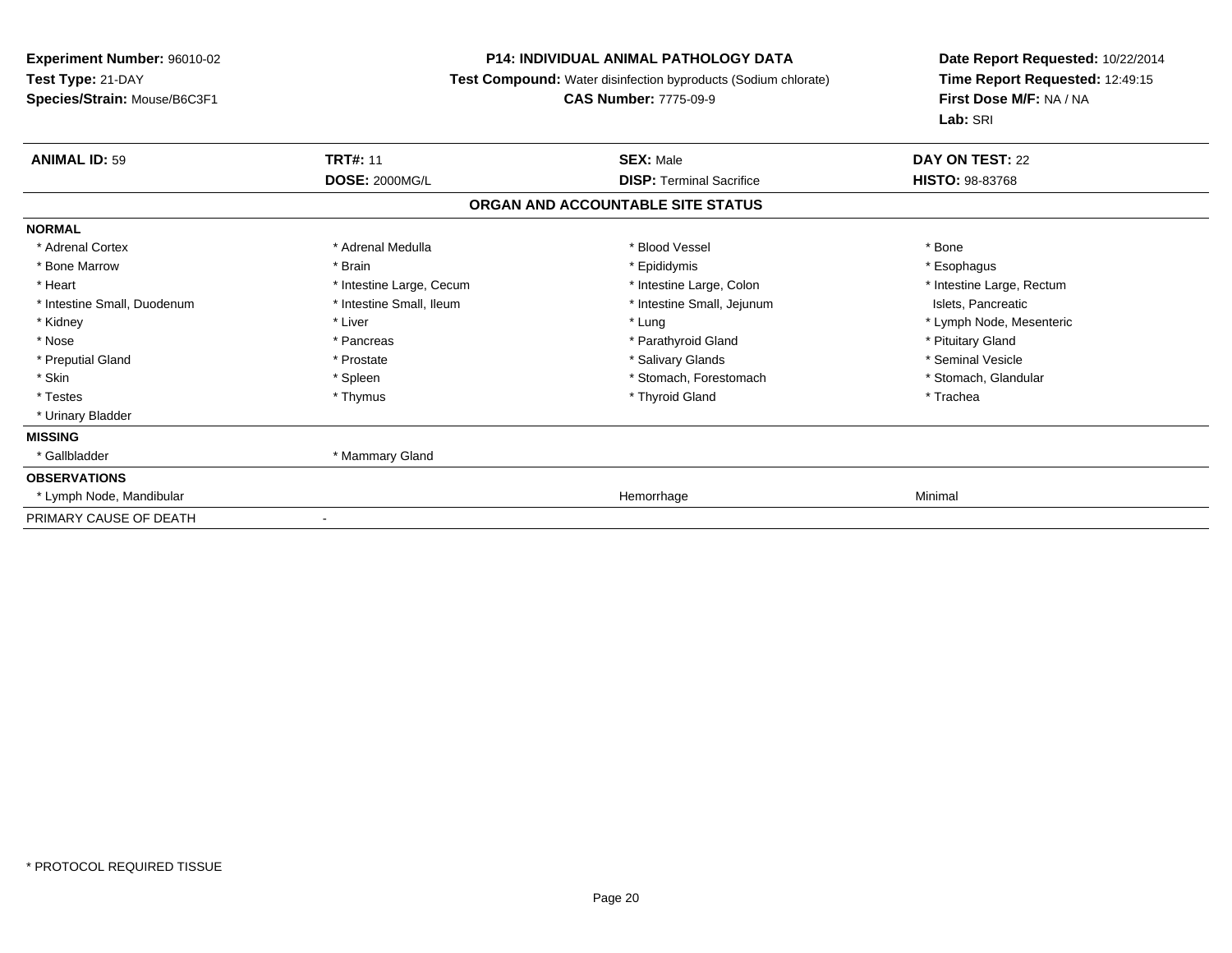# **P14: INDIVIDUAL ANIMAL PATHOLOGY DATA**

**Test Compound:** Water disinfection byproducts (Sodium chlorate)

# **CAS Number:** 7775-09-9

| <b>ANIMAL ID: 60</b>      | <b>TRT#: 11</b>             | <b>SEX: Male</b>                  | <b>DAY ON TEST: 22</b>     |  |
|---------------------------|-----------------------------|-----------------------------------|----------------------------|--|
|                           | <b>DOSE: 2000MG/L</b>       | <b>DISP:</b> Terminal Sacrifice   | <b>HISTO: 98-83769</b>     |  |
|                           |                             | ORGAN AND ACCOUNTABLE SITE STATUS |                            |  |
| <b>NORMAL</b>             |                             |                                   |                            |  |
| * Adrenal Cortex          | * Adrenal Medulla           | * Blood Vessel                    | * Bone                     |  |
| * Bone Marrow             | * Brain                     | * Epididymis                      | * Esophagus                |  |
| * Gallbladder             | * Heart                     | * Intestine Large, Cecum          | * Intestine Large, Colon   |  |
| * Intestine Large, Rectum | * Intestine Small, Duodenum | * Intestine Small, Ileum          | * Intestine Small, Jejunum |  |
| * Kidney                  | * Liver                     | * Lung                            | * Lymph Node, Mandibular   |  |
| * Lymph Node, Mesenteric  | * Nose                      | * Pancreas                        | * Parathyroid Gland        |  |
| * Pituitary Gland         | * Preputial Gland           | * Prostate                        | * Salivary Glands          |  |
| * Seminal Vesicle         | * Skin                      | * Spleen                          | * Stomach, Forestomach     |  |
| * Stomach, Glandular      | * Testes                    | * Thymus                          | * Thyroid Gland            |  |
| * Trachea                 | * Urinary Bladder           |                                   |                            |  |
| <b>MISSING</b>            |                             |                                   |                            |  |
| * Mammary Gland           |                             |                                   |                            |  |
| PRIMARY CAUSE OF DEATH    |                             |                                   |                            |  |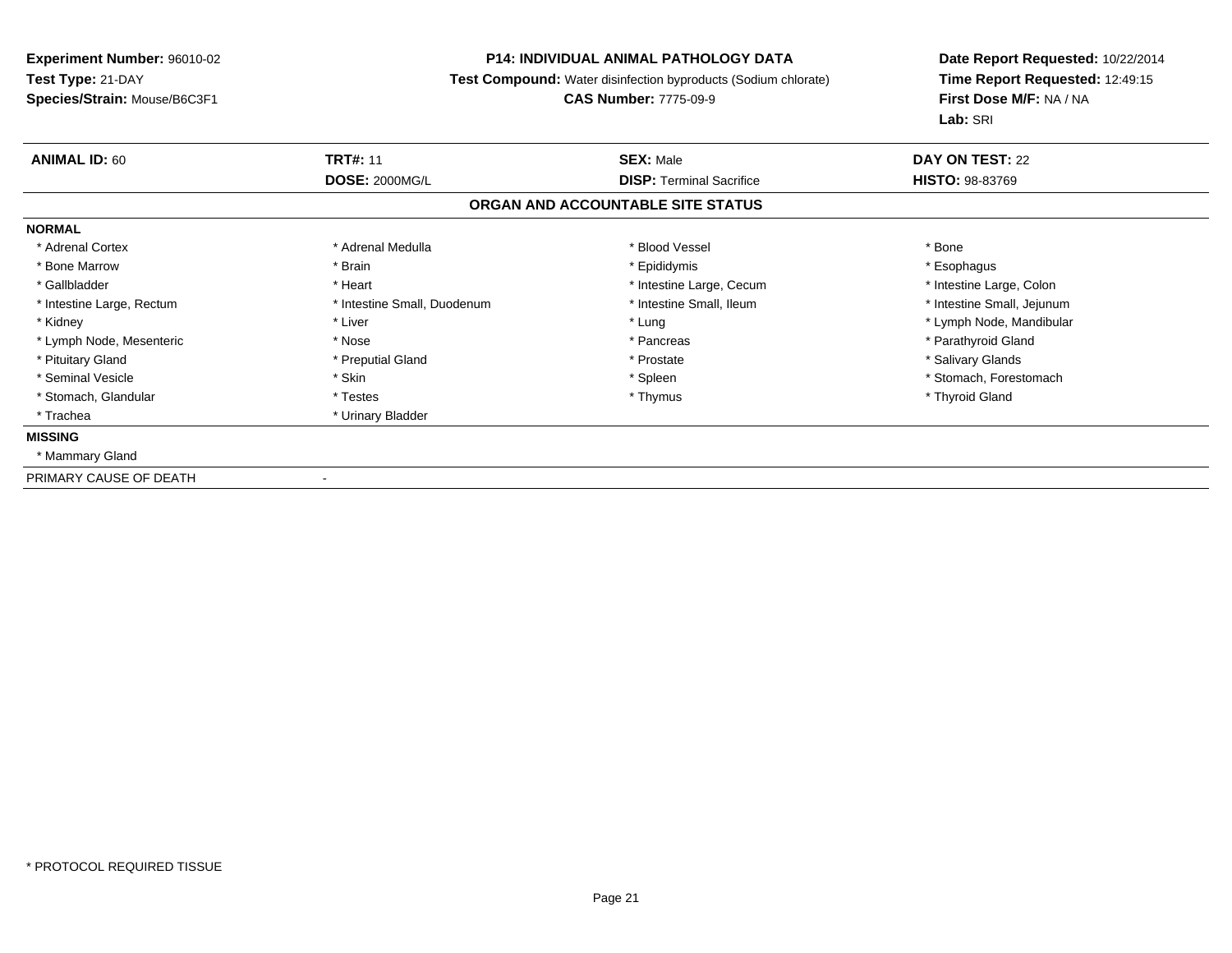### **P14: INDIVIDUAL ANIMAL PATHOLOGY DATA**

**Test Compound:** Water disinfection byproducts (Sodium chlorate)

#### **CAS Number:** 7775-09-9

**Date Report Requested:** 10/22/2014**Time Report Requested:** 12:49:15**First Dose M/F:** NA / NA**Lab:** SRI

| <b>ANIMAL ID: 61</b>        | TRT#: 2                  | <b>SEX: Female</b>                | DAY ON TEST: 22           |
|-----------------------------|--------------------------|-----------------------------------|---------------------------|
|                             | DOSE: 0 MG/L             | <b>DISP:</b> Terminal Sacrifice   | <b>HISTO: 98-83770</b>    |
|                             |                          | ORGAN AND ACCOUNTABLE SITE STATUS |                           |
| <b>NORMAL</b>               |                          |                                   |                           |
| * Adrenal Cortex            | * Adrenal Medulla        | * Blood Vessel                    | * Bone                    |
| * Bone Marrow               | * Brain                  | * Clitoral Gland                  | * Gallbladder             |
| * Heart                     | * Intestine Large, Cecum | * Intestine Large, Colon          | * Intestine Large, Rectum |
| * Intestine Small, Duodenum | * Intestine Small, Ileum | * Intestine Small, Jejunum        | * Kidney                  |
| * Liver                     | * Lung                   | * Lymph Node, Mandibular          | * Lymph Node, Mesenteric  |
| * Mammary Gland             | * Nose                   | * Ovary                           | * Pancreas                |
| * Parathyroid Gland         | * Pituitary Gland        | * Salivary Glands                 | * Skin                    |
| * Spleen                    | * Stomach, Forestomach   | * Stomach, Glandular              | * Thymus                  |
| * Thyroid Gland             | * Trachea                | * Urinary Bladder                 | * Uterus                  |
| <b>MISSING</b>              |                          |                                   |                           |
| * Esophagus                 |                          |                                   |                           |
|                             |                          |                                   |                           |

PRIMARY CAUSE OF DEATH-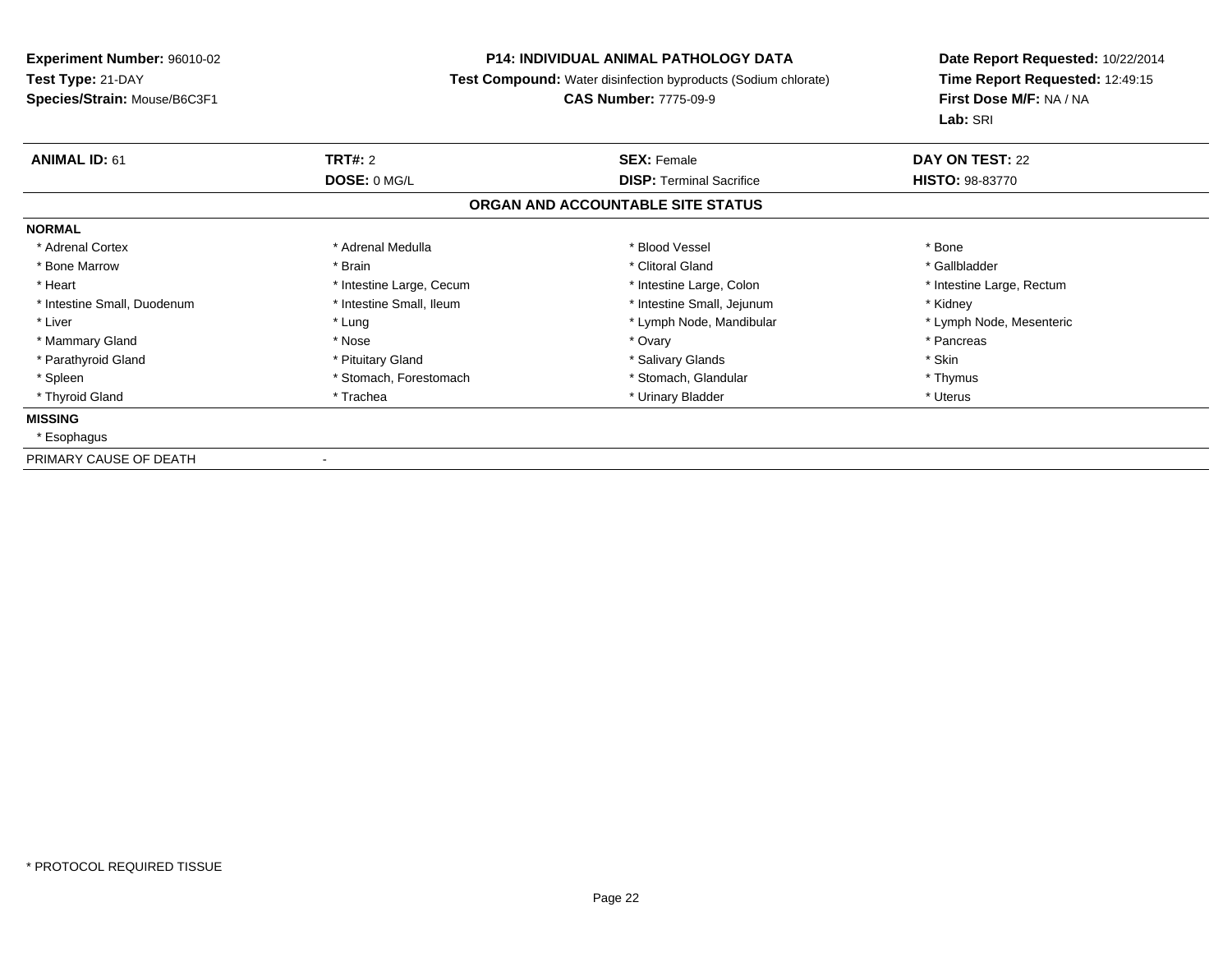### **P14: INDIVIDUAL ANIMAL PATHOLOGY DATA**

**Test Compound:** Water disinfection byproducts (Sodium chlorate)

# **CAS Number:** 7775-09-9

| <b>ANIMAL ID: 62</b>        | <b>TRT#: 2</b>           | <b>SEX: Female</b>                | DAY ON TEST: 22           |
|-----------------------------|--------------------------|-----------------------------------|---------------------------|
|                             | DOSE: 0 MG/L             | <b>DISP:</b> Terminal Sacrifice   | <b>HISTO: 98-83771</b>    |
|                             |                          | ORGAN AND ACCOUNTABLE SITE STATUS |                           |
| <b>NORMAL</b>               |                          |                                   |                           |
| * Adrenal Cortex            | * Adrenal Medulla        | * Blood Vessel                    | * Bone                    |
| * Bone Marrow               | * Brain                  | * Clitoral Gland                  | * Esophagus               |
| * Gallbladder               | * Intestine Large, Cecum | * Intestine Large, Colon          | * Intestine Large, Rectum |
| * Intestine Small, Duodenum | * Intestine Small, Ileum | * Intestine Small, Jejunum        | * Kidney                  |
| * Liver                     | * Lung                   | * Lymph Node, Mandibular          | * Lymph Node, Mesenteric  |
| * Mammary Gland             | * Nose                   | * Ovary                           | * Pancreas                |
| * Parathyroid Gland         | * Pituitary Gland        | * Salivary Glands                 | * Skin                    |
| * Spleen                    | * Stomach, Forestomach   | * Stomach, Glandular              | * Thymus                  |
| * Thyroid Gland             | * Trachea                | * Urinary Bladder                 | * Uterus                  |
| <b>OBSERVATIONS</b>         |                          |                                   |                           |
| * Heart                     |                          | Inflammation                      | Chronic, Focal, Minimal   |
| PRIMARY CAUSE OF DEATH      |                          |                                   |                           |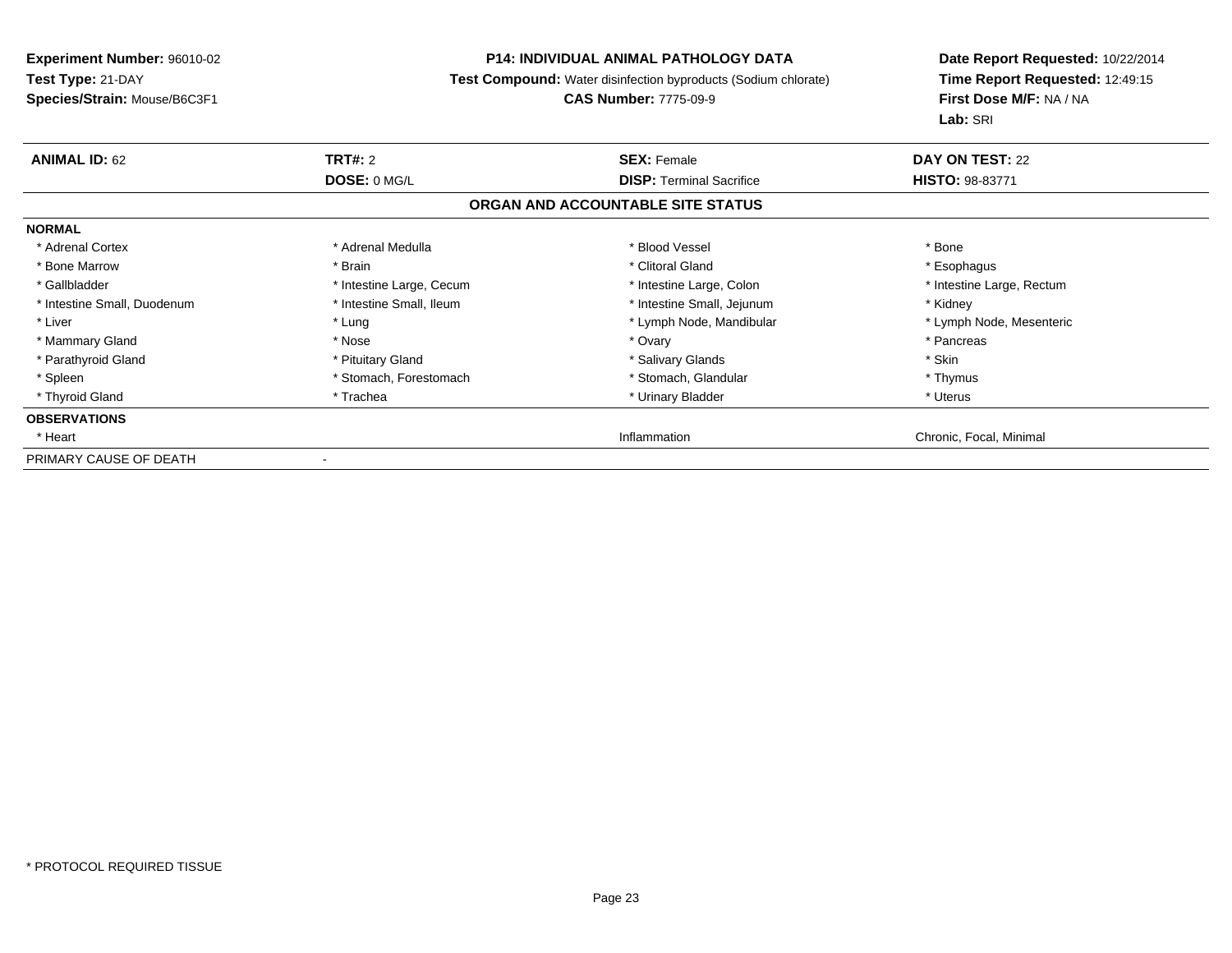# **P14: INDIVIDUAL ANIMAL PATHOLOGY DATA**

**Test Compound:** Water disinfection byproducts (Sodium chlorate)

**CAS Number:** 7775-09-9

| <b>ANIMAL ID: 63</b>      | TRT#: 2                     | <b>SEX: Female</b>                | DAY ON TEST: 22            |  |
|---------------------------|-----------------------------|-----------------------------------|----------------------------|--|
|                           | DOSE: 0 MG/L                | <b>DISP:</b> Terminal Sacrifice   | <b>HISTO: 98-83772</b>     |  |
|                           |                             | ORGAN AND ACCOUNTABLE SITE STATUS |                            |  |
| <b>NORMAL</b>             |                             |                                   |                            |  |
| * Adrenal Cortex          | * Adrenal Medulla           | * Blood Vessel                    | * Bone                     |  |
| * Bone Marrow             | * Brain                     | * Clitoral Gland                  | * Esophagus                |  |
| * Gallbladder             | * Heart                     | * Intestine Large, Cecum          | * Intestine Large, Colon   |  |
| * Intestine Large, Rectum | * Intestine Small, Duodenum | * Intestine Small, Ileum          | * Intestine Small, Jejunum |  |
| * Kidney                  | * Liver                     | * Lung                            | * Lymph Node, Mandibular   |  |
| * Lymph Node, Mesenteric  | * Mammary Gland             | * Nose                            | * Ovary                    |  |
| * Pancreas                | * Parathyroid Gland         | * Pituitary Gland                 | * Salivary Glands          |  |
| * Skin                    | * Spleen                    | * Stomach, Forestomach            | * Stomach, Glandular       |  |
| * Thymus                  | * Thyroid Gland             | * Trachea                         | * Urinary Bladder          |  |
| * Uterus                  |                             |                                   |                            |  |
| PRIMARY CAUSE OF DEATH    | $\overline{\phantom{a}}$    |                                   |                            |  |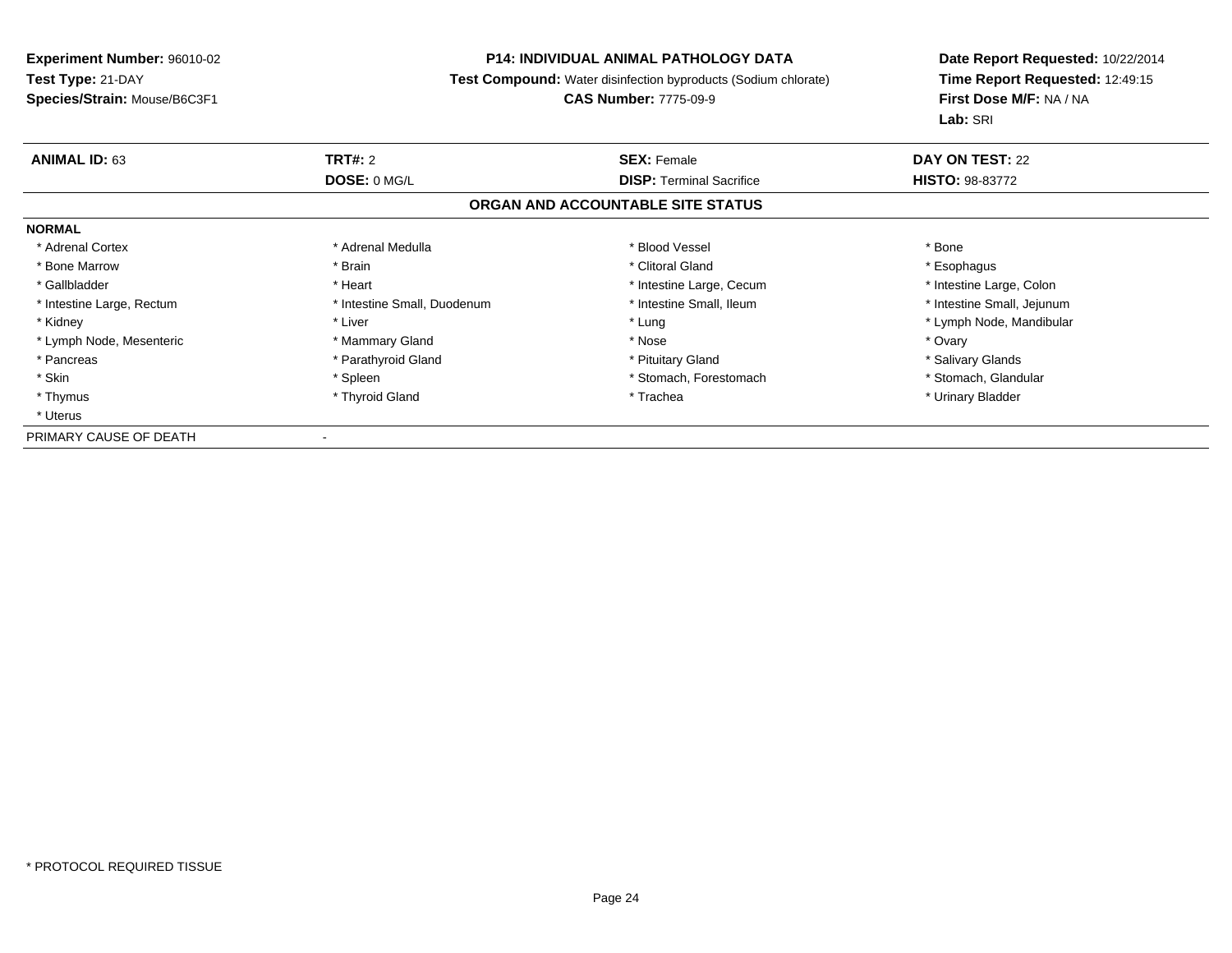# **P14: INDIVIDUAL ANIMAL PATHOLOGY DATA**

**Test Compound:** Water disinfection byproducts (Sodium chlorate)

**CAS Number:** 7775-09-9

**Date Report Requested:** 10/22/2014**Time Report Requested:** 12:49:15**First Dose M/F:** NA / NA**Lab:** SRI

| <b>ANIMAL ID: 64</b>      | TRT#: 2                     | <b>SEX: Female</b>                | DAY ON TEST: 22            |  |
|---------------------------|-----------------------------|-----------------------------------|----------------------------|--|
|                           | DOSE: 0 MG/L                | <b>DISP:</b> Terminal Sacrifice   | <b>HISTO: 98-83773</b>     |  |
|                           |                             | ORGAN AND ACCOUNTABLE SITE STATUS |                            |  |
| <b>NORMAL</b>             |                             |                                   |                            |  |
| * Adrenal Cortex          | * Adrenal Medulla           | * Blood Vessel                    | * Bone                     |  |
| * Bone Marrow             | * Brain                     | * Clitoral Gland                  | * Esophagus                |  |
| * Gallbladder             | * Heart                     | * Intestine Large, Cecum          | * Intestine Large, Colon   |  |
| * Intestine Large, Rectum | * Intestine Small, Duodenum | * Intestine Small, Ileum          | * Intestine Small, Jejunum |  |
| * Kidney                  | * Liver                     | * Lung                            | * Lymph Node, Mandibular   |  |
| * Lymph Node, Mesenteric  | * Mammary Gland             | * Nose                            | * Ovary                    |  |
| * Pancreas                | * Parathyroid Gland         | * Pituitary Gland                 | * Salivary Glands          |  |
| * Skin                    | * Spleen                    | * Stomach, Forestomach            | * Stomach, Glandular       |  |
| * Thymus                  | * Thyroid Gland             | * Trachea                         | * Urinary Bladder          |  |
| * Uterus                  |                             |                                   |                            |  |
| PRIMARY CAUSE OF DEATH    | $\overline{\phantom{a}}$    |                                   |                            |  |

\* PROTOCOL REQUIRED TISSUE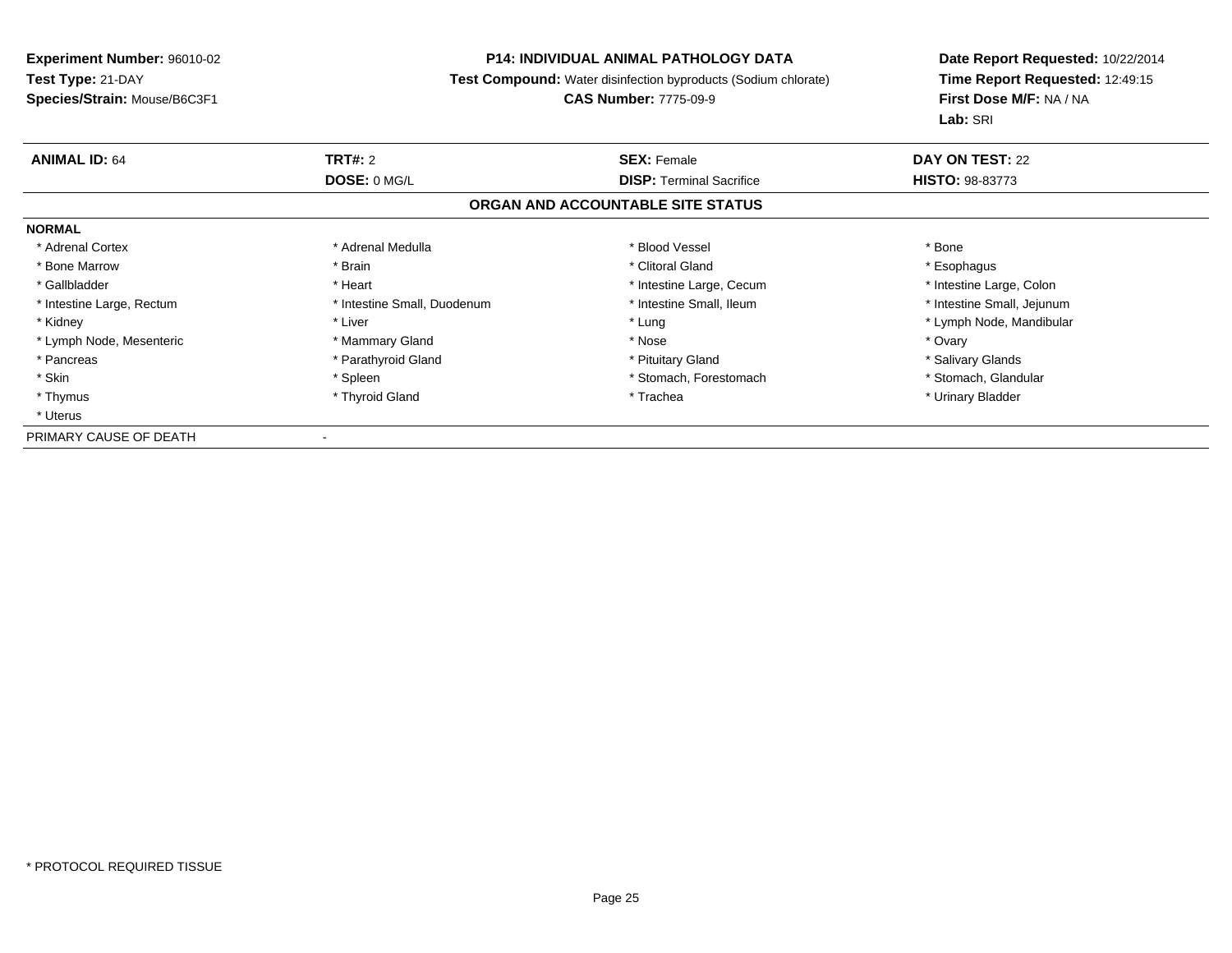# **P14: INDIVIDUAL ANIMAL PATHOLOGY DATA**

**Test Compound:** Water disinfection byproducts (Sodium chlorate)

# **CAS Number:** 7775-09-9

**Date Report Requested:** 10/22/2014**Time Report Requested:** 12:49:15**First Dose M/F:** NA / NA**Lab:** SRI

| <b>ANIMAL ID: 65</b>      | TRT#: 2                     | <b>SEX: Female</b>                | <b>DAY ON TEST: 22</b>     |
|---------------------------|-----------------------------|-----------------------------------|----------------------------|
|                           | DOSE: 0 MG/L                | <b>DISP:</b> Terminal Sacrifice   | <b>HISTO: 98-83774</b>     |
|                           |                             | ORGAN AND ACCOUNTABLE SITE STATUS |                            |
| <b>NORMAL</b>             |                             |                                   |                            |
| * Adrenal Cortex          | * Adrenal Medulla           | * Blood Vessel                    | * Bone                     |
| * Bone Marrow             | * Brain                     | * Clitoral Gland                  | * Esophagus                |
| * Gallbladder             | * Heart                     | * Intestine Large, Cecum          | * Intestine Large, Colon   |
| * Intestine Large, Rectum | * Intestine Small, Duodenum | * Intestine Small, Ileum          | * Intestine Small, Jejunum |
| * Kidney                  | * Liver                     | * Lung                            | * Lymph Node, Mandibular   |
| * Lymph Node, Mesenteric  | * Mammary Gland             | * Nose                            | * Ovary                    |
| * Pancreas                | * Parathyroid Gland         | * Pituitary Gland                 | * Salivary Glands          |
| * Skin                    | * Spleen                    | * Stomach, Forestomach            | * Stomach, Glandular       |
| * Thymus                  | * Thyroid Gland             | * Trachea                         | * Urinary Bladder          |
| * Uterus                  |                             |                                   |                            |
| PRIMARY CAUSE OF DEATH    | $\blacksquare$              |                                   |                            |

\* PROTOCOL REQUIRED TISSUE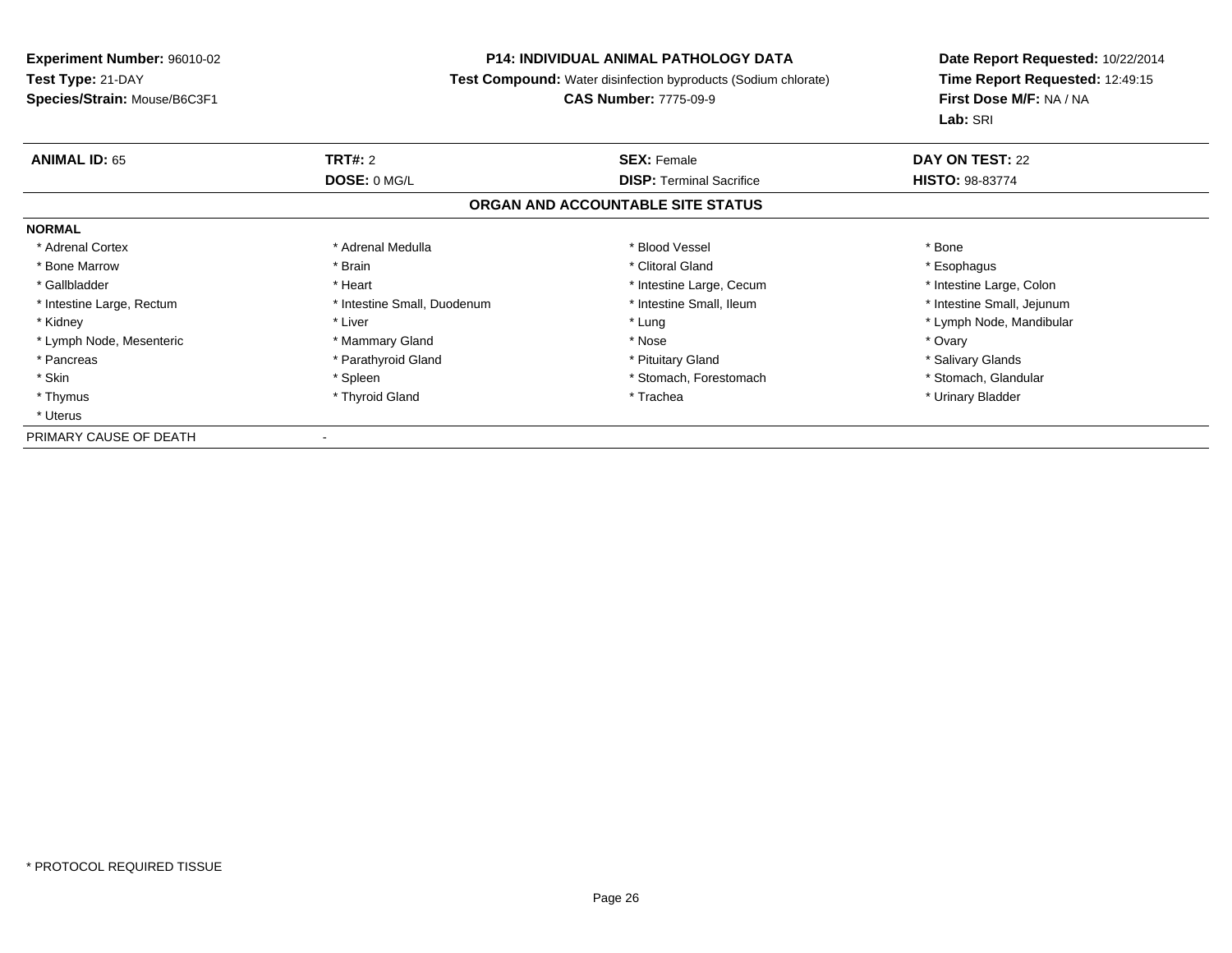# **P14: INDIVIDUAL ANIMAL PATHOLOGY DATA**

**Test Compound:** Water disinfection byproducts (Sodium chlorate)

# **CAS Number:** 7775-09-9

| <b>ANIMAL ID: 66</b>     | <b>TRT#: 2</b>             | <b>SEX: Female</b>                | <b>DAY ON TEST: 22</b>      |
|--------------------------|----------------------------|-----------------------------------|-----------------------------|
|                          | DOSE: 0 MG/L               | <b>DISP: Terminal Sacrifice</b>   | <b>HISTO: 98-83775</b>      |
|                          |                            | ORGAN AND ACCOUNTABLE SITE STATUS |                             |
| <b>NORMAL</b>            |                            |                                   |                             |
| * Adrenal Cortex         | * Adrenal Medulla          | * Blood Vessel                    | * Bone                      |
| * Bone Marrow            | * Brain                    | * Clitoral Gland                  | * Heart                     |
| * Intestine Large, Cecum | * Intestine Large, Colon   | * Intestine Large, Rectum         | * Intestine Small, Duodenum |
| * Intestine Small, Ileum | * Intestine Small, Jejunum | * Kidney                          | * Liver                     |
| * Lung                   | * Lymph Node, Mandibular   | * Lymph Node, Mesenteric          | * Mammary Gland             |
| * Nose                   | * Ovary                    | * Pancreas                        | * Parathyroid Gland         |
| * Pituitary Gland        | * Salivary Glands          | * Skin                            | * Spleen                    |
| * Stomach, Forestomach   | * Stomach, Glandular       | * Thymus                          | * Thyroid Gland             |
| * Trachea                | * Urinary Bladder          | * Uterus                          |                             |
| <b>MISSING</b>           |                            |                                   |                             |
| * Esophagus              | * Gallbladder              |                                   |                             |
| PRIMARY CAUSE OF DEATH   |                            |                                   |                             |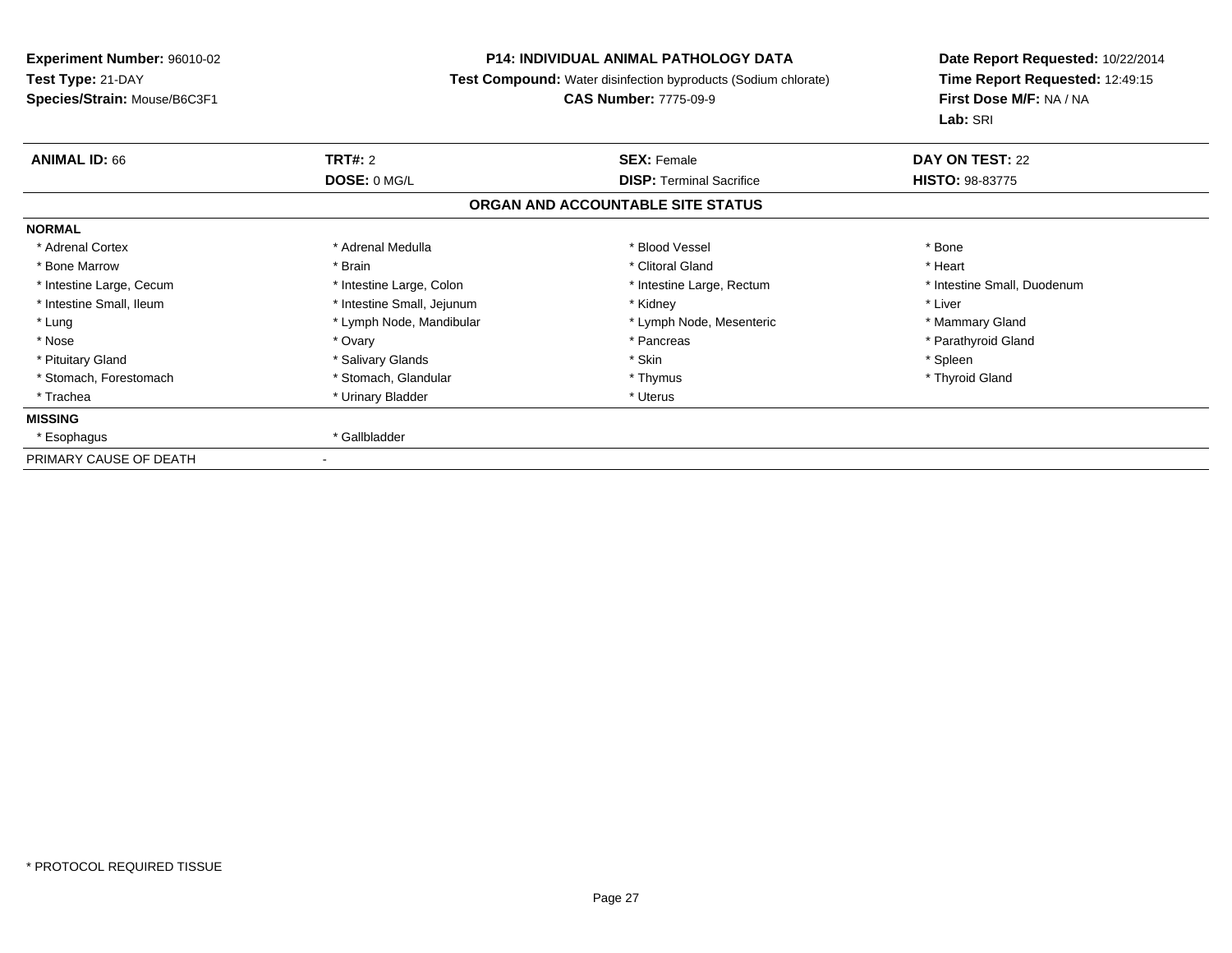### **P14: INDIVIDUAL ANIMAL PATHOLOGY DATA**

**Test Compound:** Water disinfection byproducts (Sodium chlorate)

# **CAS Number:** 7775-09-9

| <b>ANIMAL ID: 67</b>      | <b>TRT#: 2</b><br>DOSE: 0 MG/L | <b>SEX: Female</b>                | <b>DAY ON TEST: 22</b>     |
|---------------------------|--------------------------------|-----------------------------------|----------------------------|
|                           |                                | <b>DISP:</b> Terminal Sacrifice   | <b>HISTO: 98-83776</b>     |
|                           |                                | ORGAN AND ACCOUNTABLE SITE STATUS |                            |
| <b>NORMAL</b>             |                                |                                   |                            |
| * Adrenal Cortex          | * Adrenal Medulla              | * Blood Vessel                    | * Bone                     |
| * Bone Marrow             | * Brain                        | * Clitoral Gland                  | * Esophagus                |
| * Gallbladder             | * Heart                        | * Intestine Large, Cecum          | * Intestine Large, Colon   |
| * Intestine Large, Rectum | * Intestine Small, Duodenum    | * Intestine Small, Ileum          | * Intestine Small, Jejunum |
| * Liver                   | * Lung                         | * Lymph Node, Mandibular          | * Lymph Node, Mesenteric   |
| * Mammary Gland           | * Nose                         | * Ovary                           | * Pancreas                 |
| * Parathyroid Gland       | * Pituitary Gland              | * Salivary Glands                 | * Skin                     |
| * Spleen                  | * Stomach, Forestomach         | * Stomach, Glandular              | * Thymus                   |
| * Thyroid Gland           | * Trachea                      | * Urinary Bladder                 | * Uterus                   |
| <b>OBSERVATIONS</b>       |                                |                                   |                            |
| * Kidney                  | <b>Renal Tubule</b>            | Regeneration                      | Focal, Minimal             |
| PRIMARY CAUSE OF DEATH    |                                |                                   |                            |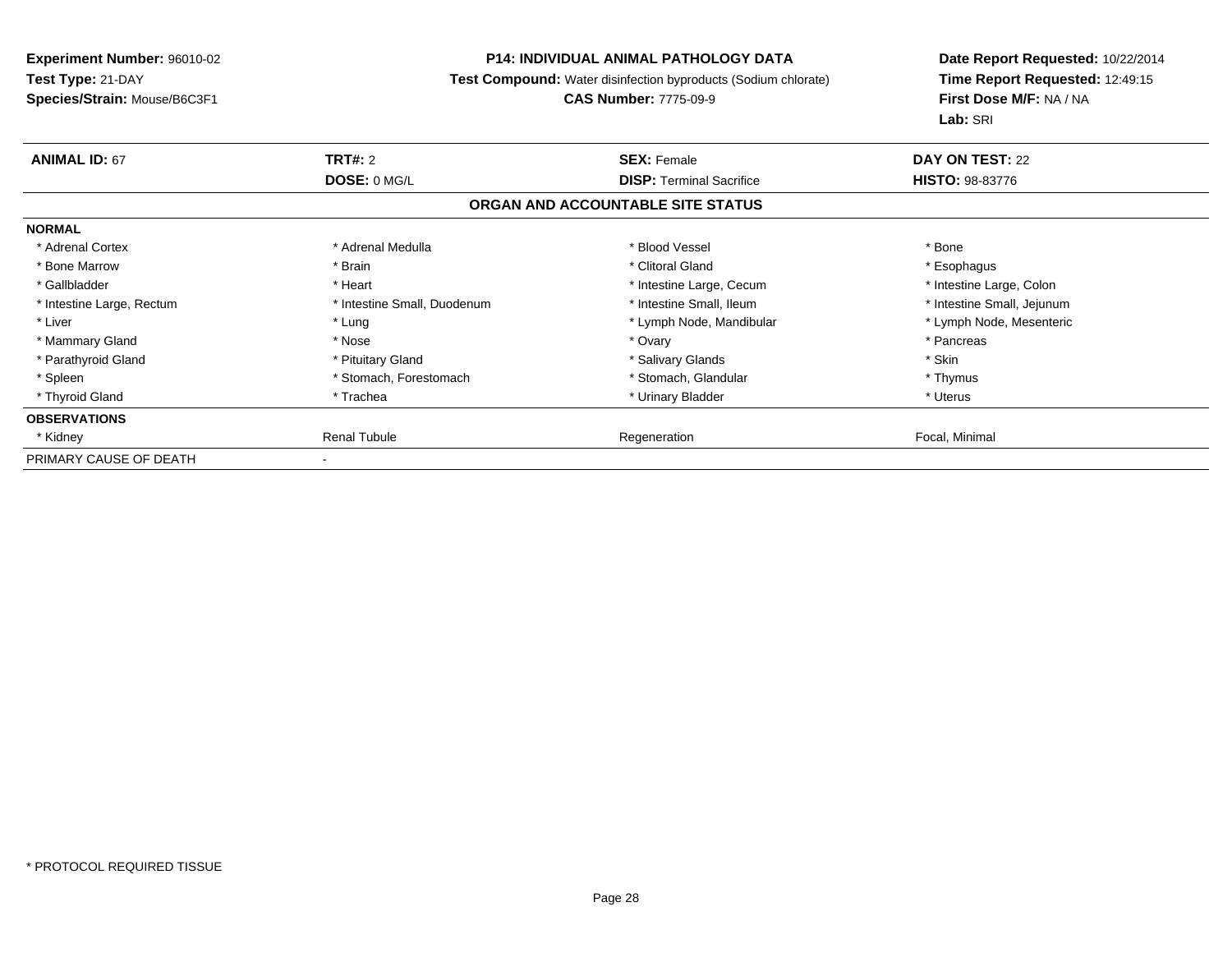### **P14: INDIVIDUAL ANIMAL PATHOLOGY DATA**

**Test Compound:** Water disinfection byproducts (Sodium chlorate)

# **CAS Number:** 7775-09-9

| <b>ANIMAL ID: 68</b>      | <b>TRT#:</b> 2              | <b>SEX: Female</b>                | <b>DAY ON TEST: 22</b>     |
|---------------------------|-----------------------------|-----------------------------------|----------------------------|
|                           | DOSE: 0 MG/L                | <b>DISP: Terminal Sacrifice</b>   | <b>HISTO: 98-83777</b>     |
|                           |                             | ORGAN AND ACCOUNTABLE SITE STATUS |                            |
| <b>NORMAL</b>             |                             |                                   |                            |
| * Adrenal Cortex          | * Adrenal Medulla           | * Blood Vessel                    | * Bone                     |
| * Bone Marrow             | * Brain                     | * Clitoral Gland                  | * Esophagus                |
| * Gallbladder             | * Heart                     | * Intestine Large, Cecum          | * Intestine Large, Colon   |
| * Intestine Large, Rectum | * Intestine Small, Duodenum | * Intestine Small, Ileum          | * Intestine Small, Jejunum |
| * Kidney                  | * Liver                     | * Lung                            | * Lymph Node, Mandibular   |
| * Lymph Node, Mesenteric  | * Mammary Gland             | * Nose                            | * Ovary                    |
| * Pancreas                | * Parathyroid Gland         | * Pituitary Gland                 | * Salivary Glands          |
| * Skin                    | * Spleen                    | * Stomach, Glandular              | * Thymus                   |
| * Thyroid Gland           | * Trachea                   | * Urinary Bladder                 | * Uterus                   |
| <b>OBSERVATIONS</b>       |                             |                                   |                            |
| * Stomach, Forestomach    |                             | Cyst                              | Minimal                    |
| PRIMARY CAUSE OF DEATH    |                             |                                   |                            |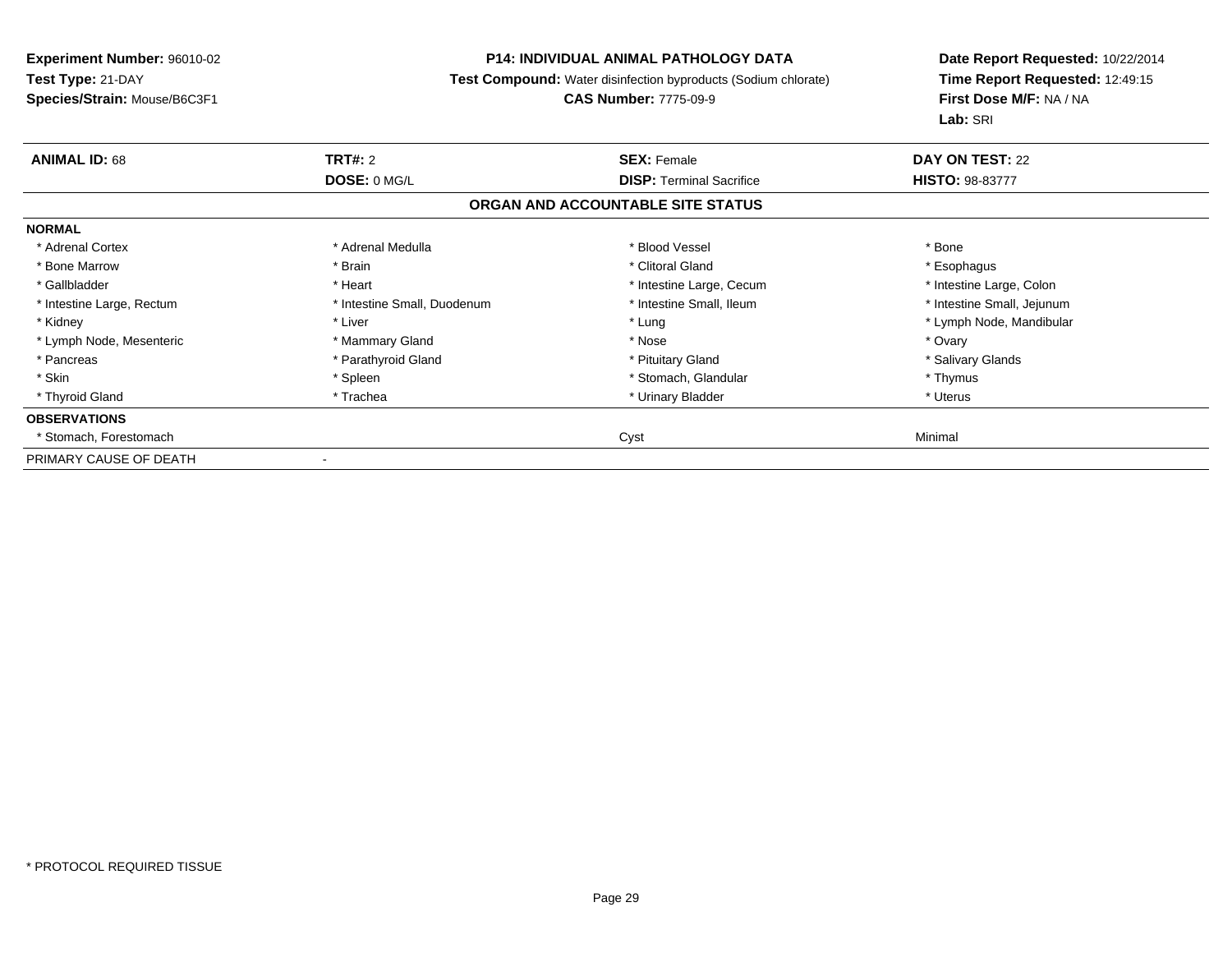# **P14: INDIVIDUAL ANIMAL PATHOLOGY DATA**

**Test Compound:** Water disinfection byproducts (Sodium chlorate)

# **CAS Number:** 7775-09-9

| <b>ANIMAL ID: 69</b>      | TRT#: 2                     | <b>SEX: Female</b>                | DAY ON TEST: 22            |  |
|---------------------------|-----------------------------|-----------------------------------|----------------------------|--|
|                           | DOSE: 0 MG/L                | <b>DISP:</b> Terminal Sacrifice   | <b>HISTO: 98-83778</b>     |  |
|                           |                             | ORGAN AND ACCOUNTABLE SITE STATUS |                            |  |
| <b>NORMAL</b>             |                             |                                   |                            |  |
| * Adrenal Cortex          | * Adrenal Medulla           | * Blood Vessel                    | * Bone                     |  |
| * Bone Marrow             | * Brain                     | * Clitoral Gland                  | * Esophagus                |  |
| * Gallbladder             | * Heart                     | * Intestine Large, Cecum          | * Intestine Large, Colon   |  |
| * Intestine Large, Rectum | * Intestine Small, Duodenum | * Intestine Small, Ileum          | * Intestine Small, Jejunum |  |
| * Kidney                  | * Liver                     | * Lung                            | * Lymph Node, Mandibular   |  |
| * Lymph Node, Mesenteric  | * Mammary Gland             | * Nose                            | * Ovary                    |  |
| * Pancreas                | * Parathyroid Gland         | * Pituitary Gland                 | * Salivary Glands          |  |
| * Skin                    | * Spleen                    | * Stomach, Forestomach            | * Stomach, Glandular       |  |
| * Thymus                  | * Thyroid Gland             | * Trachea                         | * Urinary Bladder          |  |
| * Uterus                  |                             |                                   |                            |  |
| PRIMARY CAUSE OF DEATH    |                             |                                   |                            |  |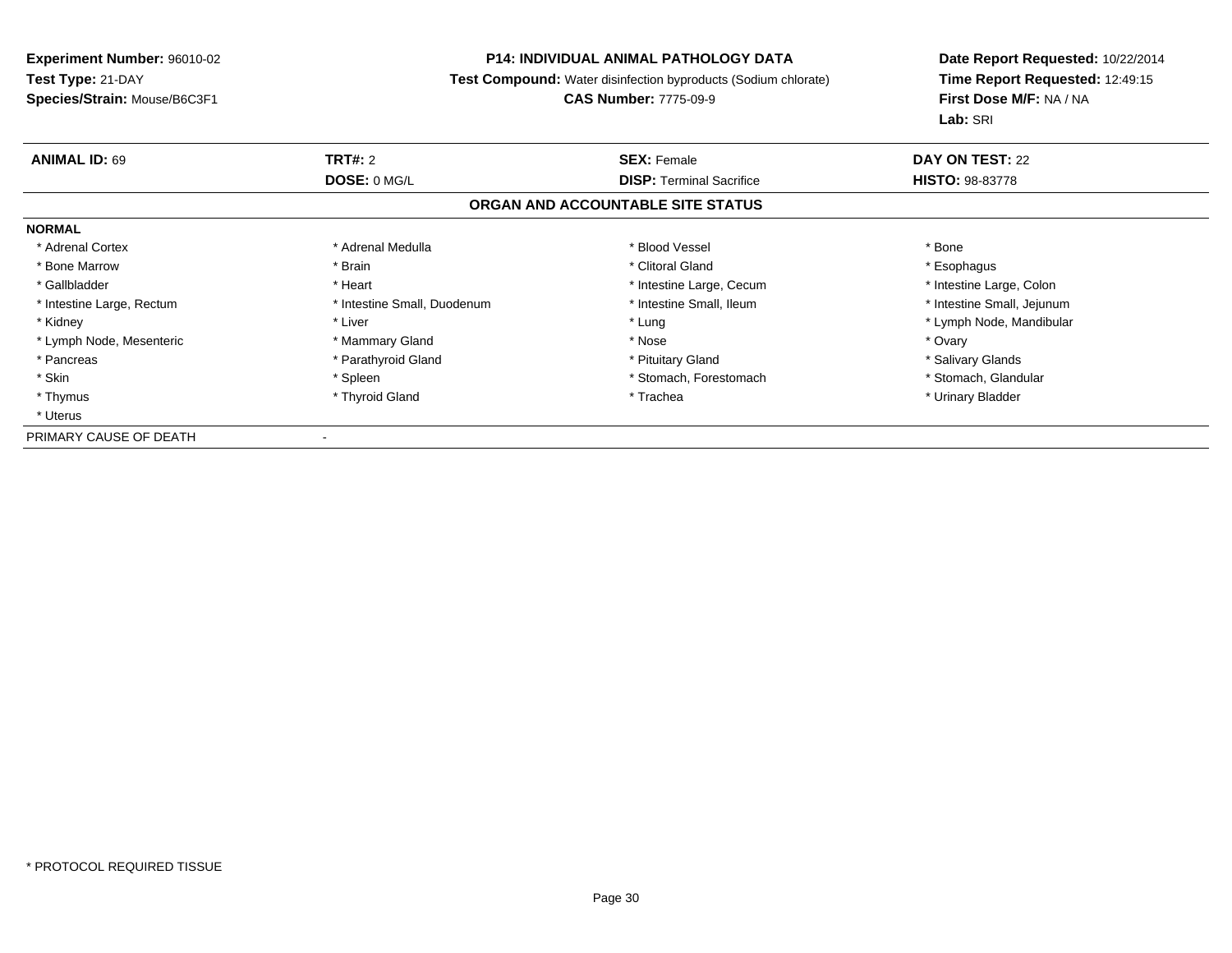# **P14: INDIVIDUAL ANIMAL PATHOLOGY DATA**

**Test Compound:** Water disinfection byproducts (Sodium chlorate)

# **CAS Number:** 7775-09-9

| <b>ANIMAL ID: 70</b>        | TRT#: 2                  | <b>SEX: Female</b>                | DAY ON TEST: 22           |
|-----------------------------|--------------------------|-----------------------------------|---------------------------|
|                             | DOSE: 0 MG/L             | <b>DISP:</b> Terminal Sacrifice   | <b>HISTO: 98-83779</b>    |
|                             |                          | ORGAN AND ACCOUNTABLE SITE STATUS |                           |
| <b>NORMAL</b>               |                          |                                   |                           |
| * Adrenal Medulla           | * Blood Vessel           | * Bone                            | * Bone Marrow             |
| * Brain                     | * Clitoral Gland         | * Esophagus                       | * Gallbladder             |
| * Heart                     | * Intestine Large, Cecum | * Intestine Large, Colon          | * Intestine Large, Rectum |
| * Intestine Small, Duodenum | * Intestine Small, Ileum | * Intestine Small, Jejunum        | * Kidney                  |
| * Lung                      | * Lymph Node, Mandibular | * Lymph Node, Mesenteric          | * Mammary Gland           |
| * Nose                      | * Ovary                  | * Pancreas                        | * Parathyroid Gland       |
| * Pituitary Gland           | * Salivary Glands        | * Skin                            | * Spleen                  |
| * Stomach, Forestomach      | * Stomach, Glandular     | * Thymus                          | * Thyroid Gland           |
| * Trachea                   | * Urinary Bladder        | * Uterus                          |                           |
| <b>OBSERVATIONS</b>         |                          |                                   |                           |
| * Adrenal Cortex            |                          | Accessory Adrenal Cortical Nodule | Focal, Mild               |
| * Liver                     |                          | Hematopoietic Cell Proliferation  | Focal, Minimal            |
| PRIMARY CAUSE OF DEATH      |                          |                                   |                           |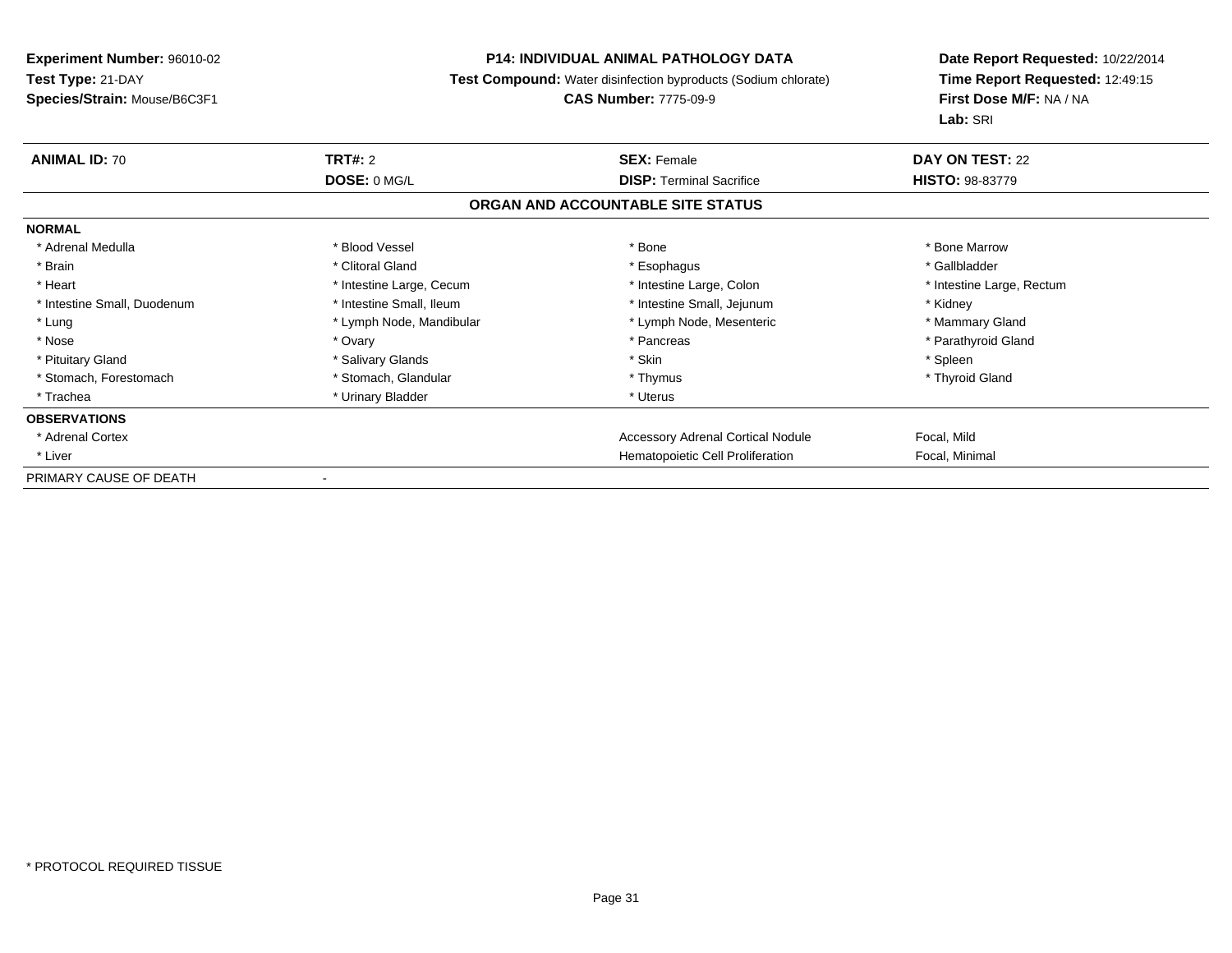# **P14: INDIVIDUAL ANIMAL PATHOLOGY DATA**

**Test Compound:** Water disinfection byproducts (Sodium chlorate)

# **CAS Number:** 7775-09-9

| <b>ANIMAL ID: 111</b>     | <b>TRT#: 12</b>             | <b>SEX: Female</b>                | <b>DAY ON TEST: 22</b>     |
|---------------------------|-----------------------------|-----------------------------------|----------------------------|
|                           | <b>DOSE: 2000MG/L</b>       | <b>DISP:</b> Terminal Sacrifice   | <b>HISTO: 98-83820</b>     |
|                           |                             | ORGAN AND ACCOUNTABLE SITE STATUS |                            |
| <b>NORMAL</b>             |                             |                                   |                            |
| * Adrenal Cortex          | * Adrenal Medulla           | * Blood Vessel                    | * Bone                     |
| * Bone Marrow             | * Brain                     | * Clitoral Gland                  | * Esophagus                |
| * Gallbladder             | * Heart                     | * Intestine Large, Cecum          | * Intestine Large, Colon   |
| * Intestine Large, Rectum | * Intestine Small, Duodenum | * Intestine Small, Ileum          | * Intestine Small, Jejunum |
| * Liver                   | * Lung                      | * Lymph Node, Mandibular          | * Lymph Node, Mesenteric   |
| * Mammary Gland           | * Nose                      | * Ovary                           | * Pancreas                 |
| * Parathyroid Gland       | * Pituitary Gland           | * Salivary Glands                 | * Skin                     |
| * Spleen                  | * Stomach, Forestomach      | * Stomach, Glandular              | * Thymus                   |
| * Thyroid Gland           | * Trachea                   | * Urinary Bladder                 | * Uterus                   |
| <b>OBSERVATIONS</b>       |                             |                                   |                            |
| * Kidney                  | <b>Renal Tubule</b>         | Regeneration                      | Focal, Minimal             |
| PRIMARY CAUSE OF DEATH    |                             |                                   |                            |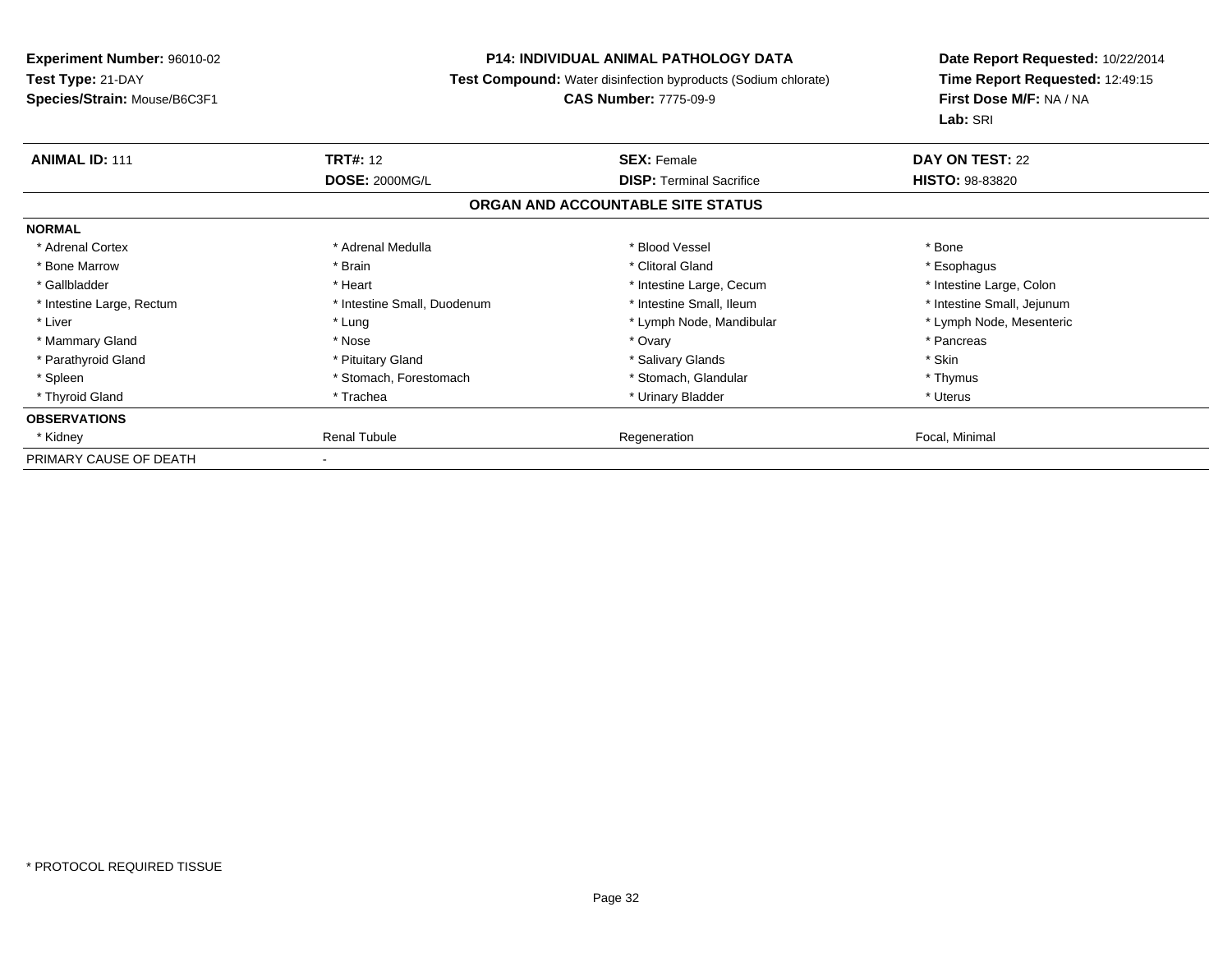# **P14: INDIVIDUAL ANIMAL PATHOLOGY DATA**

**Test Compound:** Water disinfection byproducts (Sodium chlorate)

# **CAS Number:** 7775-09-9

| <b>ANIMAL ID: 112</b>      | <b>TRT#:</b> 12             | <b>SEX: Female</b>                | DAY ON TEST: 22            |
|----------------------------|-----------------------------|-----------------------------------|----------------------------|
|                            | <b>DOSE: 2000MG/L</b>       | <b>DISP:</b> Terminal Sacrifice   | <b>HISTO: 98-83821</b>     |
|                            |                             | ORGAN AND ACCOUNTABLE SITE STATUS |                            |
| <b>NORMAL</b>              |                             |                                   |                            |
| * Adrenal Cortex           | * Adrenal Medulla           | * Blood Vessel                    | * Bone                     |
| * Bone Marrow              | * Brain                     | * Clitoral Gland                  | * Esophagus                |
| * Gallbladder              | * Heart                     | * Intestine Large, Cecum          | * Intestine Large, Colon   |
| * Intestine Large, Rectum  | * Intestine Small, Duodenum | * Intestine Small, Ileum          | * Intestine Small, Jejunum |
| * Kidney                   | * Liver                     | * Lung                            | * Lymph Node, Mesenteric   |
| * Mammary Gland            | * Nose                      | * Ovary                           | * Pancreas                 |
| * Parathyroid Gland        | * Pituitary Gland           | * Salivary Glands                 | * Skin                     |
| * Spleen                   | * Stomach, Forestomach      | * Stomach, Glandular              | * Thyroid Gland            |
| * Trachea                  | * Urinary Bladder           | * Uterus                          |                            |
| <b>OBSERVATIONS</b>        |                             |                                   |                            |
| * Lymph Node, Mandibular   |                             | Hemorrhage                        | Minimal                    |
| [Hemorrhage TGLS = $1-8$ ] |                             |                                   |                            |
| * Thymus                   |                             | Hemorrhage                        | Focal, Minimal             |
| PRIMARY CAUSE OF DEATH     |                             |                                   |                            |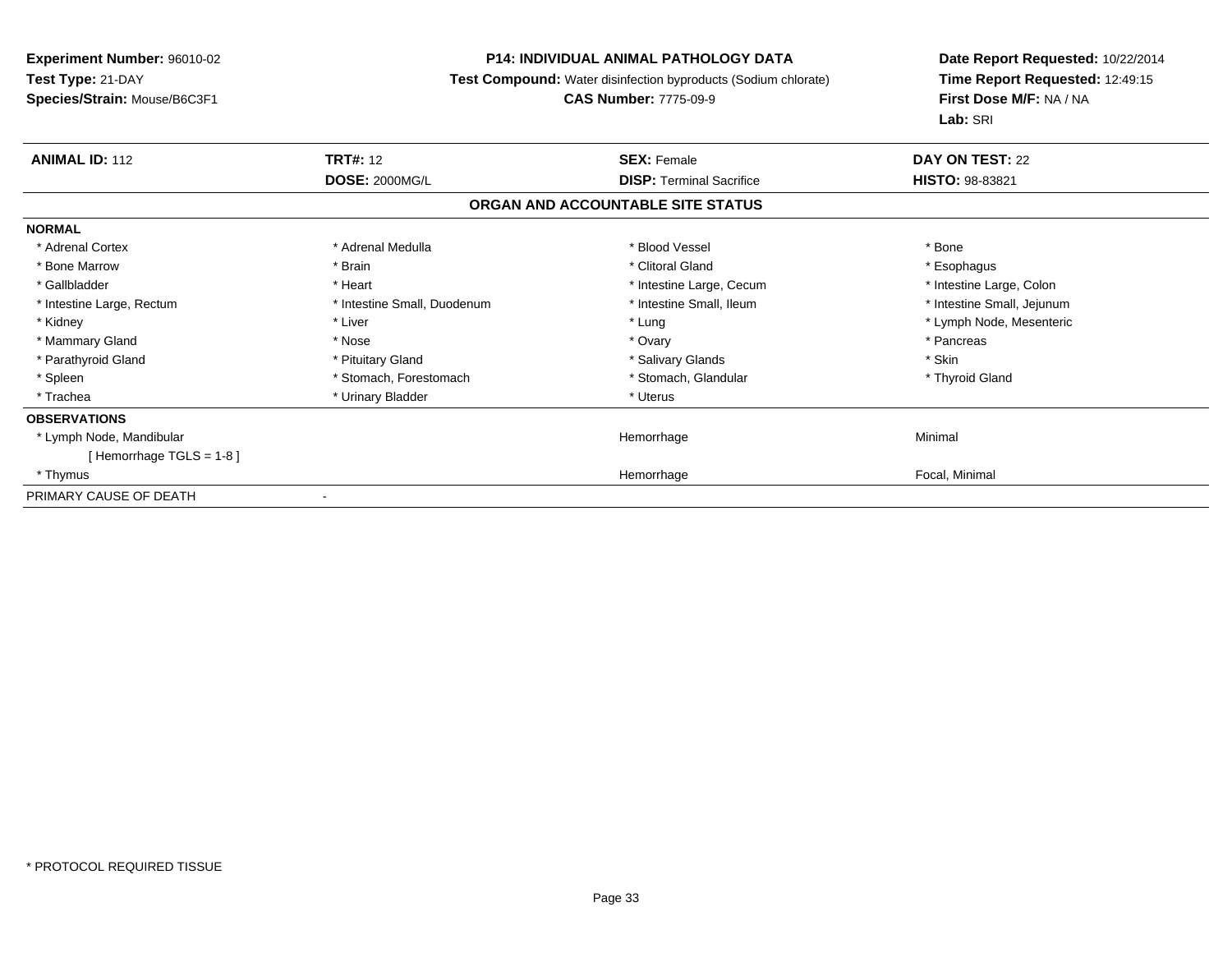# **P14: INDIVIDUAL ANIMAL PATHOLOGY DATA**

**Test Compound:** Water disinfection byproducts (Sodium chlorate)

# **CAS Number:** 7775-09-9

| <b>ANIMAL ID: 113</b>     | <b>TRT#: 12</b>             | <b>SEX: Female</b>                | DAY ON TEST: 22            |  |
|---------------------------|-----------------------------|-----------------------------------|----------------------------|--|
|                           | <b>DOSE: 2000MG/L</b>       | <b>DISP:</b> Terminal Sacrifice   | <b>HISTO: 98-83822</b>     |  |
|                           |                             | ORGAN AND ACCOUNTABLE SITE STATUS |                            |  |
| <b>NORMAL</b>             |                             |                                   |                            |  |
| * Adrenal Cortex          | * Adrenal Medulla           | * Blood Vessel                    | * Bone                     |  |
| * Bone Marrow             | * Brain                     | * Clitoral Gland                  | * Esophagus                |  |
| * Gallbladder             | * Heart                     | * Intestine Large, Cecum          | * Intestine Large, Colon   |  |
| * Intestine Large, Rectum | * Intestine Small, Duodenum | * Intestine Small, Ileum          | * Intestine Small, Jejunum |  |
| * Kidney                  | * Liver                     | * Lung                            | * Lymph Node, Mandibular   |  |
| * Lymph Node, Mesenteric  | * Mammary Gland             | * Nose                            | * Ovary                    |  |
| * Pancreas                | * Parathyroid Gland         | * Pituitary Gland                 | * Salivary Glands          |  |
| * Skin                    | * Spleen                    | * Stomach, Forestomach            | * Stomach, Glandular       |  |
| * Thymus                  | * Thyroid Gland             | * Trachea                         | * Urinary Bladder          |  |
| * Uterus                  |                             |                                   |                            |  |
| PRIMARY CAUSE OF DEATH    |                             |                                   |                            |  |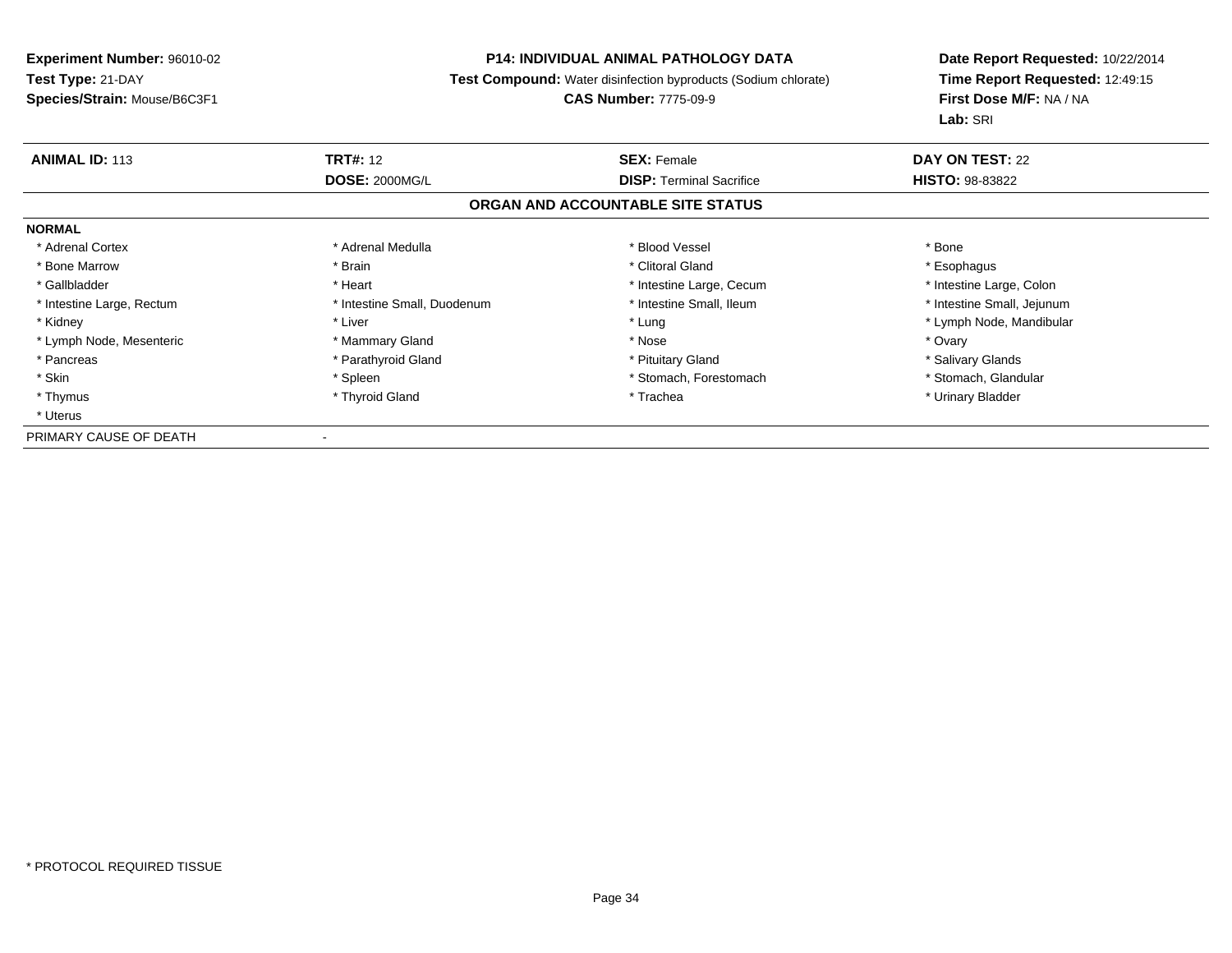# **P14: INDIVIDUAL ANIMAL PATHOLOGY DATA**

**Test Compound:** Water disinfection byproducts (Sodium chlorate)

# **CAS Number:** 7775-09-9

| <b>ANIMAL ID: 114</b>     | <b>TRT#: 12</b>             | <b>SEX: Female</b>                | DAY ON TEST: 22            |  |
|---------------------------|-----------------------------|-----------------------------------|----------------------------|--|
|                           | <b>DOSE: 2000MG/L</b>       | <b>DISP:</b> Terminal Sacrifice   | <b>HISTO: 98-83823</b>     |  |
|                           |                             | ORGAN AND ACCOUNTABLE SITE STATUS |                            |  |
| <b>NORMAL</b>             |                             |                                   |                            |  |
| * Adrenal Cortex          | * Adrenal Medulla           | * Blood Vessel                    | * Bone                     |  |
| * Bone Marrow             | * Brain                     | * Clitoral Gland                  | * Esophagus                |  |
| * Gallbladder             | * Heart                     | * Intestine Large, Cecum          | * Intestine Large, Colon   |  |
| * Intestine Large, Rectum | * Intestine Small, Duodenum | * Intestine Small, Ileum          | * Intestine Small, Jejunum |  |
| * Kidney                  | * Liver                     | * Lung                            | * Lymph Node, Mandibular   |  |
| * Lymph Node, Mesenteric  | * Mammary Gland             | * Nose                            | * Ovary                    |  |
| * Pancreas                | * Parathyroid Gland         | * Pituitary Gland                 | * Salivary Glands          |  |
| * Skin                    | * Spleen                    | * Stomach, Forestomach            | * Stomach, Glandular       |  |
| * Thymus                  | * Thyroid Gland             | * Trachea                         | * Urinary Bladder          |  |
| * Uterus                  |                             |                                   |                            |  |
| PRIMARY CAUSE OF DEATH    |                             |                                   |                            |  |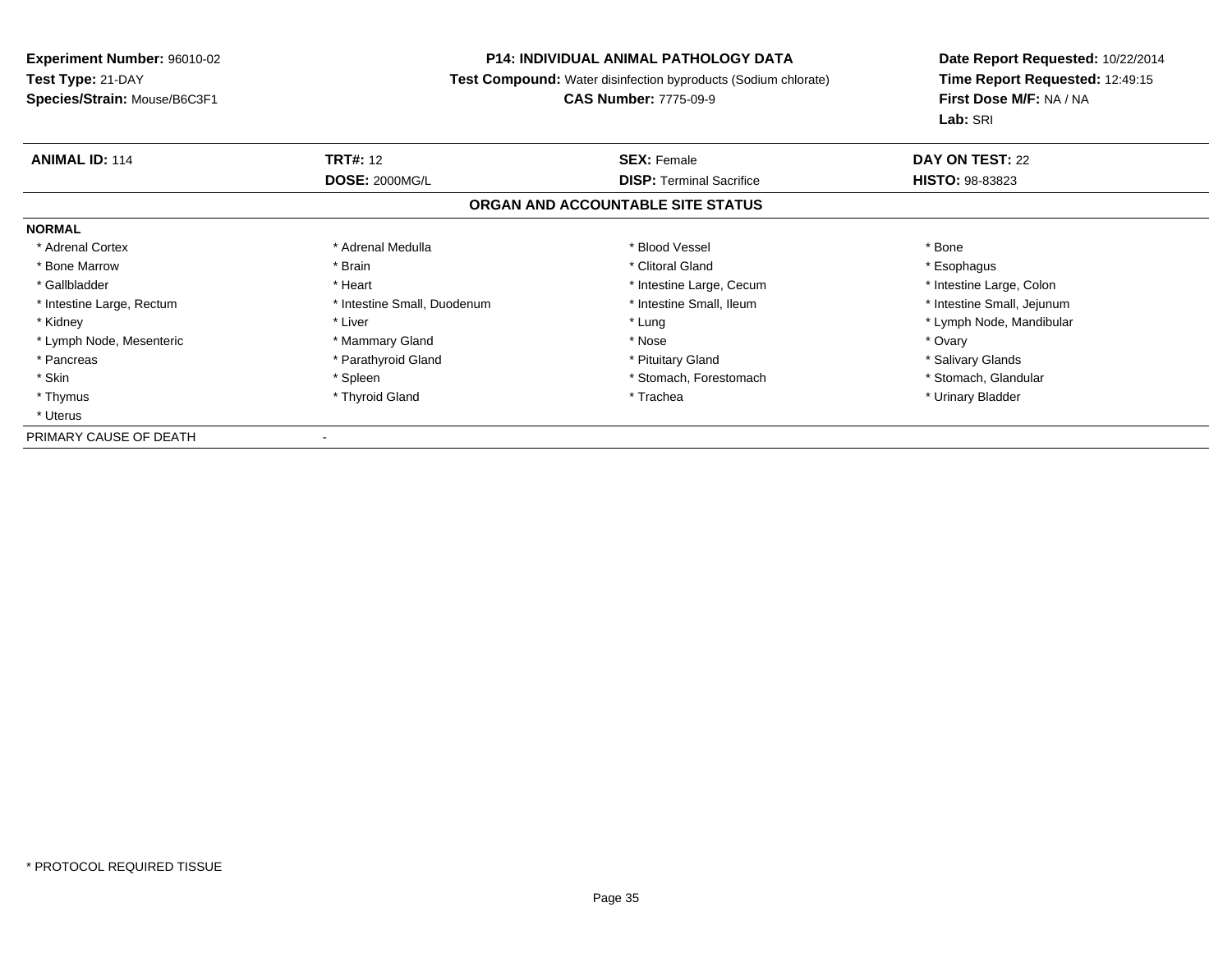# **P14: INDIVIDUAL ANIMAL PATHOLOGY DATA**

**Test Compound:** Water disinfection byproducts (Sodium chlorate)

# **CAS Number:** 7775-09-9

| <b>ANIMAL ID: 115</b>     | <b>TRT#: 12</b>             | <b>SEX: Female</b>                | DAY ON TEST: 22            |  |
|---------------------------|-----------------------------|-----------------------------------|----------------------------|--|
|                           | <b>DOSE: 2000MG/L</b>       | <b>DISP:</b> Terminal Sacrifice   | <b>HISTO: 98-83824</b>     |  |
|                           |                             | ORGAN AND ACCOUNTABLE SITE STATUS |                            |  |
| <b>NORMAL</b>             |                             |                                   |                            |  |
| * Adrenal Cortex          | * Adrenal Medulla           | * Blood Vessel                    | * Bone                     |  |
| * Bone Marrow             | * Brain                     | * Clitoral Gland                  | * Esophagus                |  |
| * Gallbladder             | * Heart                     | * Intestine Large, Cecum          | * Intestine Large, Colon   |  |
| * Intestine Large, Rectum | * Intestine Small, Duodenum | * Intestine Small, Ileum          | * Intestine Small, Jejunum |  |
| * Kidney                  | * Liver                     | * Lung                            | * Lymph Node, Mandibular   |  |
| * Lymph Node, Mesenteric  | * Mammary Gland             | * Nose                            | * Ovary                    |  |
| * Pancreas                | * Parathyroid Gland         | * Pituitary Gland                 | * Salivary Glands          |  |
| * Skin                    | * Spleen                    | * Stomach, Forestomach            | * Stomach, Glandular       |  |
| * Thymus                  | * Thyroid Gland             | * Trachea                         | * Urinary Bladder          |  |
| * Uterus                  |                             |                                   |                            |  |
| PRIMARY CAUSE OF DEATH    |                             |                                   |                            |  |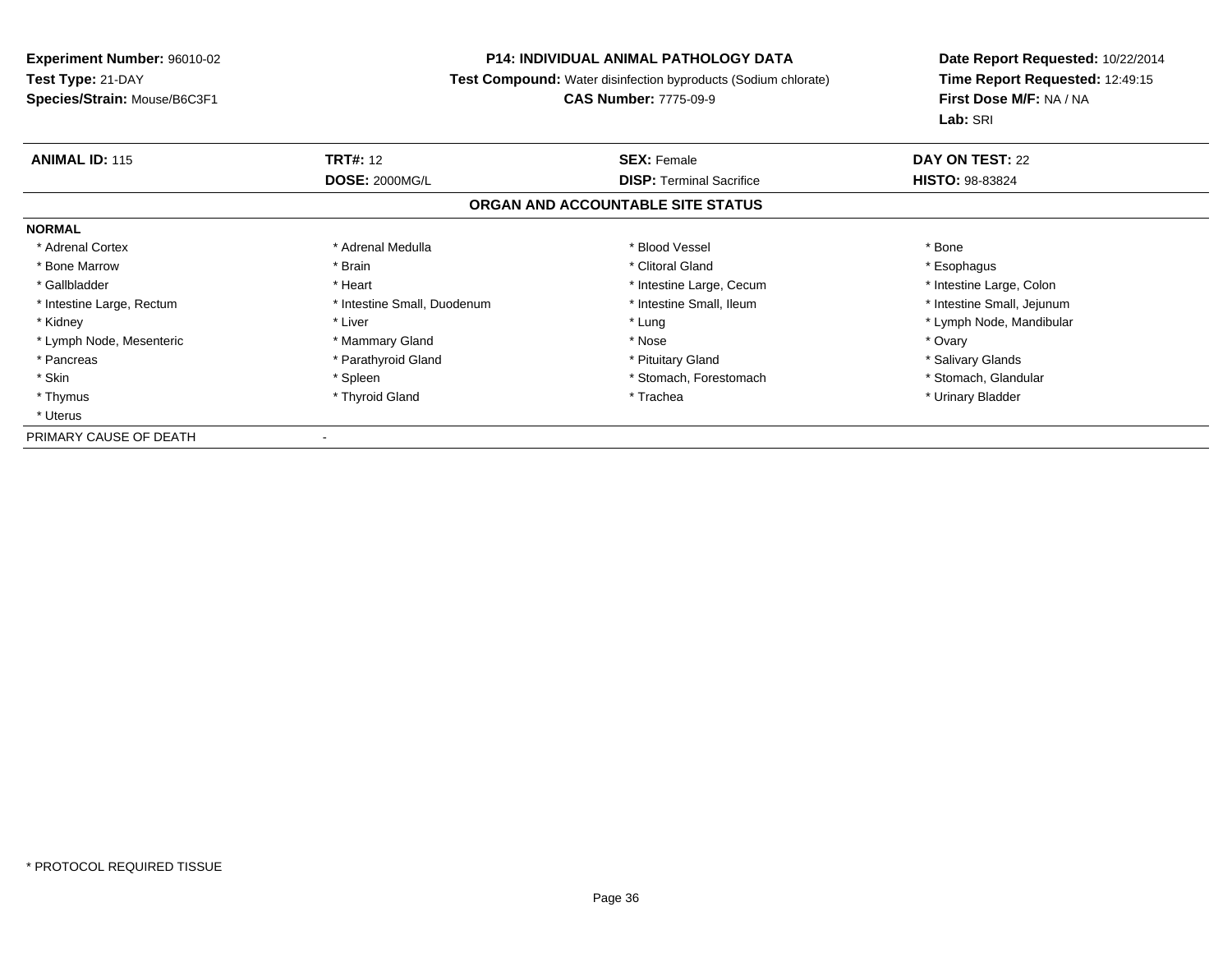# **P14: INDIVIDUAL ANIMAL PATHOLOGY DATA**

**Test Compound:** Water disinfection byproducts (Sodium chlorate)

# **CAS Number:** 7775-09-9

| <b>ANIMAL ID: 116</b>     | <b>TRT#: 12</b>             | <b>SEX: Female</b>                | DAY ON TEST: 22            |  |
|---------------------------|-----------------------------|-----------------------------------|----------------------------|--|
|                           | <b>DOSE: 2000MG/L</b>       | <b>DISP:</b> Terminal Sacrifice   | <b>HISTO: 98-83825</b>     |  |
|                           |                             | ORGAN AND ACCOUNTABLE SITE STATUS |                            |  |
| <b>NORMAL</b>             |                             |                                   |                            |  |
| * Adrenal Cortex          | * Adrenal Medulla           | * Blood Vessel                    | * Bone                     |  |
| * Bone Marrow             | * Brain                     | * Clitoral Gland                  | * Esophagus                |  |
| * Gallbladder             | * Heart                     | * Intestine Large, Cecum          | * Intestine Large, Colon   |  |
| * Intestine Large, Rectum | * Intestine Small, Duodenum | * Intestine Small, Ileum          | * Intestine Small, Jejunum |  |
| * Kidney                  | * Liver                     | * Lung                            | * Lymph Node, Mandibular   |  |
| * Lymph Node, Mesenteric  | * Mammary Gland             | * Nose                            | * Ovary                    |  |
| * Pancreas                | * Parathyroid Gland         | * Pituitary Gland                 | * Salivary Glands          |  |
| * Skin                    | * Spleen                    | * Stomach, Forestomach            | * Stomach, Glandular       |  |
| * Thymus                  | * Thyroid Gland             | * Trachea                         | * Urinary Bladder          |  |
| * Uterus                  |                             |                                   |                            |  |
| PRIMARY CAUSE OF DEATH    |                             |                                   |                            |  |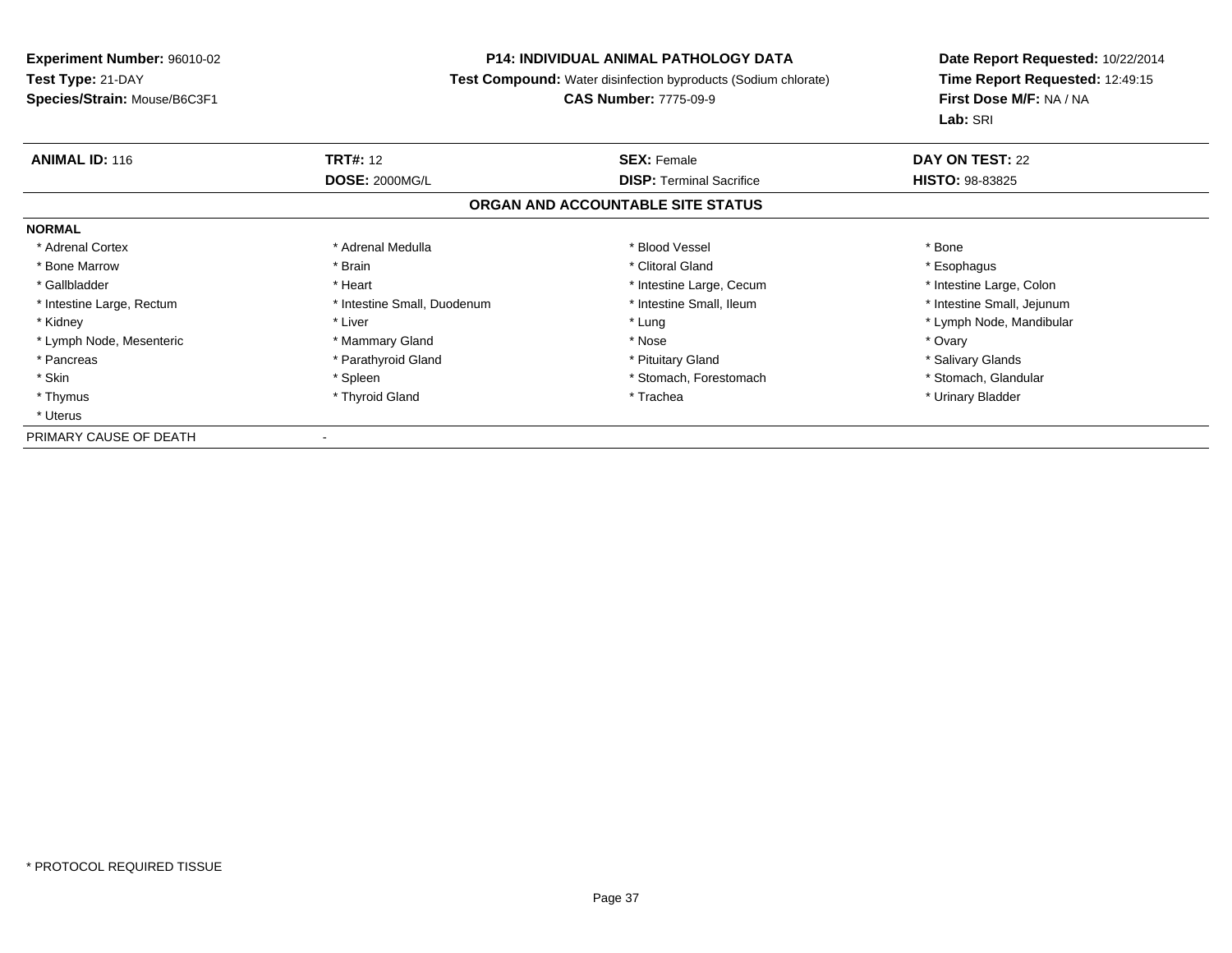# **P14: INDIVIDUAL ANIMAL PATHOLOGY DATA**

**Test Compound:** Water disinfection byproducts (Sodium chlorate)

# **CAS Number:** 7775-09-9

| <b>ANIMAL ID: 117</b>     | <b>TRT#: 12</b>             | <b>SEX: Female</b>                | <b>DAY ON TEST: 22</b>     |
|---------------------------|-----------------------------|-----------------------------------|----------------------------|
|                           | <b>DOSE: 2000MG/L</b>       | <b>DISP:</b> Terminal Sacrifice   | <b>HISTO: 98-83826</b>     |
|                           |                             | ORGAN AND ACCOUNTABLE SITE STATUS |                            |
| <b>NORMAL</b>             |                             |                                   |                            |
| * Adrenal Cortex          | * Adrenal Medulla           | * Blood Vessel                    | * Bone                     |
| * Bone Marrow             | * Brain                     | * Clitoral Gland                  | * Esophagus                |
| * Gallbladder             | * Heart                     | * Intestine Large, Cecum          | * Intestine Large, Colon   |
| * Intestine Large, Rectum | * Intestine Small, Duodenum | * Intestine Small, Ileum          | * Intestine Small, Jejunum |
| * Kidney                  | * Liver                     | * Lymph Node, Mandibular          | * Lymph Node, Mesenteric   |
| * Mammary Gland           | * Nose                      | * Ovary                           | * Pancreas                 |
| * Parathyroid Gland       | * Pituitary Gland           | * Salivary Glands                 | * Skin                     |
| * Spleen                  | * Stomach, Forestomach      | * Stomach, Glandular              | * Thymus                   |
| * Thyroid Gland           | * Trachea                   | * Urinary Bladder                 | * Uterus                   |
| <b>OBSERVATIONS</b>       |                             |                                   |                            |
| * Lung                    |                             | Hemorrhage                        | Focal, Minimal             |
| PRIMARY CAUSE OF DEATH    |                             |                                   |                            |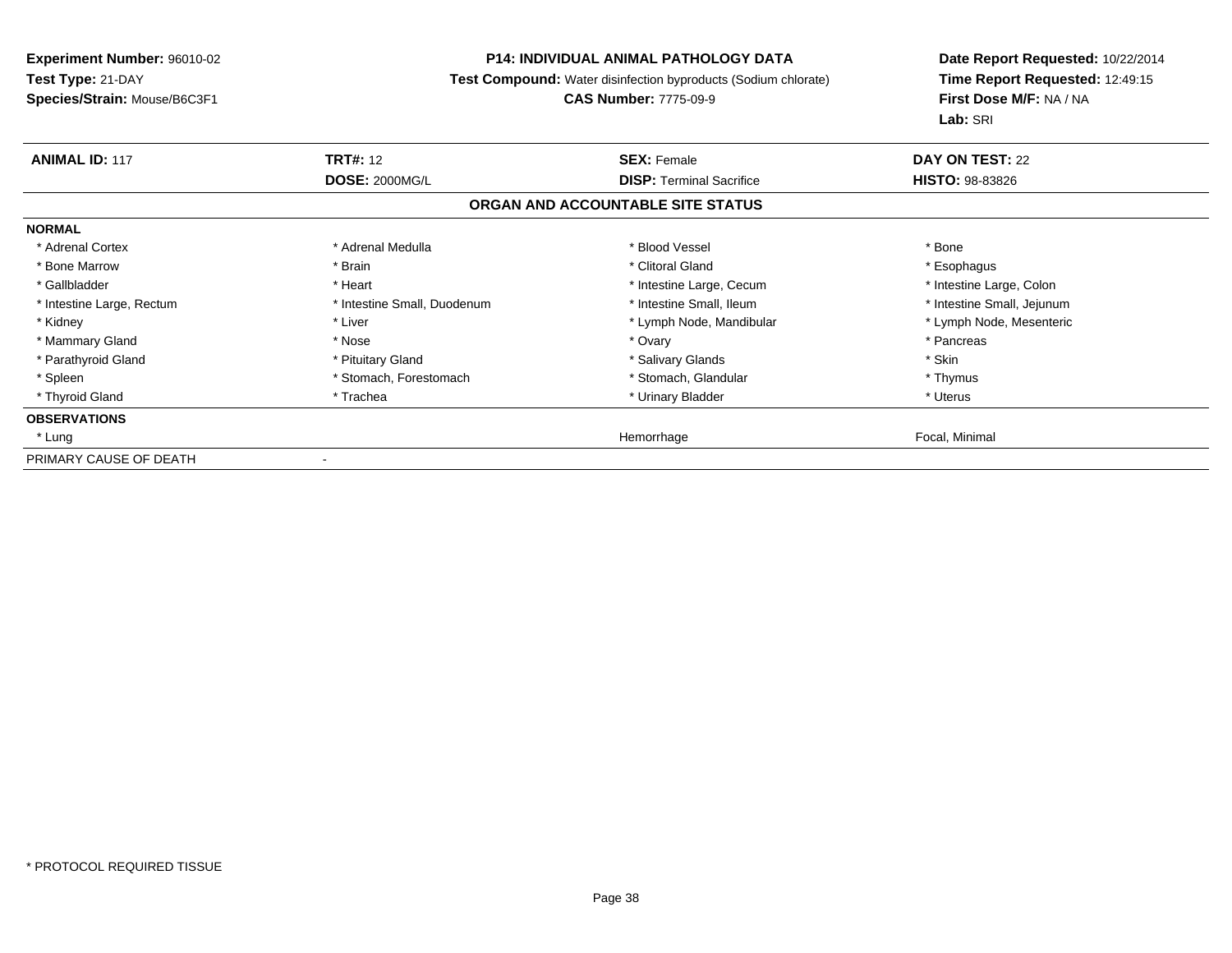# **P14: INDIVIDUAL ANIMAL PATHOLOGY DATA**

**Test Compound:** Water disinfection byproducts (Sodium chlorate)

# **CAS Number:** 7775-09-9

| <b>ANIMAL ID: 118</b>      | <b>TRT#: 12</b>           | <b>SEX: Female</b>                | DAY ON TEST: 22          |  |
|----------------------------|---------------------------|-----------------------------------|--------------------------|--|
|                            | <b>DOSE: 2000MG/L</b>     | <b>DISP: Terminal Sacrifice</b>   | <b>HISTO: 98-83827</b>   |  |
|                            |                           | ORGAN AND ACCOUNTABLE SITE STATUS |                          |  |
| <b>NORMAL</b>              |                           |                                   |                          |  |
| * Adrenal Cortex           | * Adrenal Medulla         | * Bone                            | * Bone Marrow            |  |
| * Brain                    | * Clitoral Gland          | * Heart                           | * Intestine Large, Cecum |  |
| * Intestine Large, Colon   | * Intestine Large, Rectum | * Intestine Small, Duodenum       | * Intestine Small, Ileum |  |
| * Intestine Small, Jejunum | * Kidney                  | * Liver                           | * Lung                   |  |
| * Lymph Node, Mandibular   | * Lymph Node, Mesenteric  | * Mammary Gland                   | * Nose                   |  |
| * Ovary                    | * Pancreas                | * Parathyroid Gland               | * Pituitary Gland        |  |
| * Salivary Glands          | * Skin                    | * Spleen                          | * Stomach, Forestomach   |  |
| * Stomach, Glandular       | * Thymus                  | * Thyroid Gland                   | * Trachea                |  |
| * Urinary Bladder          | * Uterus                  |                                   |                          |  |
| <b>MISSING</b>             |                           |                                   |                          |  |
| * Blood Vessel             | * Esophagus               | * Gallbladder                     |                          |  |
| PRIMARY CAUSE OF DEATH     |                           |                                   |                          |  |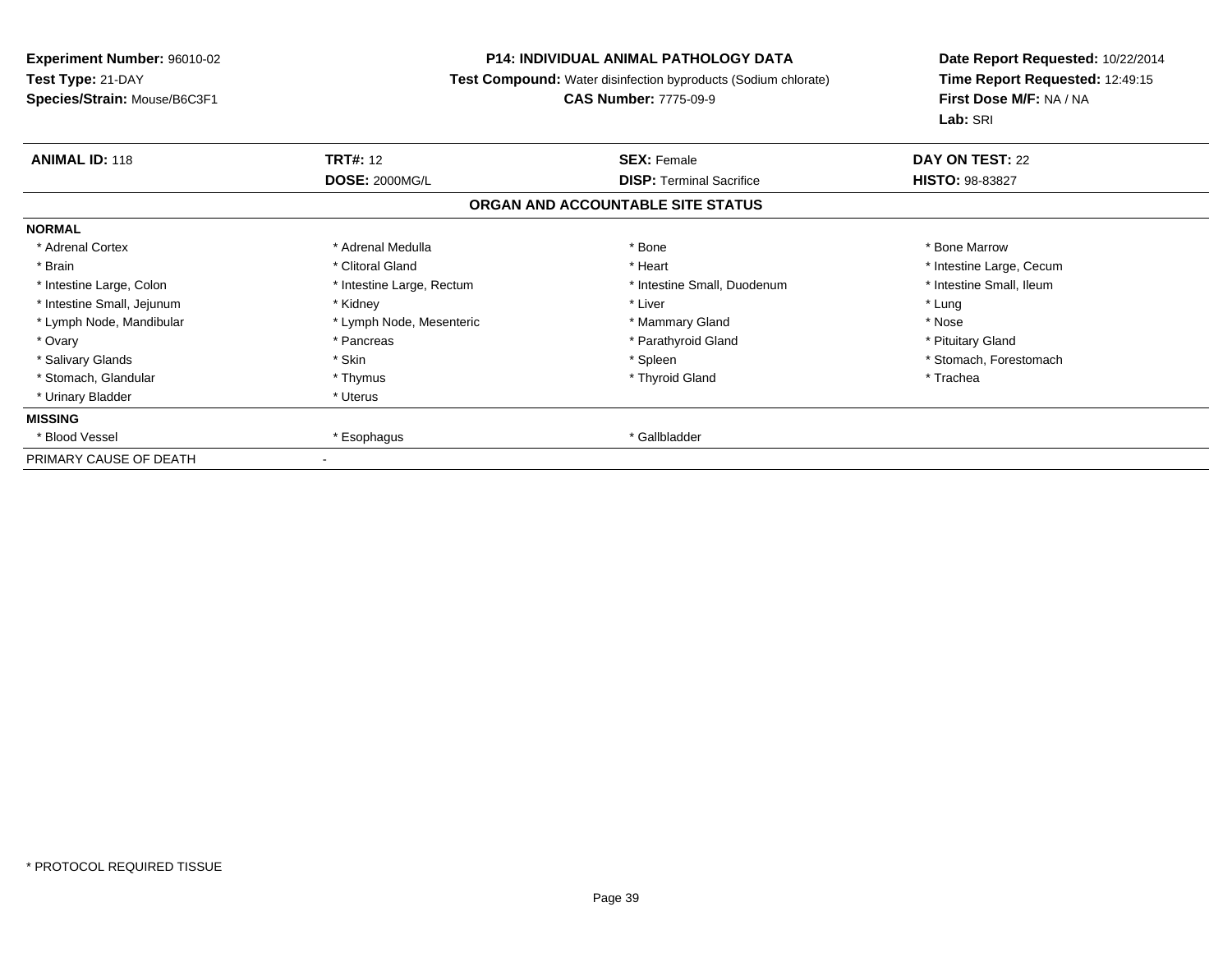# **P14: INDIVIDUAL ANIMAL PATHOLOGY DATA**

**Test Compound:** Water disinfection byproducts (Sodium chlorate)

# **CAS Number:** 7775-09-9

| <b>ANIMAL ID: 119</b>     | <b>TRT#: 12</b>             | <b>SEX: Female</b>                | DAY ON TEST: 22            |  |
|---------------------------|-----------------------------|-----------------------------------|----------------------------|--|
|                           | <b>DOSE: 2000MG/L</b>       | <b>DISP:</b> Terminal Sacrifice   | <b>HISTO: 98-83828</b>     |  |
|                           |                             | ORGAN AND ACCOUNTABLE SITE STATUS |                            |  |
| <b>NORMAL</b>             |                             |                                   |                            |  |
| * Adrenal Cortex          | * Adrenal Medulla           | * Blood Vessel                    | * Bone                     |  |
| * Bone Marrow             | * Brain                     | * Clitoral Gland                  | * Esophagus                |  |
| * Gallbladder             | * Heart                     | * Intestine Large, Cecum          | * Intestine Large, Colon   |  |
| * Intestine Large, Rectum | * Intestine Small, Duodenum | * Intestine Small, Ileum          | * Intestine Small, Jejunum |  |
| * Kidney                  | * Liver                     | * Lung                            | * Lymph Node, Mandibular   |  |
| * Lymph Node, Mesenteric  | * Mammary Gland             | * Nose                            | * Ovary                    |  |
| * Pancreas                | * Parathyroid Gland         | * Pituitary Gland                 | * Salivary Glands          |  |
| * Skin                    | * Spleen                    | * Stomach, Forestomach            | * Stomach, Glandular       |  |
| * Thymus                  | * Thyroid Gland             | * Trachea                         | * Urinary Bladder          |  |
| * Uterus                  |                             |                                   |                            |  |
| PRIMARY CAUSE OF DEATH    |                             |                                   |                            |  |